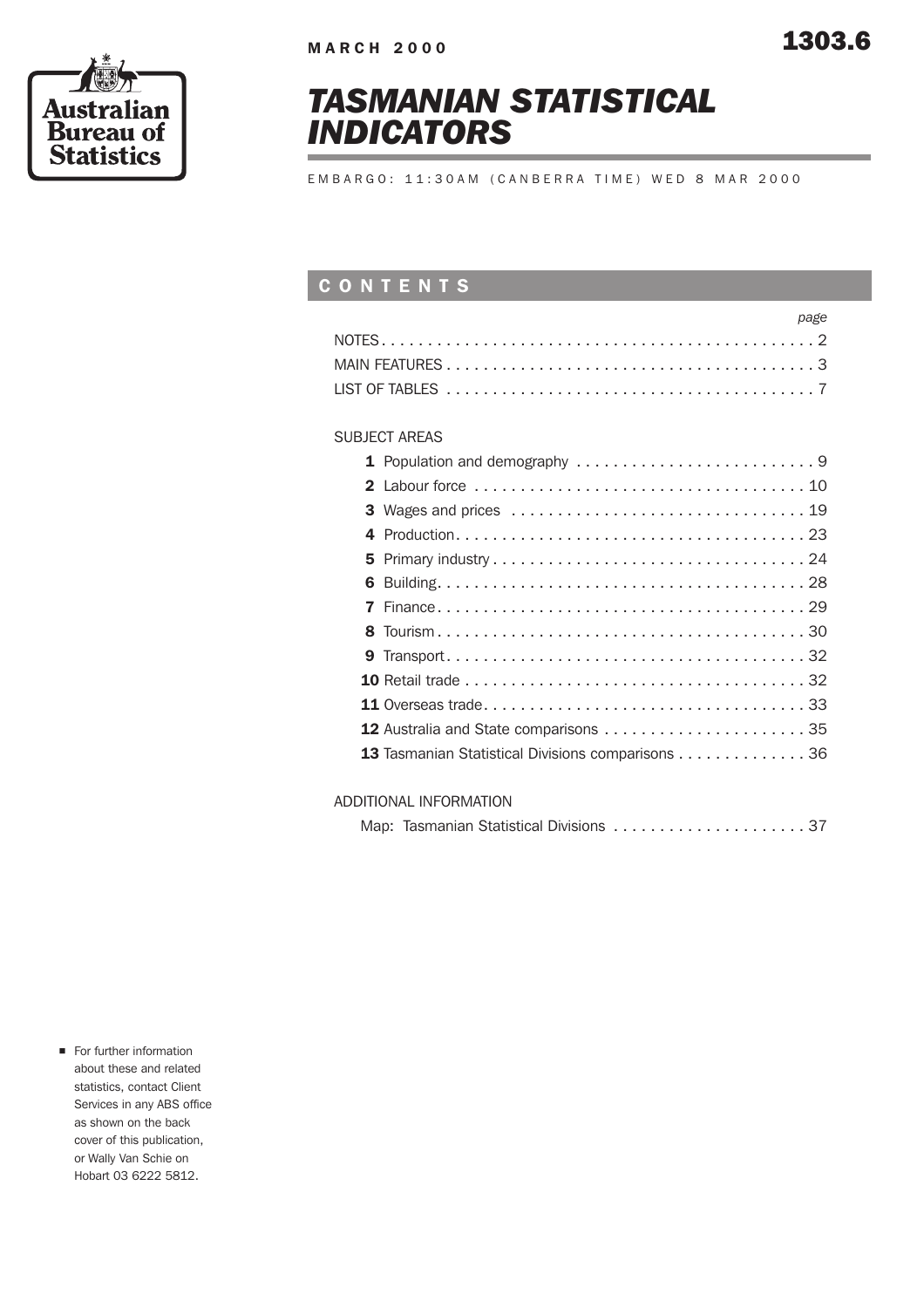## **NOTES**

| FORTHCOMING ISSUES                          | <b>ISSUE</b>                        | <b>RELEASE DATE</b>                                                                                                                                                                                                                                                                                                                                                                                                                                                                                                     |
|---------------------------------------------|-------------------------------------|-------------------------------------------------------------------------------------------------------------------------------------------------------------------------------------------------------------------------------------------------------------------------------------------------------------------------------------------------------------------------------------------------------------------------------------------------------------------------------------------------------------------------|
|                                             | April 2000<br>May 2000<br>June 2000 | 10 April 2000<br>8 May 2000<br>8 June 2000                                                                                                                                                                                                                                                                                                                                                                                                                                                                              |
| <i><b>INTRODUCTION</b></i>                  | 1                                   | This publication contains latest figures for a comprehensive range of economic<br>indicators. Statistics shown in this publication are the latest available at the date of<br>preparation and may be subject to revision in subsequent issues. In a number of cases<br>figures appearing in this publication are preliminary and are subject to revision in<br>subsequent issues. Reference should therefore always be made to the latest issue or to<br>the statistical publication on the specific subject.           |
| SEASONAL ADJUSTMENT<br>AND TREND ESTIMATION | 2                                   | Seasonal adjustment is a means of removing the estimated effects of normal<br>seasonal variation from the series so that the effects of other influences on the series can<br>be more clearly recognised. Seasonal adjustment does not aim to remove the irregular<br>or non-seasonal influences which may be present in any particular month. This means<br>that month-to-month movements of the seasonally adjusted estimates may not be<br>reliable indicators of trend behaviour.                                   |
|                                             | 3<br>time.                          | The smoothing of seasonally adjusted series reduces the impact of the<br>irregular components of the seasonally adjusted series and creates trend estimates.<br>These trend estimates are derived by applying a 13-term Henderson-weighted moving<br>average to all months except the last six. The last six monthly trend estimates are<br>obtained by applying surrogates of the Henderson average to the seasonally adjusted<br>series. Trend series are used to measure the underlying behaviour of the series over |
|                                             | $\overline{4}$                      | While this smoothing technique enables estimates to be produced for the<br>latest month, it does result in revisions to the most recent months as additional<br>observations become available. Generally, subsequent revisions become smaller and<br>after 3 months have a negligible impact on the series. Revisions also occur as a result of<br>the annual review of seasonal factors.                                                                                                                               |
| <b>ABBREVIATIONS</b><br>AND SYMBOLS         | n.a.<br>n.p.<br>n.y.a.              | not available<br>not available for separate publication (but included in totals where<br>applicable)<br>not yet available<br>not applicable<br>nil or rounded to zero                                                                                                                                                                                                                                                                                                                                                   |
|                                             | p<br>r                              | preliminary-figure or series subject to revision<br>figure or series revised since previous issue                                                                                                                                                                                                                                                                                                                                                                                                                       |

Stevan R. Matheson Regional Director, Tasmania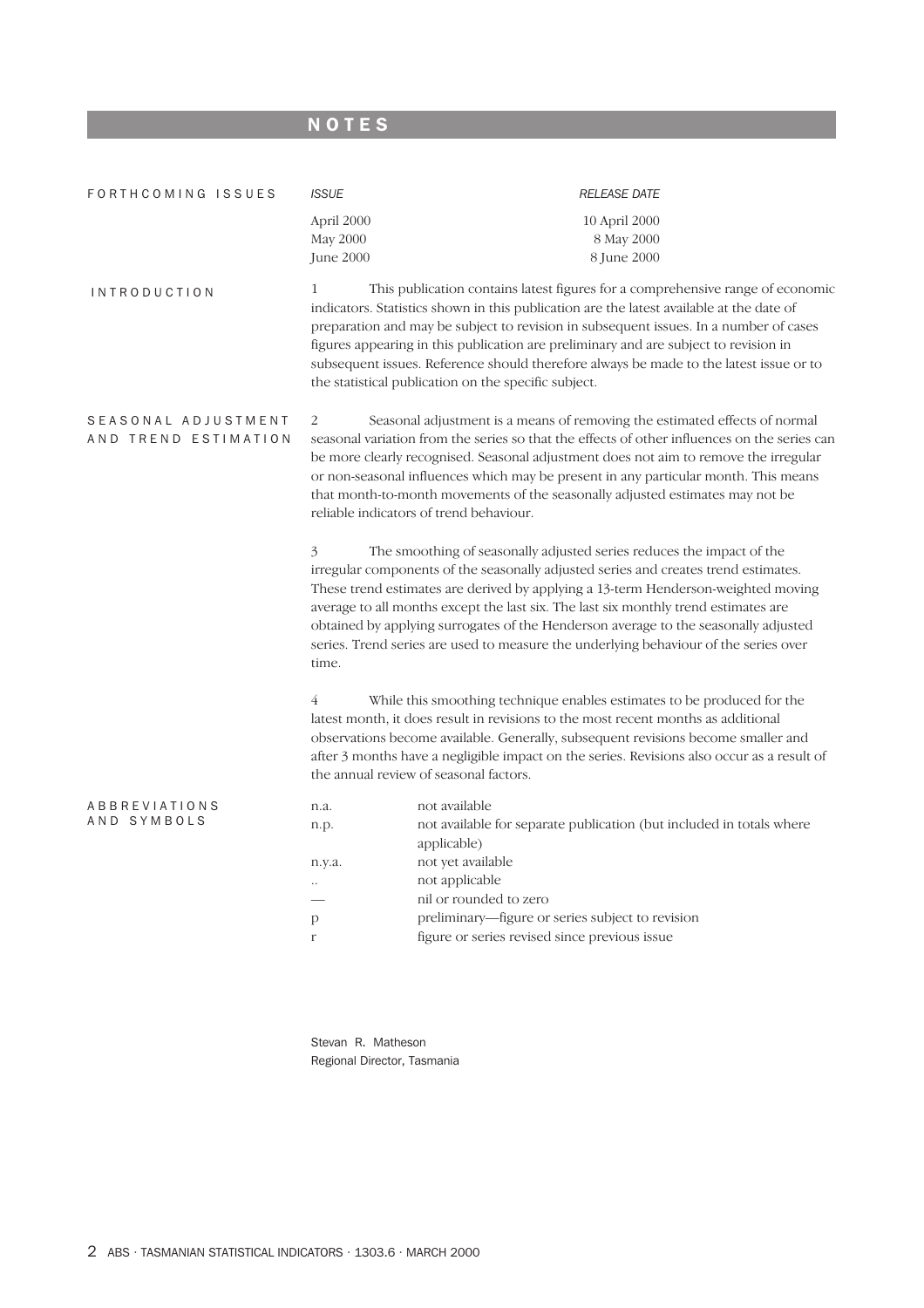### MAIN FEATURES

EMPLOYMENT

Trend estimates There was an increase of 3.0% in Tasmania's employment over the 12 months to January 2000. The largest percentage increase in employment was in Western Australia (3.9%), followed by South Australia (3.3%), New South Wales (2.9%), Victoria (2.3%), and Queensland (2.0%). *(See table 39.)*

### EMPLOYMENT, TASMANIA



### THE LABOUR FORCE

Trend estimates There were an estimated 219,400 persons (based on *trend* estimates) in the labour force in January 2000 and an estimated 370,200 civilian Tasmanians aged 15 years or more, yielding a labour force participation rate of 59.3%. This compares with 58.3% in January 1999.

> For males, the *trend* estimate of the participation rate was 67.8%, compared with 67.6% in January 1999. For females, the *trend* estimate of the participation rate was 51.2%, compared with 49.5% in January 1999. *(See table 3.)*

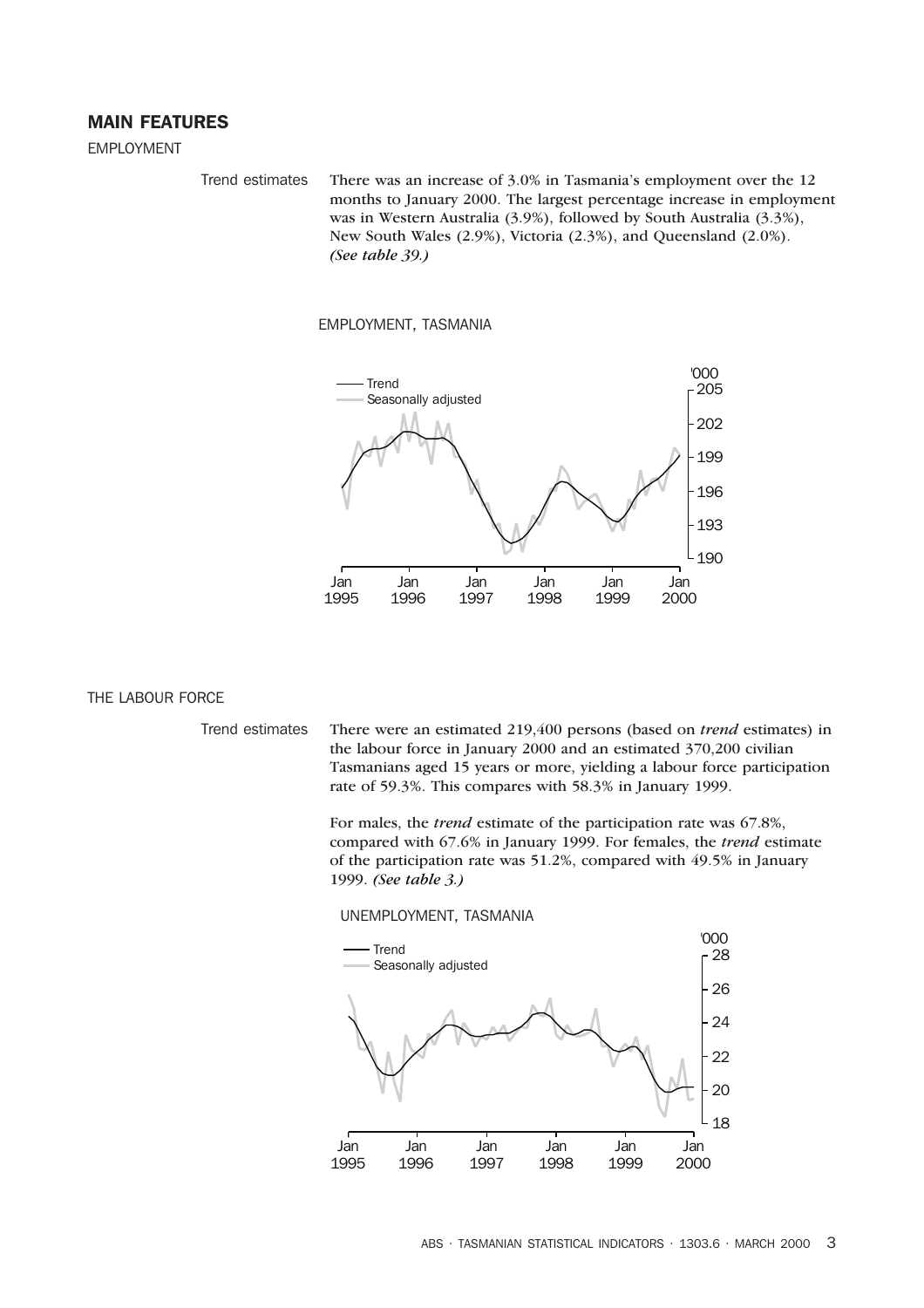### UNEMPLOYMENT

| Trend estimates             | The <i>trend</i> estimate of the number of unemployed persons in Tasmania<br>for January 2000 was 20,200. This compares with 22,400 for January<br>1999. The trend estimate of the unemployment rate of 9.2% in January<br>2000 compares with 10.4% in January 1999. (See table 3.)                                                                                                     |
|-----------------------------|-----------------------------------------------------------------------------------------------------------------------------------------------------------------------------------------------------------------------------------------------------------------------------------------------------------------------------------------------------------------------------------------|
| <b>CONSUMER PRICE INDEX</b> |                                                                                                                                                                                                                                                                                                                                                                                         |
|                             | The Consumer Price Index (All Groups) for Hobart rose by 0.6% in the<br>December quarter of 1999 and by 1.1% for the year ending December<br>1999. For the weighted average of the eight capital cities, the index rose<br>0.6% for the December quarter, and 1.8% for the year.                                                                                                        |
|                             | All capital cities recorded a rise in the index for the year ending<br>December 1999, with Melbourne recording the largest, at 2.2%. Darwin<br>recorded the smallest rise at 0.7%. (See table 17 and ABS catalogue<br>number 6401.0.)                                                                                                                                                   |
| LIVESTOCK SLAUGHTERING      |                                                                                                                                                                                                                                                                                                                                                                                         |
| Trend estimates             | Monthly movements of <i>trend</i> estimates showed falls in all three<br>livestock slaughtering series; cattle and calves (by 5.2%), sheep and<br>lambs (by $5.0\%$ ) and pigs (by $4.3\%$ ).                                                                                                                                                                                           |
|                             | In December 1999, the <i>trend</i> estimate of the number of cattle and<br>calves slaughtered was 22,000. This was the same as the number for<br>December 1998 but 6.5% below the number for December 1997.                                                                                                                                                                             |
|                             | The <i>trend</i> estimate for the slaughtering of sheep and lambs was 84,200<br>in December 1999. This was 7.9% more than for December 1998, and<br>11.5% above the number for December 1997.                                                                                                                                                                                           |
|                             | The trend estimate of 5,500 pigs slaughtered in December 1999 was<br>11.2% less than for December 1998 and 16.3% less than the trend<br>estimate for December 1997. (See table 21.)                                                                                                                                                                                                     |
| <b>BUILDING APPROVALS</b>   |                                                                                                                                                                                                                                                                                                                                                                                         |
| Original terms              | There were 180 dwelling units approved during December 1999 in<br>Tasmania, of which 160 were new houses and 20 were new other<br>residential building. Kingborough (20) registered the highest number of<br>dwellings approved, followed by Clarence (19), Hobart (16), Launceston<br>$(13)$ and Latrobe $(11)$ .                                                                      |
|                             | The number of dwelling units approved during December 1999 was<br>1.6% below the November 1999 figure of 183, and 57.9% above the<br>December 1998 figure of 114.                                                                                                                                                                                                                       |
|                             | At current prices, the value of total building was \$34.1 million in<br>December, with residential building contributing \$21.0 million and<br>non-residential building \$13.1 million. The main contributors to the<br>non-residential component were Miscellaneous (\$3.9 million) and Other<br>business premises (\$2.7 million). (See table 27 and ABS catalogue<br>number 8731.6.) |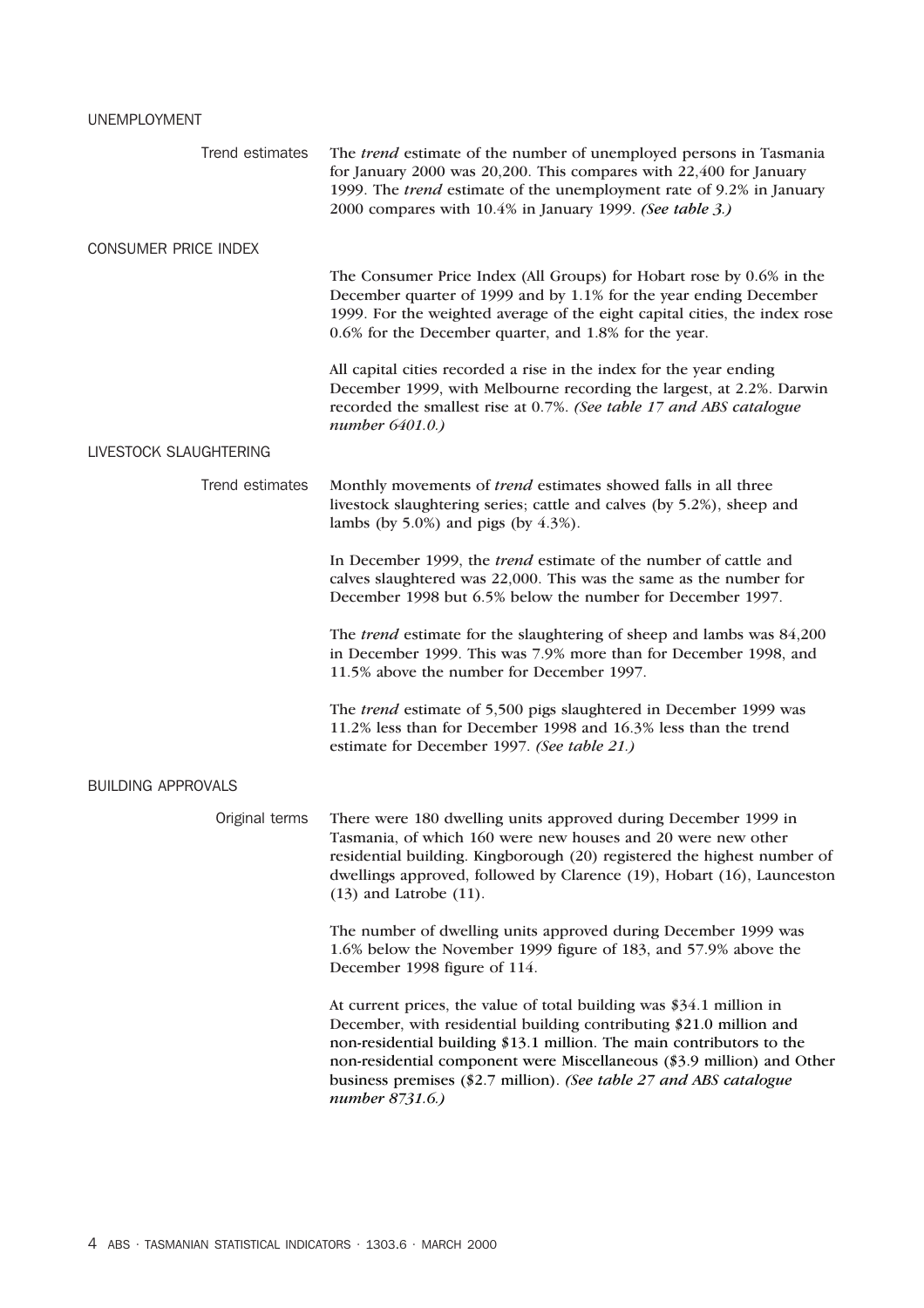Trend estimates The *trend* estimate for the number of secured housing finance commitments entered into in Tasmania in December 1999 was 870 dwellings, lower than the previous month's 874, and higher than the December 1998 figure of 850. The total value of commitments in December 1999 was \$70 million, higher than the previous month's \$69 million. The December 1999 figure was lower than the December 1998 figure when the total value of commitments was \$71 million. Nationally, the total number of secured housing commitments entered into in December 1999 was 49,702, an increase from the previous month's figure of 48,968. The value of these commitments increased between November and December 1999 from \$6,723 million to \$6,863 million. *(See table 28.)* NEW MOTOR VEHICLE REGISTRATIONS Original terms There were 1,899 new motor vehicles (excluding motorcycles) registered in Tasmania during December 1999. This was 51.2% above the 1,256 registered in November 1999 and 7.1% above the December 1998 figure of 1,773. Of the new motor vehicles (excluding motorcycles) registered in December 1999 in Tasmania, 835 were vehicles registered by vehicle rental businesses, compared with 151 registered by vehicle rental businesses in November 1999 and 712 in December 1998 *(See table 34.)* RETAIL Original terms In *original* terms, the estimate of retail turnover in Australia for December 1999 was \$15,943.0 million, 9.2% above the figure recorded in December 1998. In *original* terms, the estimate of retail turnover in Tasmania for December 1999 was \$364.9 million, 7.1% above the figure

> Trend estimates In *trend* terms, the estimate of retail turnover in Australia for December 1999 was \$12,147.9 million, 7.0% above the figure recorded in December 1998. In *trend* terms, the estimate of retail turnover in Tasmania for December 1999 was \$271.0 million, 3.8% above the figure recorded in December 1998. The Tasmanian *trend* estimate continued to ease. Hospitality/services recorded strong growth and Food moderate growth. (*See table 35 and ABS catalogue number 8501.0.)*

recorded in December 1998.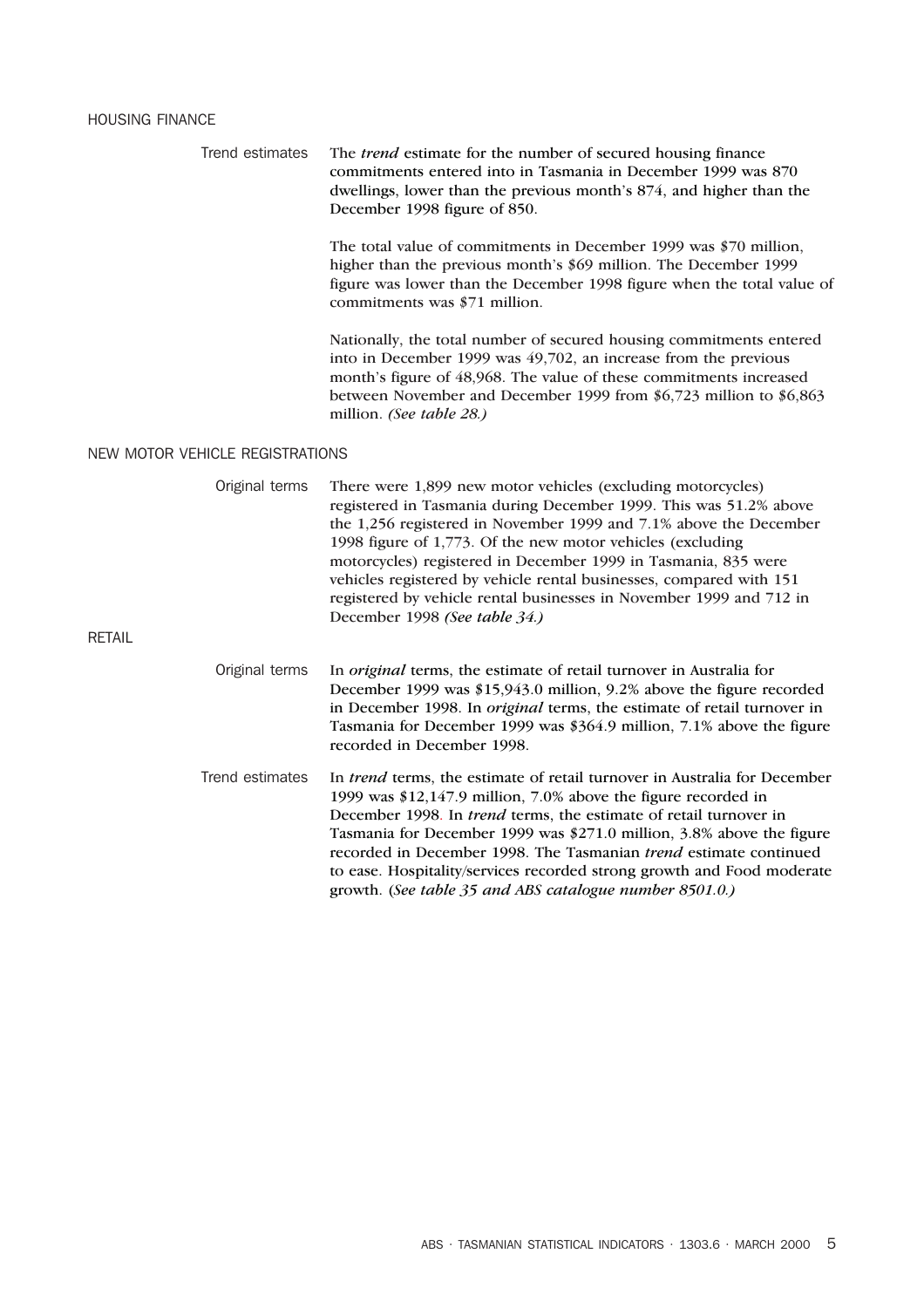OVERSEAS TRADE The total value of Tasmania's overseas exports for the 1998–99 financial year was \$2,019 million. This contributed 2.3% to the Australian total of \$85,997 million.

> The value of Tasmania's exports for the month of December 1999 was \$167 million, an increase of 5% over the month of November. Australia's exports for December totalled \$8,392 million, a decrease of 1% over the November figure.

Tasmania's major export destinations for the month of December 1999 were Japan (\$42.8m), Hong Kong (\$17.4m) and Taiwan (\$14.7m). Major commodity groups exported for the month were non-ferrous metals (\$51.9m), metallic ores and metal scrap (\$28.4m) and wood and woodchips (\$27.6m). For the financial year 1998–99, major commodity groups exported were non-ferrous metals (\$544.3m), wood and woodchips (\$295.9m) and metallic ores and metal scrap (\$278.0m).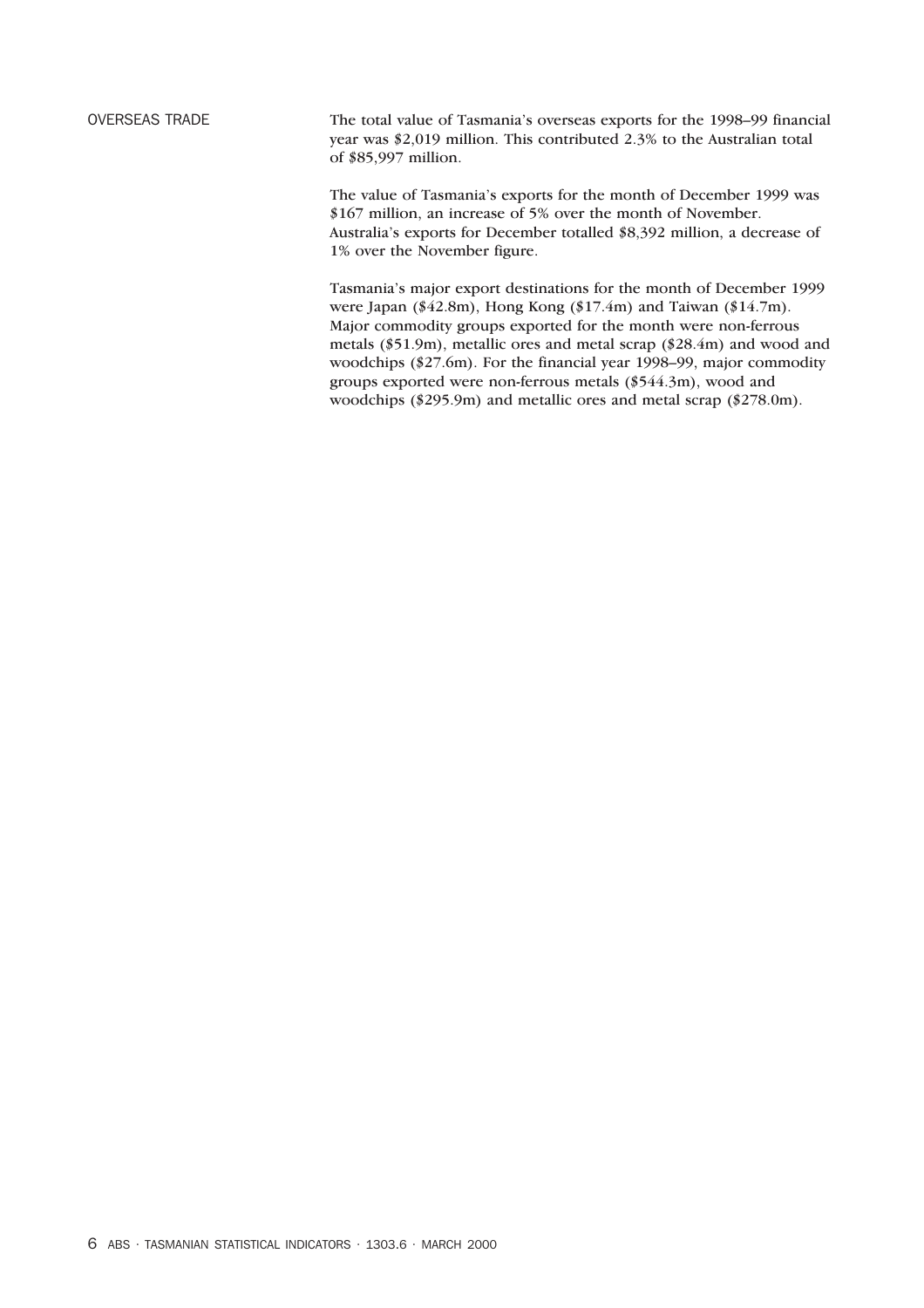### LIST OF TABLES

| 1  | Population                                                                     | 9  |
|----|--------------------------------------------------------------------------------|----|
| 2  | Births, deaths and marriages                                                   | 9  |
| 3  | Labour force status                                                            | 10 |
| 4  | Labour force status by region, males                                           | 11 |
| 5  | Labour force status by region, females                                         | 12 |
| 6  | Labour force status by region, persons                                         | 13 |
| 7  | Teenage labour market                                                          | 14 |
| 8  | All employed persons by occupation                                             | 15 |
| 9  | Employed wage and salary earners, sector and industry 16                       |    |
| 10 | Average hours worked                                                           | 16 |
| 11 | Job vacancies                                                                  | 17 |
| 12 | <b>Industrial disputes</b>                                                     | 17 |
| 13 | Average weekly earnings of employees                                           | 18 |
| 14 | Indexes of total hourly rates of pay                                           | 18 |
| 15 | Summary of annual movements in wages and prices                                | 19 |
| 16 | House price index numbers, Hobart                                              | 19 |
| 17 | Consumer price index, Hobart and eight capital<br>cities combined              | 20 |
| 18 | Price index of materials used in building other<br>than house building, Hobart | 21 |
| 19 | Production of selected commodities                                             | 23 |
| 20 | Livestock slaughtering: original                                               | 24 |
| 21 | Livestock slaughtering: seasonally adjusted and trend                          | 24 |
| 22 | Meat production                                                                | 25 |
| 23 | Principal mineral concentrates produced                                        | 25 |
| 24 | Sawmills and plywood mills, logs delivered and<br>timber produced              | 26 |
| 25 | Chipping and grinding of wood                                                  | 26 |
| 26 | Logs delivered for milling or chipping                                         | 27 |
| 27 | <b>Building approvals</b>                                                      | 28 |
| 28 | Secured housing commitments                                                    | 28 |
| 29 | <b>Banking statistics</b>                                                      | 29 |
| 30 | Private new capital expenditure by type of asset                               | 29 |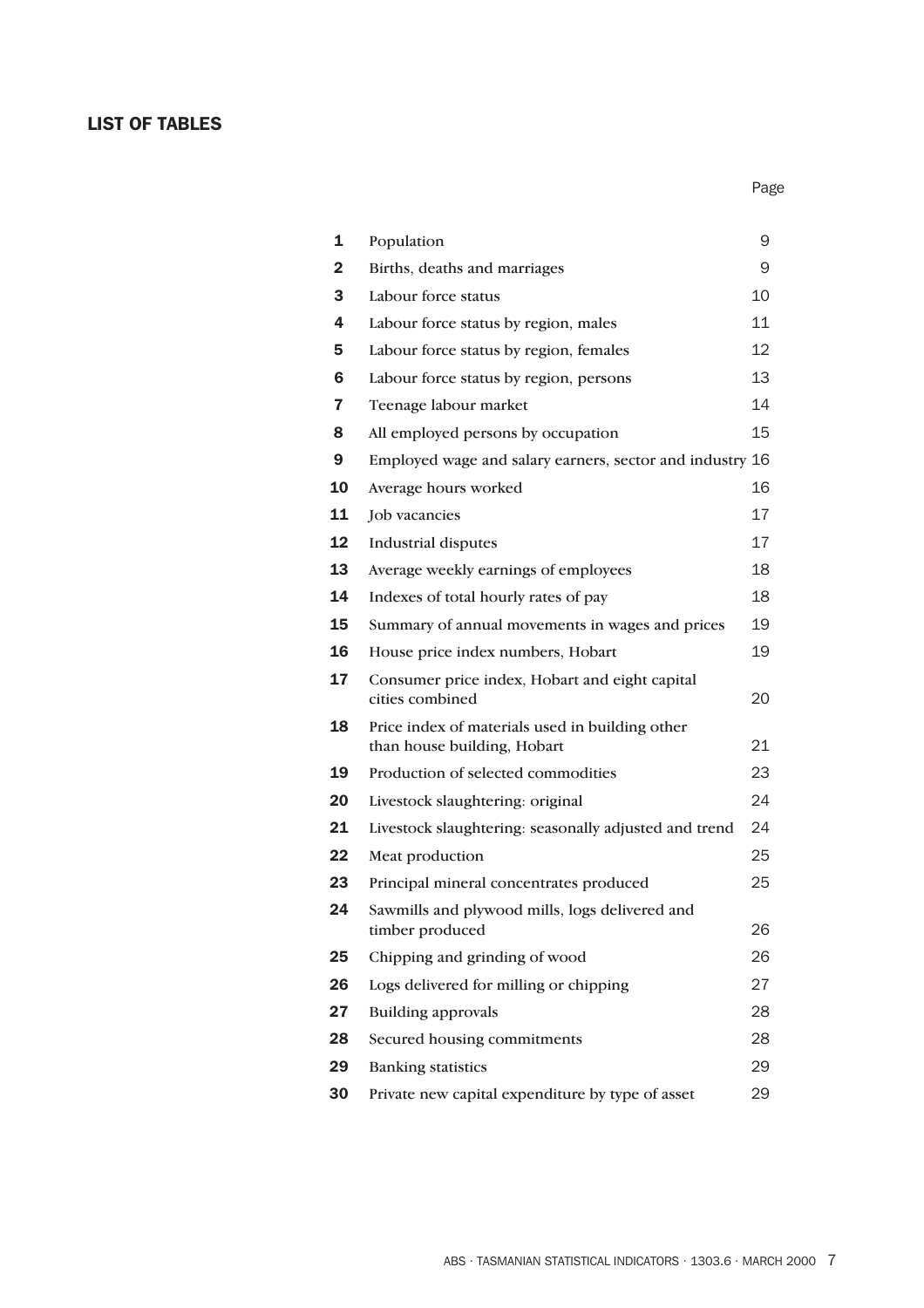### LIST OF TABLES—continued

| 31 | Accommodation establishments                                           | 30 |
|----|------------------------------------------------------------------------|----|
| 32 | National Parks, person entries                                         | 31 |
| 33 | Tracks in National Parks, walker registrations                         | 31 |
| 34 | Registrations of new motor vehicles                                    | 32 |
| 35 | Turnover of retail establishments at current prices                    | 32 |
| 36 | Value of overseas trade—Tasmania and Australia                         | 33 |
| 37 | Merchandise exports by selected countries<br>and country groups        | 33 |
| 38 | Merchandise exports by selected commodity groups                       | 34 |
| 39 | Major Statistical Indicators—Australia and State<br>comparisons        | 35 |
| 40 | Major Statistical Indicators—Tasmanian Statistical<br><b>Divisions</b> | 36 |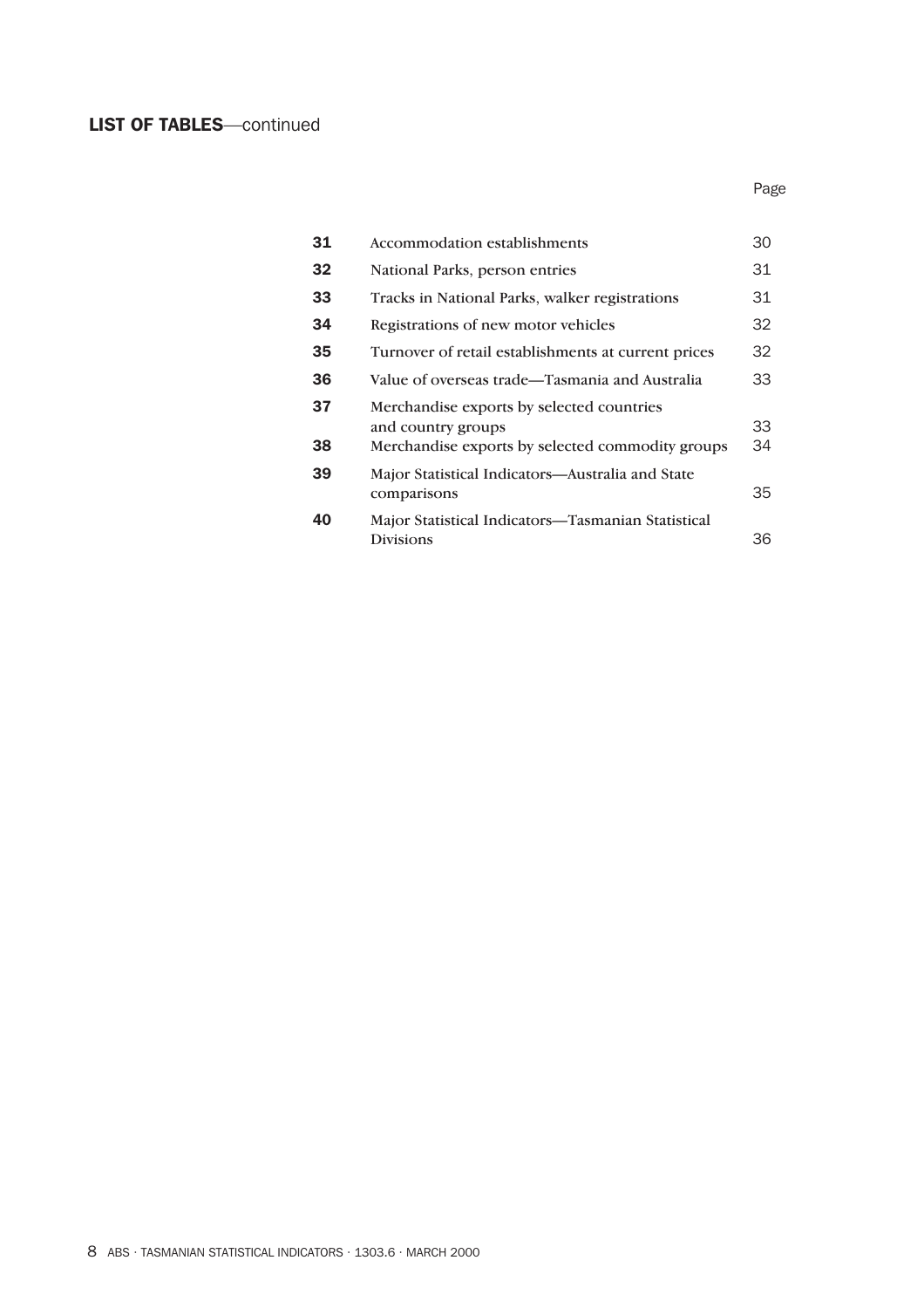### **1** POPULATION: **Original**

|                    | Estimated<br>resident population<br>at end of period | Natural<br>increase <sup>1</sup> | Net estimated<br>migration gain | Total population<br>growth | Annual<br>growth rate <sup>2</sup> |
|--------------------|------------------------------------------------------|----------------------------------|---------------------------------|----------------------------|------------------------------------|
| Year or quarter    | '000                                                 | '000                             | '000'                           | '000                       | %                                  |
| Year ended 30 June |                                                      |                                  |                                 |                            |                                    |
| 1996               | 474.4                                                | 2.5                              | $-2.2$                          | 0.8                        | 0.16                               |
| 1997               | 473.5                                                | 2.4                              | $-3.4$                          | $-1.0$                     | $-0.20$                            |
| 1998               | 471.7                                                | 2.1                              | $-3.7$                          | $-1.6$                     | $-0.38$                            |
| Quarter<br>1997    |                                                      |                                  |                                 |                            |                                    |
| June               | 473.5                                                | 0.5                              | $-1.1$                          | $-0.6$                     | $-0.20$                            |
| September          | 473.1                                                | 0.4                              | $-0.9$                          | $-0.4$                     | $-0.31$                            |
| December           | 472.6                                                | 0.5                              | $-1.0$                          | $-0.4$                     | $-0.34$                            |
| 1998               |                                                      |                                  |                                 |                            |                                    |
| March              | 472.3                                                | 0.6                              | $-1.0$                          | $-0.3$                     | $-0.38$                            |
| June               | 471.7                                                | 0.5                              | $-1.1$                          | $-0.6$                     | $-0.38$                            |
| September p        | 471.4                                                | 0.5                              | $-0.8$                          | $-0.3$                     | $-0.36$                            |
| December p         | 470.9                                                | 0.7                              | $-1.2$                          | $-0.4$                     | $-0.36$                            |
| 1999               |                                                      |                                  |                                 |                            |                                    |
| March p            | 470.5                                                | 0.6                              | $-1.0$                          | $-0.5$                     | $-0.39$                            |
| June p             | 470.3                                                | 0.7                              | $-0.9$                          | $-0.2$                     | $-0.31$                            |

<sup>1</sup> Excess of live births registered over deaths registered (based on usual State of residence).<br><sup>2</sup> Percentage growth from same quarter in previous year.<br>(Source: Australian Demographic Statistics, ABS catalogue number 31

## $2$  BIRTHS, DEATHS AND MARRIAGES<sup>1</sup>: Original

|                        | <b>Births</b> |                      | Deaths  |                      | Infant mortality <sup>2</sup> |                   | Marriages |                   |
|------------------------|---------------|----------------------|---------|----------------------|-------------------------------|-------------------|-----------|-------------------|
| Year or quarter        | No.           | Rate <sup>3</sup>    | No.     | Rate <sup>4</sup>    | Deaths                        | Rate <sup>5</sup> | No.       | Rate <sup>6</sup> |
| Year ended 31 December |               |                      |         |                      |                               |                   |           |                   |
| 1996                   | 6 3 3 7       | 1.854                | 3 8 2 6 | 7.0                  | 28                            | 4.4               | 2 654     | 5.6               |
| 1997                   | 5 9 7 4       | 1.768                | 3 8 3 7 | 6.8                  | 43                            | 7.2               | 2 672     | 5.6               |
| 1998                   | 5 909         | 1.809                | 3 5 5 7 | 6.3                  | 30                            | 5.1               | 2 5 9 9   | 5.5               |
| Quarter                |               |                      |         |                      |                               |                   |           |                   |
| 1997                   |               |                      |         |                      |                               |                   |           |                   |
| June                   | 1 505         | $\ddot{\phantom{a}}$ | 988     | $\ddot{\phantom{a}}$ | 12                            | 8.0               | 600       | $\cdot$           |
| September              | 1 500         | $\ddot{\phantom{a}}$ | 1 0 6 7 | $\ddot{\phantom{a}}$ | 12                            | 8.0               | 554       | $\cdot$           |
| December               | 1 486         | $\ldots$             | 939     | $\ddotsc$            | 12                            | 8.1               | 618       | $\cdot$           |
| 1998                   |               |                      |         |                      |                               |                   |           |                   |
| March                  | 1 4 6 4       | $\ddotsc$            | 839     | $\cdot$              | 3                             | 2.0               | 800       |                   |
| June                   | 1 4 2 0       | $\ddot{\phantom{a}}$ | 921     | $\ddotsc$            | 11                            | 7.7               | 810       |                   |
| September              | 1 541         | $\ddotsc$            | 1 0 2 9 | $\cdot$ .            | 9                             | 5.8               | 331       |                   |
| December               | 1 484         | $\ddotsc$            | 768     | $\ddotsc$            | $\overline{7}$                | 4.7               | 658       |                   |
| 1999                   |               |                      |         |                      |                               |                   |           |                   |
| March p                | 1 471         | $\ddot{\phantom{a}}$ | 914     | $\ddotsc$            | 9                             | 6.1               | 808       | $\cdot$           |
| June p                 | 1 582         | $\cdot$ .            | 909     |                      | 12                            | 7.6               | 636       |                   |

<sup>1</sup> Usual residents of Tasmania.<br><sup>2</sup> Deaths of children under one year of age.<br><sup>3</sup> Total fertility rate. The sum of age-specific fertility rates (live births at each age of mother per female population of that age). It rep number of children a woman would bear during her lifetime if she experienced current age-specific fertility rates at each age of her reproductive life.<br>Standardised death rate. The overall death rate, per 1,000 persons, th

population.<br><sup>5</sup> Rate per 1,000 live births.<br><sup>6</sup> Crude marriage rate is the number of marriages registered during the calendar year, per 1,000 estimated resident population at 30 June of that year.<br><sup>6</sup> Crude marriage rate i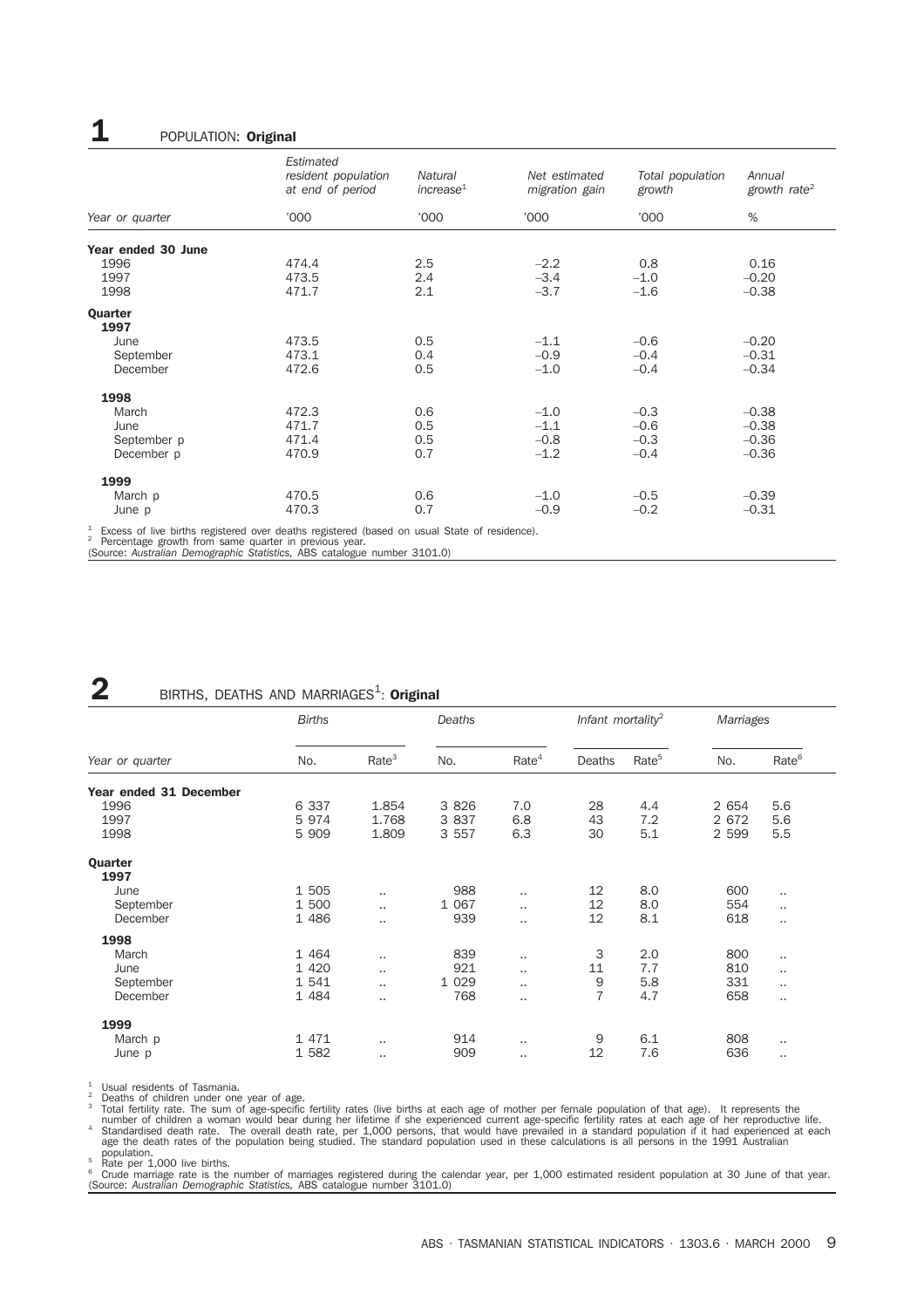## $3$  LABOUR FORCE STATUS<sup>1</sup>: Seasonally adjusted and trend

|           | Seasonally adjusted series <sup>2</sup> |            |                        |                                                                                                                                                                                                                                                                                 | Trend series <sup>2</sup> |            |                        |                       |
|-----------|-----------------------------------------|------------|------------------------|---------------------------------------------------------------------------------------------------------------------------------------------------------------------------------------------------------------------------------------------------------------------------------|---------------------------|------------|------------------------|-----------------------|
|           | Employed                                | Unemployed | Unemploy-<br>ment rate | Participation<br>rate                                                                                                                                                                                                                                                           | Employed                  | Unemployed | Unemploy-<br>ment rate | Participation<br>rate |
| Month     | '000                                    | '000       | $\%$                   | $\%$                                                                                                                                                                                                                                                                            | '000                      | '000       | %                      | $\%$                  |
|           |                                         |            |                        | <b>MALES</b>                                                                                                                                                                                                                                                                    |                           |            |                        |                       |
| 1999      |                                         |            |                        |                                                                                                                                                                                                                                                                                 |                           |            |                        |                       |
| January   | 106.4                                   | 15.1       | 12.4                   | 67.4                                                                                                                                                                                                                                                                            | 107.6                     | 14.5       | 11.8                   | 67.6                  |
| February  | 106.6                                   | 15.4       | 12.6                   | 67.6                                                                                                                                                                                                                                                                            | 107.5                     | 14.8       | 12.1                   | 67.8                  |
| March     | 107.3                                   | 15.4       | 12.6                   | 68.1                                                                                                                                                                                                                                                                            | 107.9                     | 14.9       | 12.1                   | 68.1                  |
| April     | 109.5                                   | 13.9       | 11.3                   | 68.4                                                                                                                                                                                                                                                                            | 108.7                     | 14.6       | 11.8                   | 68.4                  |
| May       | 109.4                                   | 14.7       | 11.9                   | 68.9                                                                                                                                                                                                                                                                            | 109.6                     | 14.0       | 11.4                   | 68.6                  |
| June      | 111.3                                   | 13.3       | 10.7                   | 69.2                                                                                                                                                                                                                                                                            | 110.3                     | 13.4       | 10.8                   | 68.6                  |
| July      | 110.4                                   | 12.6       | 10.3                   | 68.2                                                                                                                                                                                                                                                                            | 110.6                     | 12.9       | 10.4                   | 68.5                  |
| August    | 110.7                                   | 11.3       | 9.3                    | 67.7                                                                                                                                                                                                                                                                            | 110.6                     | 12.6       | 10.2                   | 68.4                  |
| September | 110.3                                   | 13.1       | 10.6                   | 68.5                                                                                                                                                                                                                                                                            | 110.4                     | 12.5       | 10.2                   | 68.3                  |
| October   | 109.8                                   | 12.4       | 10.1                   | 67.8                                                                                                                                                                                                                                                                            | 110.3                     | 12.5       | 10.2                   | 68.1                  |
| November  | 110.0                                   | 13.7       | 11.1                   | 68.7                                                                                                                                                                                                                                                                            | 110.1                     | 12.5       | 10.2                   | 68.0                  |
| December  | 111.0                                   | 11.9       | 9.7                    | 68.2                                                                                                                                                                                                                                                                            | 109.9                     | 12.4       | 10.1                   | 67.9                  |
| 2000      |                                         |            |                        |                                                                                                                                                                                                                                                                                 |                           |            |                        |                       |
| January   | 109.0                                   | 11.7       | 9.7                    | 67.0                                                                                                                                                                                                                                                                            | 109.8                     | 12.3       | 10.1                   | 67.8                  |
|           |                                         |            |                        | FEMALES                                                                                                                                                                                                                                                                         |                           |            |                        |                       |
| 1999      |                                         |            |                        |                                                                                                                                                                                                                                                                                 |                           |            |                        |                       |
| January   | 86.0                                    | 7.7        | 8.2                    | 49.4                                                                                                                                                                                                                                                                            | 85.8                      | 8.0        | 8.5                    | 49.5                  |
| February  | 87.0                                    | 6.9        | 7.4                    | 49.5                                                                                                                                                                                                                                                                            | 85.8                      | 7.9        | 8.4                    | 49.4                  |
| March     | 85.2                                    | 7.8        | 8.4                    | 49.0                                                                                                                                                                                                                                                                            | 85.8                      | 7.7        | 8.3                    | 49.3                  |
| April     | 85.8                                    | 7.9        | 8.4                    | 49.4                                                                                                                                                                                                                                                                            | 85.7                      | 7.6        | 8.1                    | 49.2                  |
| May       | 85.0                                    | 8.0        | 8.6                    | 49.0                                                                                                                                                                                                                                                                            | 85.7                      | 7.4        | 8.0                    | 49.1                  |
| June      | 86.6                                    | 7.5        | 8.0                    | 49.6                                                                                                                                                                                                                                                                            | 85.7                      | 7.3        | 7.9                    | 49.0                  |
| July      | 85.3                                    | 6.4        | 7.0                    | 48.3                                                                                                                                                                                                                                                                            | 85.8                      | 7.3        | 7.8                    | 49.1                  |
| August    | 86.4                                    | 7.1        | 7.6                    | 49.3                                                                                                                                                                                                                                                                            | 86.2                      | 7.3        | 7.8                    | 49.2                  |
| September | 86.9                                    | 7.7        | 8.1                    | 49.8                                                                                                                                                                                                                                                                            | 86.6                      | 7.4        | 7.9                    | 49.5                  |
| October   | 86.2                                    | 7.7        | 8.2                    | 49.5                                                                                                                                                                                                                                                                            | 87.3                      | 7.6        | 8.0                    | 50.0                  |
| November  | 88.1                                    | 8.2        | 8.5                    | 50.7                                                                                                                                                                                                                                                                            | 88.0                      | 7.7        | 8.1                    | 50.4                  |
| December  | 88.9                                    | 7.4        | 7.7                    | 50.7                                                                                                                                                                                                                                                                            | 88.7                      | 7.8        | 8.1                    | 50.8                  |
| 2000      |                                         |            |                        |                                                                                                                                                                                                                                                                                 |                           |            |                        |                       |
| January   | 90.2                                    | 7.8        | 8.0                    | 51.6                                                                                                                                                                                                                                                                            | 89.4                      | 7.9        | 8.1                    | 51.2                  |
|           |                                         |            |                        | <b>TOTAL</b>                                                                                                                                                                                                                                                                    |                           |            |                        |                       |
| 1999      |                                         |            |                        |                                                                                                                                                                                                                                                                                 |                           |            |                        |                       |
| January   | 192.4                                   | 22.8       | 10.6                   | 58.2                                                                                                                                                                                                                                                                            | 193.4                     | 22.4       | 10.4                   | 58.3                  |
| February  | 193.6                                   | 22.3       | 10.3                   | 58.4                                                                                                                                                                                                                                                                            | 193.3                     | 22.6       | 10.5                   | 58.4                  |
| March     | 192.5                                   | 23.2       | 10.8                   | 58.3                                                                                                                                                                                                                                                                            | 193.7                     | 22.6       | 10.4                   | 58.4                  |
| April     | 195.3                                   | 21.8       | 10.0                   | 58.7                                                                                                                                                                                                                                                                            | 194.4                     | 22.2       | 10.2                   | 58.5                  |
| May       | 194.4                                   | 22.7       | 10.5                   | 58.7                                                                                                                                                                                                                                                                            | 195.3                     | 21.5       | 9.9                    | 58.6                  |
| June      | 197.9                                   | 20.9       | 9.5                    | 59.1                                                                                                                                                                                                                                                                            | 196.0                     | 20.7       | 9.6                    | 58.6                  |
| July      | 195.6                                   | 19.0       | 8.9                    | 58.0                                                                                                                                                                                                                                                                            | 196.4                     | 20.2       | 9.3                    | 58.5                  |
| August    | 197.1                                   | 18.4       | 8.5                    | 58.3                                                                                                                                                                                                                                                                            | 196.8                     | 19.9       | 9.2                    | 58.6                  |
| September | 197.2                                   | 20.8       | 9.5                    | 58.9                                                                                                                                                                                                                                                                            | 197.1                     | 19.9       | 9.2                    | 58.7                  |
| October   | 196.0                                   | 20.1       | 9.3                    | 58.4                                                                                                                                                                                                                                                                            | 197.5                     | 20.1       | 9.2                    | 58.8                  |
| November  | 198.1                                   | 21.9       | 9.9                    | 59.4                                                                                                                                                                                                                                                                            | 198.1                     | 20.2       | 9.3                    | 59.0                  |
| December  | 199.9                                   | 19.4       | 8.8                    | 59.2                                                                                                                                                                                                                                                                            | 198.6                     | 20.2       | 9.2                    | 59.1                  |
| 2000      |                                         |            |                        |                                                                                                                                                                                                                                                                                 |                           |            |                        |                       |
| January   | 199.2                                   | 19.5       | 8.9                    | 59.1                                                                                                                                                                                                                                                                            | 199.2                     | 20.2       | 9.2                    | 59.3                  |
|           |                                         |            |                        | $1$ For explanation of terms and concepts, refer to Labour Force, Australia, ABS catalogue number 6203.0.<br><sup>2</sup> Seasonal factors are reviewed annually to take account of each additional vear's original data. The results of the review are used to compile revised |                           |            |                        |                       |

<sup>1</sup> For explanation of terms and concepts, refer to *Labour Force*, *Australia*, ABS catalogue number 6203.0.<br>
<sup>2</sup> Seasonal factors are reviewed annually to take account of each additional year's original data. The result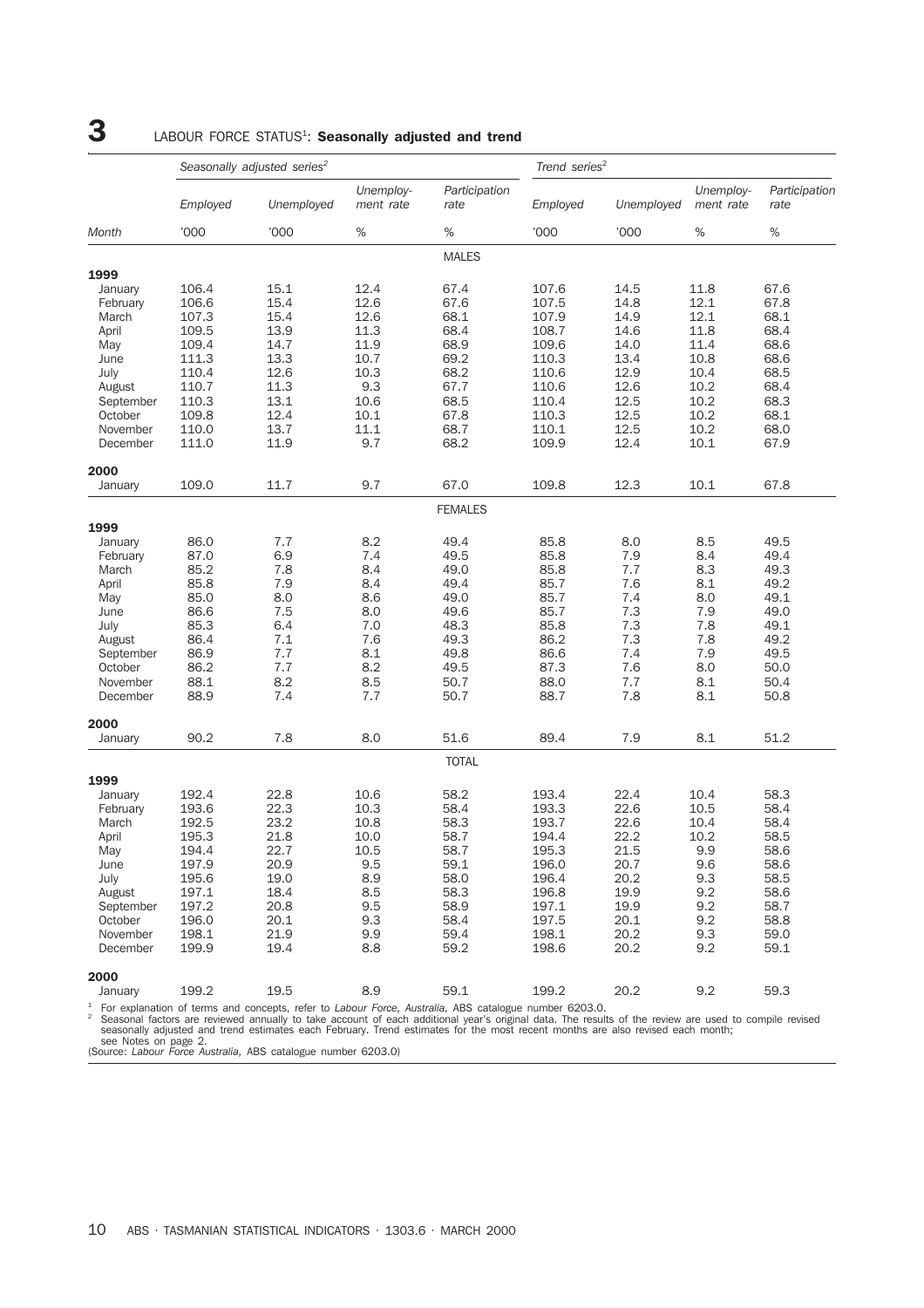|                 | Total<br>employed | Total<br>unemployed                       | Unemployment<br>rate | Participation<br>rate |
|-----------------|-------------------|-------------------------------------------|----------------------|-----------------------|
| Month           | <b>'000</b>       | <b>'000</b>                               | $\%$                 | $\%$                  |
|                 |                   | HOBART AND SOUTHERN STATISTICAL DIVISIONS |                      |                       |
| 1997            |                   |                                           |                      |                       |
| January         | 54.4              | 7.0                                       | 11.4                 | 69.2                  |
| 1999            |                   |                                           |                      |                       |
| January         | 51.6              | 7.5                                       | 12.8                 | 68.0                  |
|                 |                   |                                           |                      |                       |
| November        | 52.8              | 5.8                                       | 9.9                  | 66.0                  |
| December        | 54.1              | 6.4                                       | 10.6                 | 68.2                  |
| 2000            |                   |                                           |                      |                       |
| January         | 53.7              | 5.8                                       | 9.8                  | 66.9                  |
|                 |                   | NORTHERN STATISTICAL DIVISION             |                      |                       |
|                 |                   |                                           |                      |                       |
| 1997            | 33.5              | 4.3                                       | 11.4                 | 73.2                  |
| January<br>1999 |                   |                                           |                      |                       |
|                 | 30.9              | 3.8                                       | 10.9                 | 68.7                  |
| January         |                   |                                           |                      |                       |
| November        | 31.9              | 3.0                                       | 8.5                  | 68.6                  |
| December        | 32.3              | 3.2                                       | 9.1                  | 70.0                  |
| 2000            |                   |                                           |                      |                       |
| January         | 31.5              | 2.9                                       | 8.4                  | 67.8                  |
|                 |                   | MERSEY-LYELL STATISTICAL DIVISION         |                      |                       |
| 1997            |                   |                                           |                      |                       |
| January         | 24.6              | 3.4                                       | 12.2                 | 70.4                  |
| 1999            |                   |                                           |                      |                       |
| January         | 24.3              | 5.0                                       | 17.1                 | 68.1                  |
|                 |                   |                                           |                      |                       |
| November        | 24.5              | 4.4                                       | 15.2                 | 71.2                  |
| December        | 25.6              | 3.5                                       | 11.9                 | 71.4                  |
| 2000            |                   |                                           |                      |                       |
| January         | 24.2              | 3.9                                       | 13.9                 | 69.4                  |
|                 |                   | <b>TASMANIA</b>                           |                      |                       |
| 1997            |                   |                                           |                      |                       |
| January         | 112.5             | 14.7                                      | 11.6                 | 70.6                  |
| 1999            |                   |                                           |                      |                       |
| January         | 106.8             | 16.3                                      | 13.3                 | 68.2                  |
|                 |                   |                                           |                      |                       |
| November        | 109.2             | 13.1                                      | 10.7                 | 67.9                  |
| December        | 111.9             | 13.1                                      | 10.5                 | 69.4                  |
| 2000            |                   |                                           |                      |                       |
| January         | 109.4             | 12.6                                      | 10.3                 | 67.7                  |

4 LABOUR FORCE STATUS BY REGION, MALES<sup>1, 2</sup>: Original

<sup>1</sup> For explanation of terms and concepts, refer to *Labour Force, Australia*, ABS catalogue number 6203.0.<br><sup>2</sup> Data in this table are original series, i.e. they are not part of a seasonally adjusted or a trend series. Acc



Hobart and Southern Statistical Divisions—Persons: **Original** (see Table 6.)

ABS · TASMANIAN STATISTICAL INDICATORS · 1303.6 · MARCH 2000 11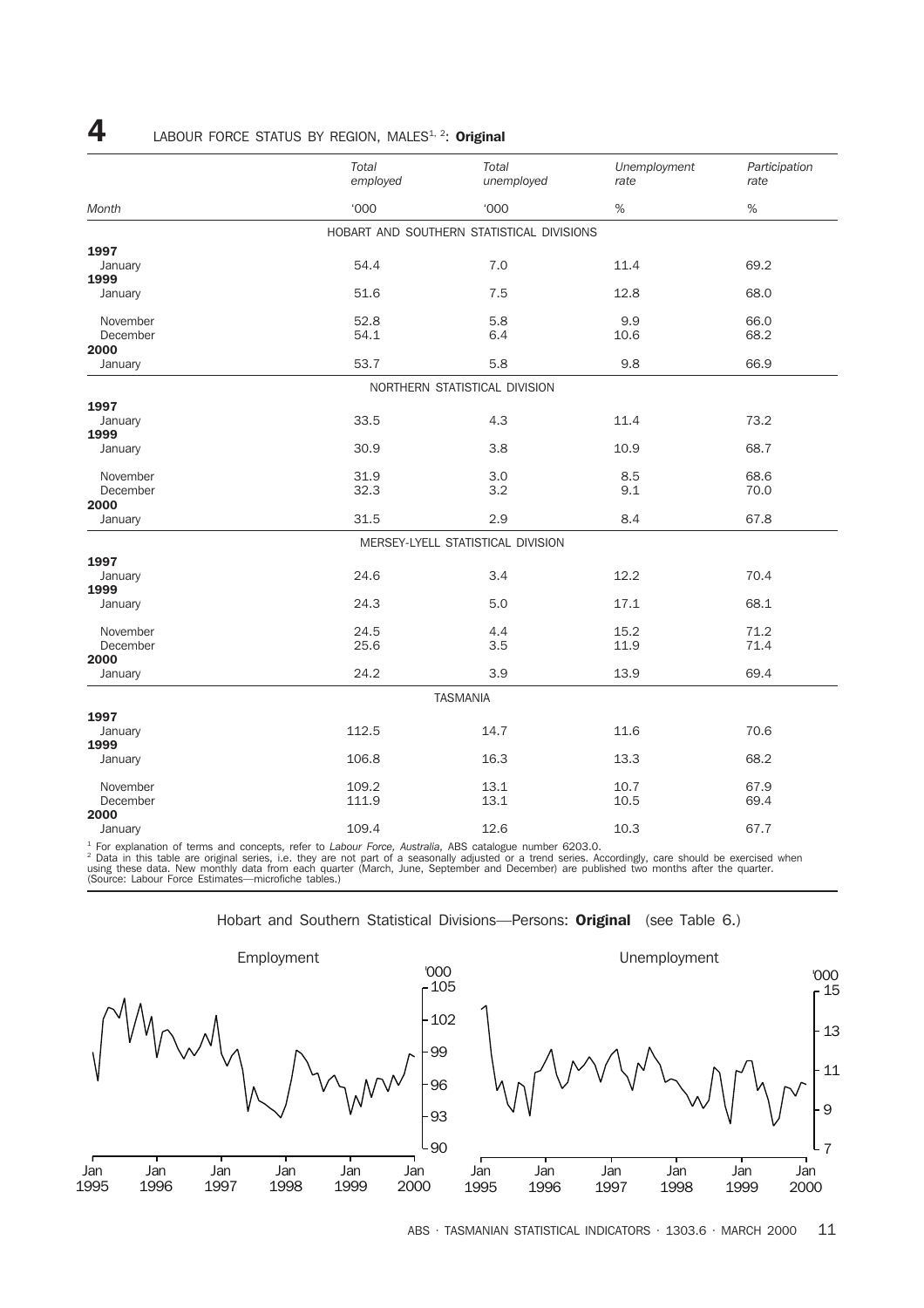### 5 LABOUR FORCE STATUS BY REGION, FEMALES<sup>1, 2</sup>: Original

|                  | Total<br>employed | Total<br>unemployed                       | Unemployment<br>rate | Participation<br>rate |
|------------------|-------------------|-------------------------------------------|----------------------|-----------------------|
| Month            | <b>'000</b>       | <b>'000</b>                               | $\%$                 | $\%$                  |
|                  |                   | HOBART AND SOUTHERN STATISTICAL DIVISIONS |                      |                       |
| 1997             |                   |                                           |                      |                       |
| January<br>1999  | 44.5              | 4.9                                       | 9.8                  | 52.3                  |
| January          | 41.6              | 3.4                                       | 7.5                  | 48.7                  |
| November         | 44.2              | 3.9                                       | 8.2                  | 51.2                  |
| December         | 44.8              | 4.0                                       | 8.2                  | 52.0                  |
| 2000<br>January  | 44.9              | 4.4                                       | 9.0                  | 52.1                  |
|                  |                   | NORTHERN STATISTICAL DIVISION             |                      |                       |
| 1997             |                   |                                           |                      |                       |
| January<br>1999  | 23.0              | 2.9                                       | 11.1                 | 48.9                  |
| January          | 24.7              | 2.6                                       | 9.6                  | 50.1                  |
| November         | 24.8              | 1.8                                       | 6.7                  | 48.2                  |
| December<br>2000 | 25.2              | 2.0                                       | 7.2                  | 49.7                  |
| January          | 24.4              | 2.2                                       | 8.2                  | 48.5                  |
|                  |                   | MERSEY-LYELL STATISTICAL DIVISION         |                      |                       |
| 1997             |                   |                                           |                      |                       |
| January<br>1999  | 15.7              | 2.3                                       | 12.8                 | 43.5                  |
| January          | 18.1              | 2.1                                       | 10.4                 | 47.5                  |
| November         | 19.4              | 2.2                                       | 10.1                 | 52.9                  |
| December<br>2000 | 19.5              | 1.9                                       | 8.8                  | 52.0                  |
| January          | 19.2              | 1.6                                       | 7.7                  | 51.7                  |
|                  |                   | <b>TASMANIA</b>                           |                      |                       |
| 1997             |                   |                                           |                      |                       |
| January<br>1999  | 83.2              | 10.1                                      | 10.8                 | 49.4                  |
| January          | 84.4              | 8.1                                       | 8.7                  | 48.8                  |
| November         | 88.3              | 7.9                                       | 8.2                  | 50.7                  |
| December<br>2000 | 89.6              | 7.9                                       | 8.1                  | 51.3                  |
| January          | 88.6              | 8.2                                       | 8.5                  | 51.0                  |

<sup>1</sup> For explanation of terms and concepts, refer to *Labour Force, Australia,* ABS catalogue number 6203.0.<br><sup>2</sup> Data in this table are original series, i.e. they are not part of a seasonally adjusted or a trend series. Acc



Northern Statistical Division—Persons: Original (see Table 6.)

12 ABS · TASMANIAN STATISTICAL INDICATORS · 1303.6 · MARCH 2000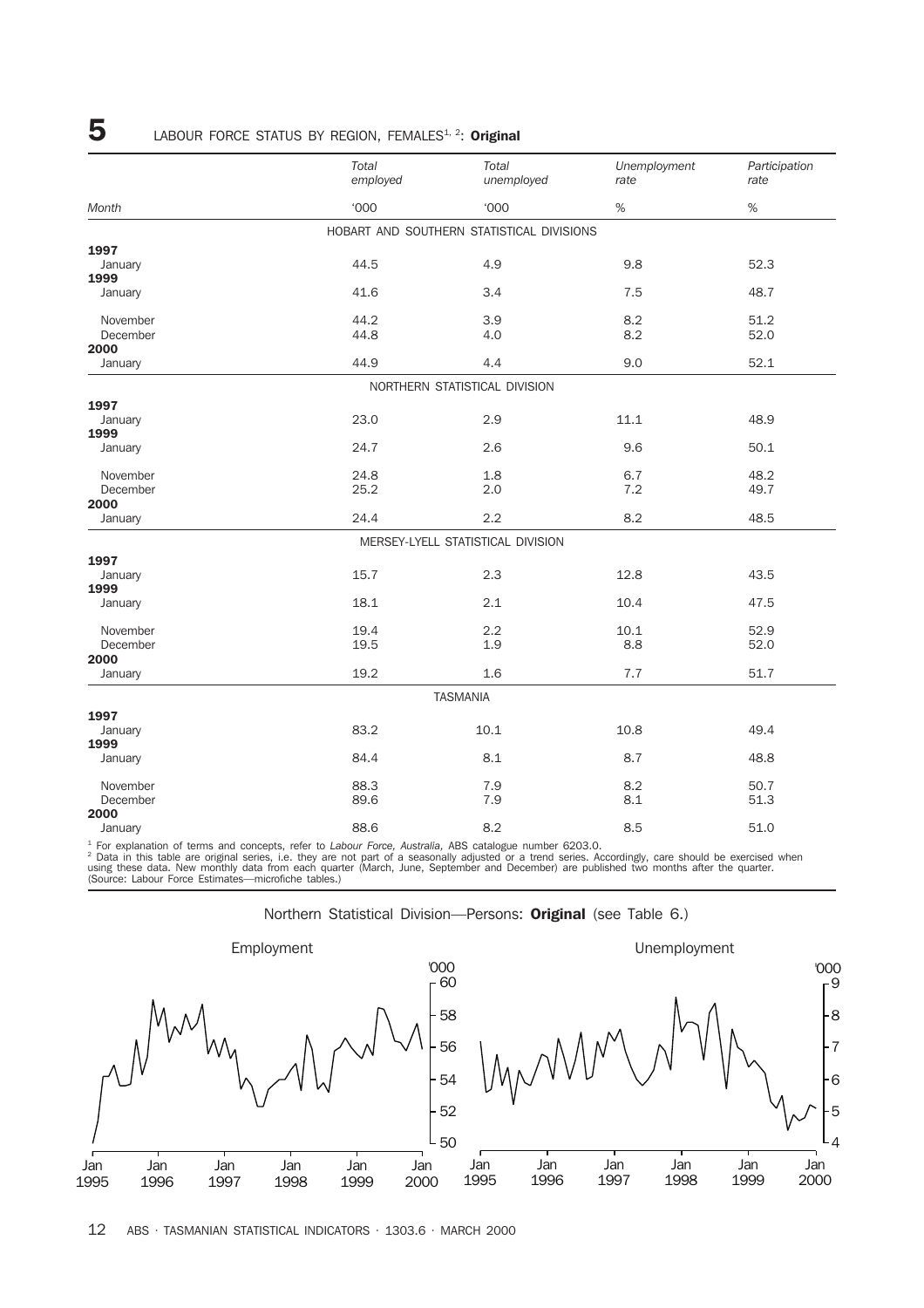### **6** LABOUR FORCE STATUS BY REGION, PERSONS<sup>1, 2</sup>: Original

|                  | Total<br>employed                         | Total<br>unemployed | Unemployment<br>rate | Participation<br>rate |
|------------------|-------------------------------------------|---------------------|----------------------|-----------------------|
| Month            | <b>'000</b>                               | <b>'000</b>         | $\%$                 | $\%$                  |
|                  | HOBART AND SOUTHERN STATISTICAL DIVISIONS |                     |                      |                       |
| 1997             |                                           |                     |                      |                       |
| January<br>1999  | 98.9                                      | 11.8                | 10.7                 | 60.4                  |
| January          | 93.2                                      | 10.9                | 10.5                 | 58.1                  |
| November         | 97.0                                      | 9.7                 | 9.1                  | 58.4                  |
| December         | 98.9                                      | 10.4                | 9.6                  | 59.9                  |
| 2000             |                                           |                     |                      |                       |
| January          | 98.6                                      | 10.3                | 9.4                  | 59.2                  |
|                  | NORTHERN STATISTICAL DIVISION             |                     |                      |                       |
| 1997             |                                           |                     |                      |                       |
| January<br>1999  | 56.6                                      | 7.2                 | 11.3                 | 60.9                  |
| January          | 55.6                                      | 6.4                 | 10.3                 | 59.0                  |
| November         | 56.6                                      | 4.8                 | 7.8                  | 58.0                  |
| December<br>2000 | 57.5                                      | 5.2                 | 8.3                  | 59.4                  |
| January          | 55.9                                      | 5.1                 | 8.3                  | 57.7                  |
|                  | MERSEY-LYELL STATISTICAL DIVISION         |                     |                      |                       |
| 1997             |                                           |                     |                      |                       |
| January<br>1999  | 40.3                                      | 5.7                 | 12.5                 | 56.7                  |
| January          | 42.4                                      | 7.1                 | 14.4                 | 57.8                  |
| November         | 43.9                                      | 6.5                 | 13.0                 | 62.0                  |
| December         | 45.1                                      | 5.3                 | 10.6                 | 61.6                  |
| 2000<br>January  | 43.4                                      | 5.5                 | 11.2                 | 60.6                  |
|                  | <b>TASMANIA</b>                           |                     |                      |                       |
| 1997             |                                           |                     |                      |                       |
| January          | 195.7                                     | 24.8                | 11.2                 | 59.7                  |
| 1999<br>January  | 191.2                                     | 24.4                | 11.3                 | 58.3                  |
| November         | 197.5                                     | 21.0                | 9.6                  | 59.1                  |
| December         | 201.5                                     | 21.0                | 9.4                  | 60.1                  |
| 2000<br>January  | 198.0                                     | 20.8                | 9.5                  | 59.1                  |

<sup>1</sup> For explanation of terms and concepts, refer to *Labour Force, Australia*, ABS catalogue number 6203.0.<br><sup>2</sup> Data in this table are original series, i.e. they are not part of a seasonally adjusted or a trend series. Acc

Mersey-Lyell Statistical Division—Persons: Original (see Table 6.)



ABS · TASMANIAN STATISTICAL INDICATORS · 1303.6 · MARCH 2000 13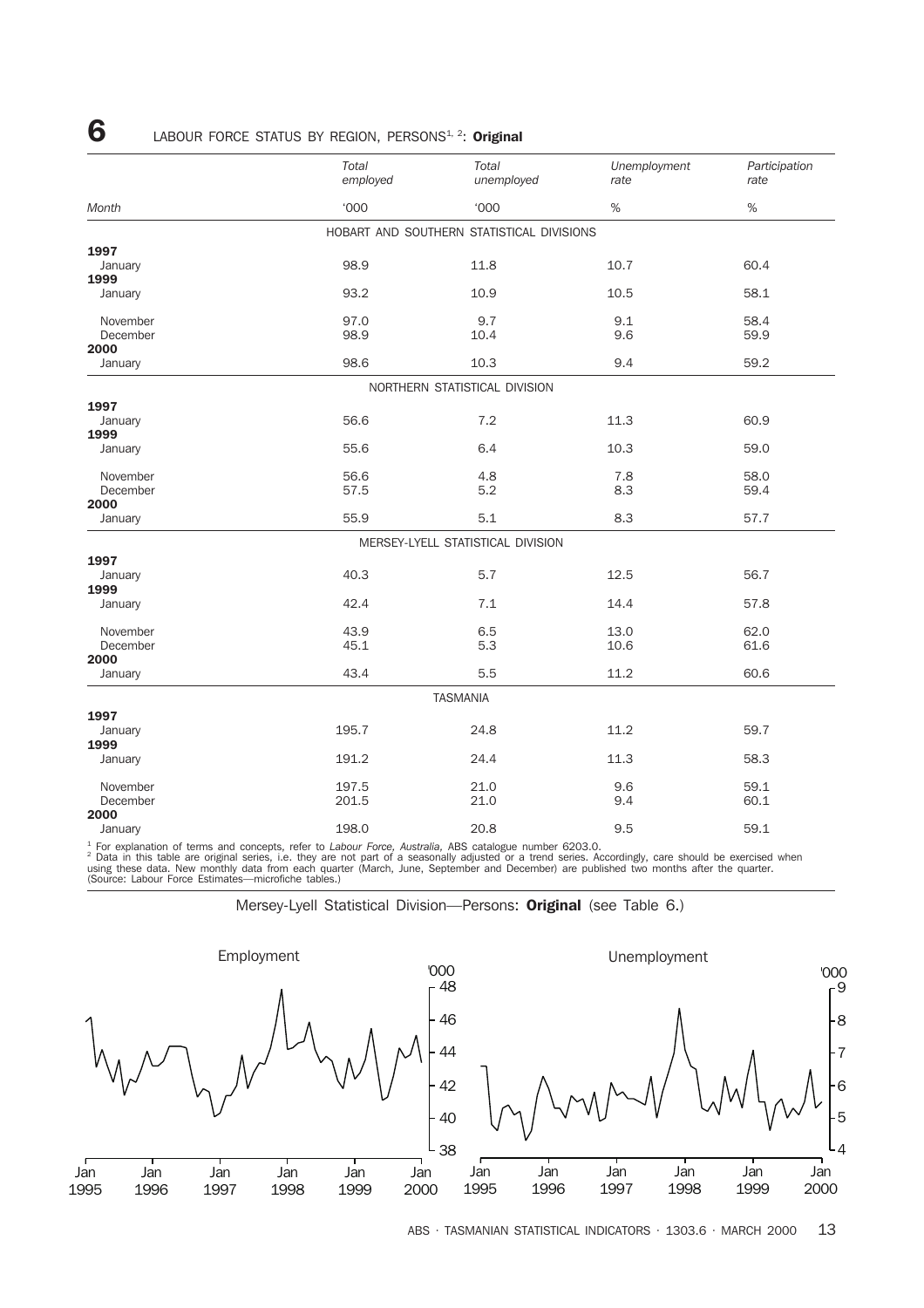## **7** TEENAGE LABOUR MARKET<sup>1, 2, 3</sup>: Original

|                                   | Employed      |              | Unemployed                                           |             |                 |                           |                                                               |                           |                                          |                            |
|-----------------------------------|---------------|--------------|------------------------------------------------------|-------------|-----------------|---------------------------|---------------------------------------------------------------|---------------------------|------------------------------------------|----------------------------|
|                                   | Full-<br>time | Total        | Looking<br>for<br>full-time<br>work                  | Total       | Labour<br>force | Not in<br>labour<br>force | Civilian<br>population<br>aged<br>$15 - 19$                   | Unem-<br>ployment<br>rate | Unem-<br>ployment<br>population<br>ratio | Partici-<br>pation<br>rate |
| Month                             | <b>'000</b>   | <b>'000</b>  | <b>'000</b>                                          | <b>'000</b> | <b>'000</b>     | <b>'000</b>               | <b>'000</b>                                                   | %                         | %                                        | %                          |
|                                   |               |              |                                                      |             |                 |                           | ATTENDING NEITHER SCHOOL NOR A TERTIARY INSTITUTION FULL TIME |                           |                                          |                            |
| 1997                              |               |              |                                                      |             |                 |                           |                                                               |                           |                                          |                            |
| January<br>1999                   | 6.6           | 9.3          | 2.9                                                  | 2.9         | 12.2            | 2.3                       | 14.5                                                          | 23.9                      | 20.1                                     | 84.1                       |
| January                           | 6.0           | 8.2          | 3.3                                                  | 3.3         | 11.5            | 2.6                       | 14.1                                                          | 28.5                      | 23.3                                     | 81.6                       |
| November<br>December<br>2000      | 6.2<br>6.1    | 7.9<br>9.6   | 1.3<br>2.8                                           | 1.4<br>3.2  | 9.3<br>12.9     | 2.0<br>2.8                | 11.3<br>15.7                                                  | 15.4<br>25.2              | 12.7<br>20.7                             | 82.3<br>82.2               |
| January                           | 5.4           | 8.1          | 1.9                                                  | 2.1         | 10.2            | 2.8                       | 13.1                                                          | 20.7                      | 16.2                                     | 78.2                       |
|                                   |               |              | ATTENDING SCHOOL OR A TERTIARY INSTITUTION FULL TIME |             |                 |                           |                                                               |                           |                                          |                            |
| 1997                              |               |              |                                                      |             |                 |                           |                                                               |                           |                                          |                            |
| January<br>1999                   | 0.7           | 5.5          | 1.0                                                  | 2.9         | 8.4             | 11.0                      | 19.4                                                          | 34.2                      | 14.8                                     | 43.2                       |
| January                           | 1.1           | 7.6          | 0.6                                                  | 1.9         | 9.5             | 10.8                      | 20.3                                                          | 20.0                      | 9.4                                      | 46.9                       |
| November<br>December<br>2000      | 0.6           | 7.0<br>6.7   | 0.7<br>0.4                                           | 2.0<br>2.1  | 9.0<br>8.8      | 14.5<br>10.4              | 23.5<br>19.2                                                  | 22.1<br>23.7              | 8.5<br>10.8                              | 38.3<br>45.8               |
| January                           | 0.8           | 9.0          | 0.9                                                  | 1.8         | 10.8            | 11.0                      | 21.8                                                          | 16.9                      | 8.4                                      | 49.5                       |
|                                   |               |              |                                                      |             | <b>TOTAL</b>    |                           |                                                               |                           |                                          |                            |
| 1997                              |               |              |                                                      |             |                 |                           |                                                               |                           |                                          |                            |
| January<br>1999                   | 7.3           | 14.8         | 4.0                                                  | 5.8         | 20.6            | 13.3                      | 33.9                                                          | 28.1                      | 17.0                                     | 60.7                       |
| January                           | 7.1           | 15.9         | 3.9                                                  | 5.2         | 21.0            | 13.4                      | 34.4                                                          | 24.7                      | 15.1                                     | 61.1                       |
| November<br>December<br>2000      | 6.2<br>6.7    | 14.9<br>16.3 | 2.0<br>3.2                                           | 3.4<br>5.3  | 18.3<br>21.7    | 16.5<br>13.2              | 34.8<br>34.8                                                  | 18.7<br>24.6              | 9.8<br>15.3                              | 52.6<br>62.2               |
| January                           | 6.2           | 17.1         | 2.8                                                  | 3.9         | 21.0            | 13.8                      | 34.8                                                          | 18.7                      | 11.3                                     | 60.3                       |
| $1$ Demana areal $4E$ , $40$ usem |               |              |                                                      |             |                 |                           |                                                               |                           |                                          |                            |

<sup>1</sup> Persons aged 15–19 years.<br><sup>2</sup> For explanation of terms and concepts, refer to *Labour Force, Australia,* ABS catalogue number 6203.0.<br><sup>3</sup> Care should be exercised in using these series as some estimates are subject to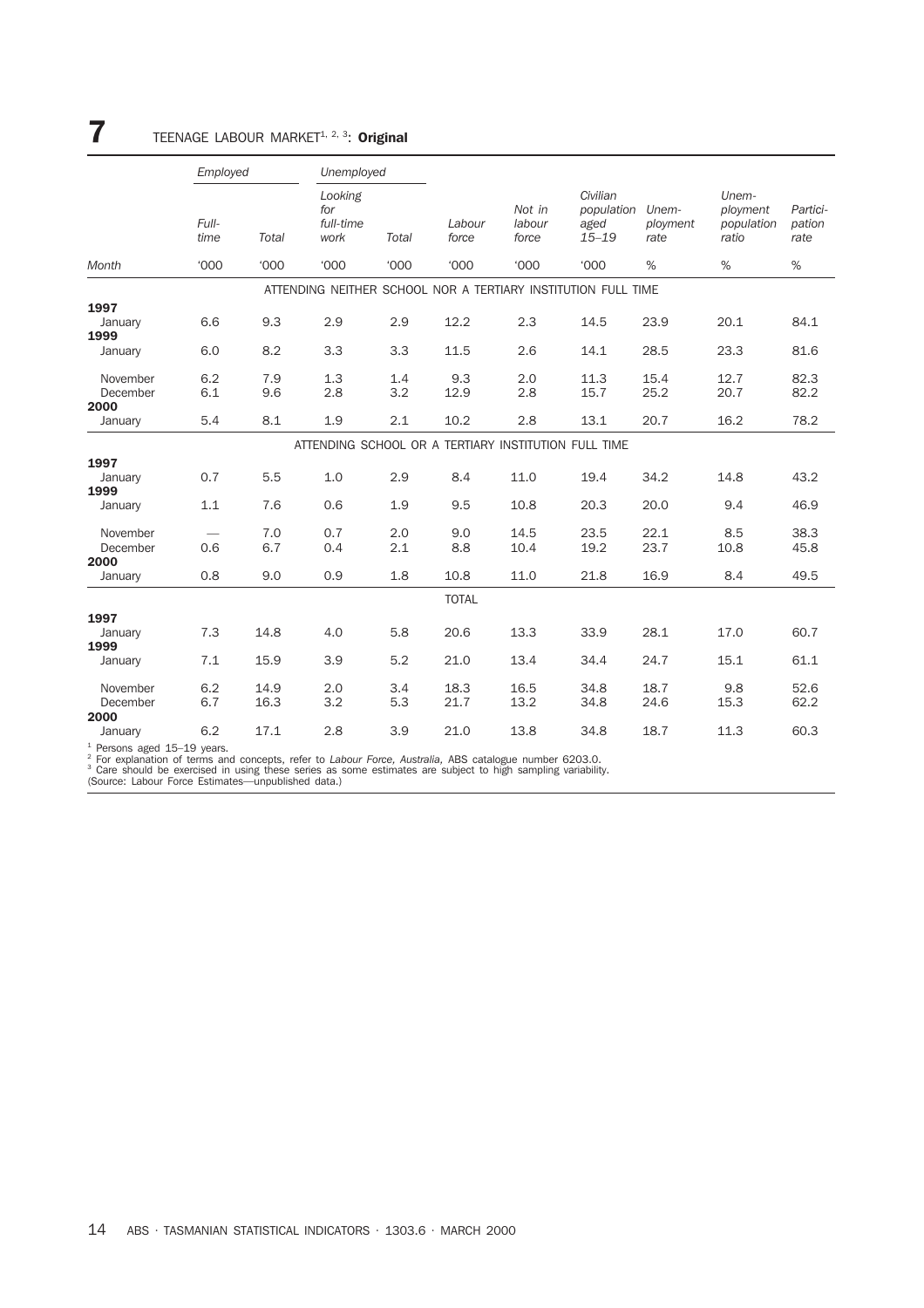## 8 ALL EMPLOYED PERSONS BY OCCUPATION<sup>1</sup>: Original

|                                                                                                                                                                 |         | November 1998 November 1999 |                          |         | Proportion of total employed |                  |
|-----------------------------------------------------------------------------------------------------------------------------------------------------------------|---------|-----------------------------|--------------------------|---------|------------------------------|------------------|
|                                                                                                                                                                 | Persons | Males                       | Females                  | Persons | November<br>1998             | November<br>1999 |
| Occupation                                                                                                                                                      | '000    | '000                        | '000                     | '000    | $\%$                         | $\%$             |
| <b>Managers and administrators</b>                                                                                                                              | 9.7     | 11.1                        | 2.4                      | 13.6    | 5.0                          | 6.9              |
| Generalist managers                                                                                                                                             | 0.8     | 1.6                         | 0.2                      | 1.8     | 0.4                          | 0.9              |
| Specialist managers                                                                                                                                             | 3.2     | 3.5                         | 0.8                      | 4.3     | 1.7                          | $2.2\,$          |
| Farmers and farm managers                                                                                                                                       | 5.7     | 6.0                         | 1.5                      | 7.5     | 2.9                          | 3.8              |
| <b>Professionals</b><br>Science, building and engineering                                                                                                       | 30.3    | 15.3                        | 16.7                     | 32.0    | 15.6                         | 16.2             |
| professionals                                                                                                                                                   | 3.5     | 3.0                         | 0.3                      | 3.3     | 1.8                          | 1.7              |
| Business and information professionals                                                                                                                          | 3.8     | 3.4                         | 0.7                      | 4.1     | 2.0                          | 2.1              |
| Health professionals                                                                                                                                            | 8.5     | 2.4                         | 5.5                      | 7.9     | 4.4                          | 4.0              |
| Education professionals                                                                                                                                         | 8.6     | 3.5                         | 7.9                      | 11.4    | 4.4                          | 5.8              |
| Social, arts and miscellaneous                                                                                                                                  |         |                             |                          |         |                              |                  |
| professionals                                                                                                                                                   | 5.9     | 3.1                         | 2.2                      | 5.3     | 3.0                          | 2.7              |
| Associate professionals                                                                                                                                         | 17.6    | 11.2                        | 7.0                      | 18.2    | 9.1                          | 9.2              |
| Science, engineering and related                                                                                                                                |         |                             |                          |         |                              |                  |
| associate professionals<br>Business and administration associate                                                                                                | 3.1     | 2.1                         | 0.4                      | 2.5     | 1.6                          | 1.3              |
| professionals                                                                                                                                                   | 3.0     | 1.4                         | 2.0                      | 3.4     | 1.5                          | 1.7              |
| Managing supervisors (sales and service)                                                                                                                        | 8.1     | 5.8                         | 3.0                      | 8.8     | 4.2                          | 4.5              |
| Other associate professionals                                                                                                                                   | 3.4     | 1.9                         | 1.6                      | 3.5     | 1.8                          | 1.8              |
| Tradespersons and related workers<br>Mechanical and fabrication engineering                                                                                     | 26.5    | 24.0                        | 3.4                      | 27.4    | 13.7                         | 13.9             |
| tradespersons                                                                                                                                                   | 5.3     | 5.0                         |                          | 5.0     | 2.7                          | 2.5              |
| Automotive tradespersons                                                                                                                                        | 2.8     | 3.3                         |                          | 3.3     | 1.4                          | 1.7              |
| Electrical and electronics tradespersons                                                                                                                        | 4.2     | 4.9                         | $\overline{\phantom{0}}$ | 4.9     | 2.2                          | 2.5              |
| Construction tradespersons                                                                                                                                      | 6.1     | 4.5                         |                          | 4.5     | 3.1                          | 2.3              |
| Other tradespersons and related workers                                                                                                                         | 8.1     | 6.3                         | 3.4                      | 9.7     | 4.2                          | 4.9              |
| Advanced clerical and service workers                                                                                                                           | 3.8     | 1.6                         | 4.5                      | 6.1     | 2.0                          | 3.1              |
| Secretaries and personal assistants                                                                                                                             | 1.8     |                             | 2.8                      | 2.8     | 0.9                          | 1.4              |
| Other advanced clerical and service workers                                                                                                                     | 2.0     | 1.6                         | 1.8                      | 3.4     | 1.0                          | 1.7              |
| Intermediate clerical, sales and                                                                                                                                |         |                             |                          |         |                              |                  |
| service workers                                                                                                                                                 | 39.1    | 9.6                         | 30.2                     | 39.8    | 20.2                         | 20.2             |
| Intermediate clerical workers                                                                                                                                   | 22.2    | 4.3                         | 18.2                     | 22.4    | 11.4                         | 11.3             |
| Intermediate sales and related workers                                                                                                                          | 3.3     | 2.3                         | 0.9                      | 3.2     | 1.7                          | 1.6              |
| Intermediate service workers                                                                                                                                    | 13.5    | 3.1                         | 11.0                     | 14.1    | 7.0                          | 7.1              |
| Intermediate production and                                                                                                                                     |         |                             |                          |         |                              |                  |
| transport workers                                                                                                                                               | 21.2    | 16.1                        | 2.0                      | 18.1    | 10.9                         | 9.2              |
| Intermediate plant operators                                                                                                                                    | 7.7     | 5.7                         | 0.1                      | 5.7     | 4.0                          | 2.9              |
| Intermediate machine operators                                                                                                                                  | 2.1     | 1.5                         | 0.8                      | 2.3     | 1.1                          | 1.2              |
| Road and rail transport drivers<br>Other intermediate production and                                                                                            | 6.3     | 6.4                         | 0.3                      | 6.7     | 3.2                          | 3.4              |
| transport workers                                                                                                                                               | 5.1     | 2.6                         | 0.8                      | 3.4     | 2.6                          | 1.7              |
| Elementary clerical, sales and                                                                                                                                  |         |                             |                          |         |                              |                  |
| service workers                                                                                                                                                 | 21.6    | 6.4                         | 12.6                     | 19.0    | 11.1                         | 9.6              |
| Elementary clerks                                                                                                                                               | $2.2\,$ | 0.5                         | 0.6                      | 1.1     | 1.1                          | 0.6              |
| Elementary sales workers                                                                                                                                        | 17.5    | 5.4                         | 10.3                     | 15.6    | 9.0                          | 7.9              |
| Elementary service workers                                                                                                                                      | 1.9     | 0.5                         | 1.8                      | 2.3     | 1.0                          | 1.2              |
| Labourers and related workers                                                                                                                                   | 24.2    | 13.7                        | 9.5                      | 23.2    | 12.5                         | 11.7             |
| Cleaners                                                                                                                                                        | 5.3     | 1.3                         | 4.2                      | 5.6     | 2.7                          | 2.8              |
| Factory labourers                                                                                                                                               | 5.7     | 4.2                         | 1.6                      | 5.9     | 2.9                          | 3.0              |
| Other labourers and related workers                                                                                                                             | 13.1    | 8.2                         | 3.6                      | 11.8    | 6.8                          | 6.0              |
| <b>Total employed</b>                                                                                                                                           | 193.9   | 109.2                       | 88.3                     | 197.5   | 100.0                        | 100.0            |
| $1$ For explanation of terms and concepts, refer to Labour Force, Australia, ABS catalogue number 6203.0.<br>(Source: Labour Force Estimates—unpublished data.) |         |                             |                          |         |                              |                  |

(Source: Labour Force Estimates—unpublished data.)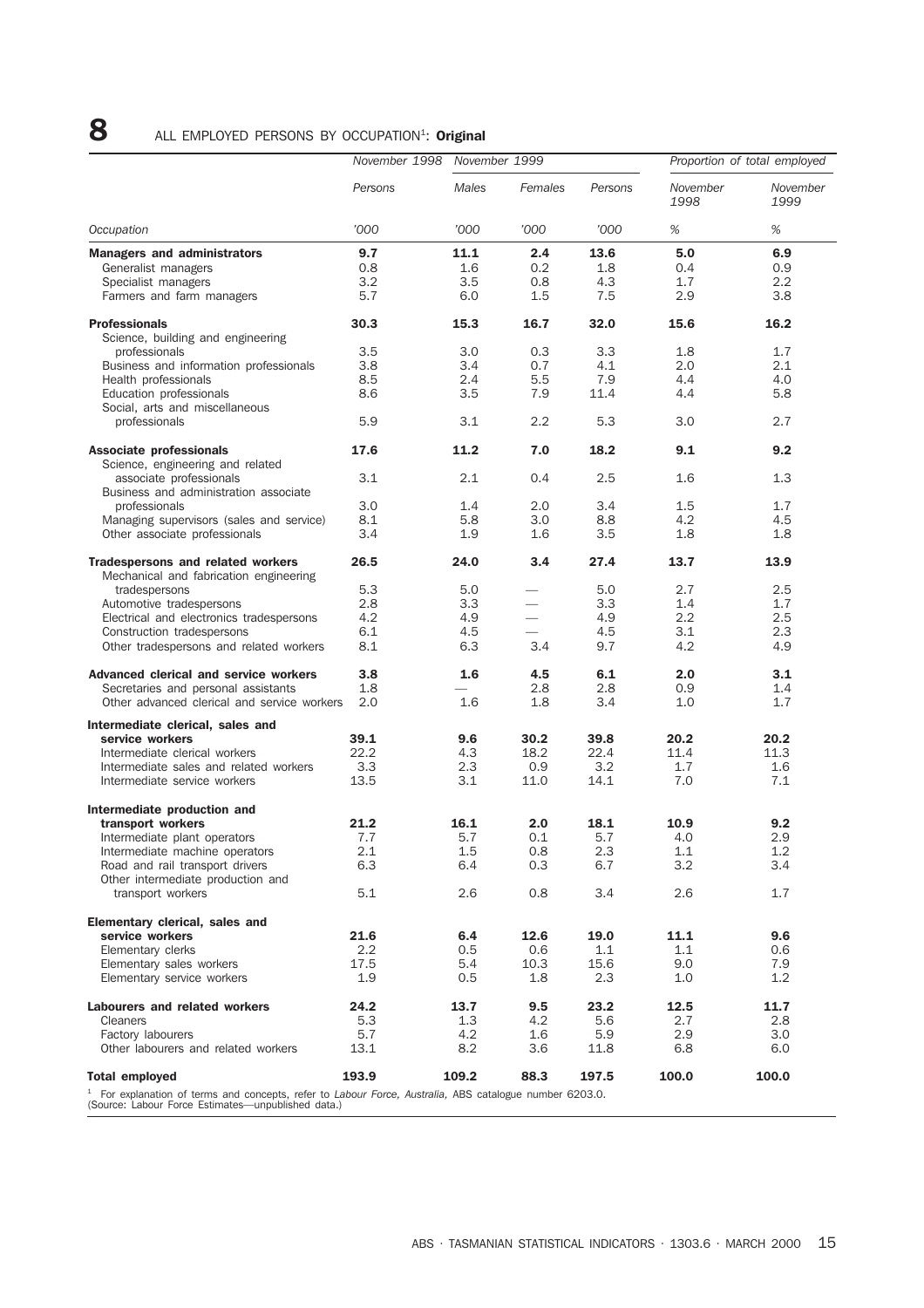## **9** EMPLOYED WAGE AND SALARY EARNERS, SECTOR AND INDUSTRY<sup>1</sup>: Original

|                                                                                                                                                                                                       | Employees, August 1999 |                      | Percentage distribution          |                |                |
|-------------------------------------------------------------------------------------------------------------------------------------------------------------------------------------------------------|------------------------|----------------------|----------------------------------|----------------|----------------|
| Industry                                                                                                                                                                                              | Private<br>No. ('000)  | Public<br>No. ('000) | Private and public<br>No. ('000) | August<br>1998 | August<br>1999 |
| Agriculture, forestry, & fishing                                                                                                                                                                      | n.a.                   | 0.6                  | 0.6                              | 0.4            | 0.4            |
| Mining                                                                                                                                                                                                | 1.2                    |                      | 1.2                              | 0.8            | 0.7            |
| Manufacturing                                                                                                                                                                                         | 24.0                   | 0.1                  | 24.1                             | 14.5           | 14.5           |
| Electricity, gas & water, Construction                                                                                                                                                                | 4.9                    | 2.2                  | 7.0                              | 3.9            | 4.2            |
| Wholesale & Retail trade                                                                                                                                                                              | 38.4                   |                      | 38.4                             | 20.4           | 23.2           |
| Accommodation, cafes & restaurants                                                                                                                                                                    | 10.0                   |                      | 10.0                             | 5.9            | 6.0            |
| Transport & storage                                                                                                                                                                                   | 5.9                    | 0.8                  | 6.6                              | 3.4            | 4.0            |
| Communication services                                                                                                                                                                                | 0.4                    | 1.8                  | 2.2                              | 1.4            | 1.3            |
| Finance, insurance, Property &                                                                                                                                                                        |                        |                      |                                  |                |                |
| business services                                                                                                                                                                                     | 13.8                   | 0.7                  | 14.5                             | 10.4           | 8.7            |
| Education                                                                                                                                                                                             | 2.9                    | 14.4                 | 17.3                             | 11.3           | 10.4           |
| Government administration and defence                                                                                                                                                                 |                        | 9.1                  | 9.1                              | 6.0            | 5.5            |
| Health and community services                                                                                                                                                                         | 15.0                   | 8.5                  | 23.5                             | 16.0           | 14.2           |
| Cultural, recreational, Personal and                                                                                                                                                                  |                        |                      |                                  |                |                |
| other services                                                                                                                                                                                        | 7.9                    | 3.2                  | 11.2                             | 5.5            | 6.8            |
| <b>Total all industries</b>                                                                                                                                                                           | 124.3                  | 41.5                 | 165.8                            | 100.0          | 100.0          |
| $1$ For explanation of terms and concepts, refer to Employed Wage and Salary Earners, Australia, catalogue number 6248.0.<br>(Source: Employed Wage and Salary Earners, ABS catalogue number 6248.0.) |                        |                      |                                  |                |                |

## 10 AVERAGE HOURS WORKED: Original

|          | Average weekly total hours worked,<br>all employed persons <sup>1</sup> |         |         |  |  |  |  |
|----------|-------------------------------------------------------------------------|---------|---------|--|--|--|--|
| Month    | Males                                                                   | Females | Persons |  |  |  |  |
| 1998     |                                                                         |         |         |  |  |  |  |
| August   | 38.3                                                                    | 27.0    | 33.4    |  |  |  |  |
| November | 38.1                                                                    | 27.1    | 33.3    |  |  |  |  |
| 1999     |                                                                         |         |         |  |  |  |  |
| February | 36.7                                                                    | 25.6    | 31.8    |  |  |  |  |
| May      | 38.8                                                                    | 28.0    | 34.0    |  |  |  |  |
| August   | 39.2                                                                    | 28.1    | 34.3    |  |  |  |  |
| November | 39.8                                                                    | 27.2    | 34.1    |  |  |  |  |

<sup>1</sup> For explanation of terms and concepts, refer to *Labour Force, Australia,* ABS catalogue number 6203.0. *(Source: Unpublished data.)*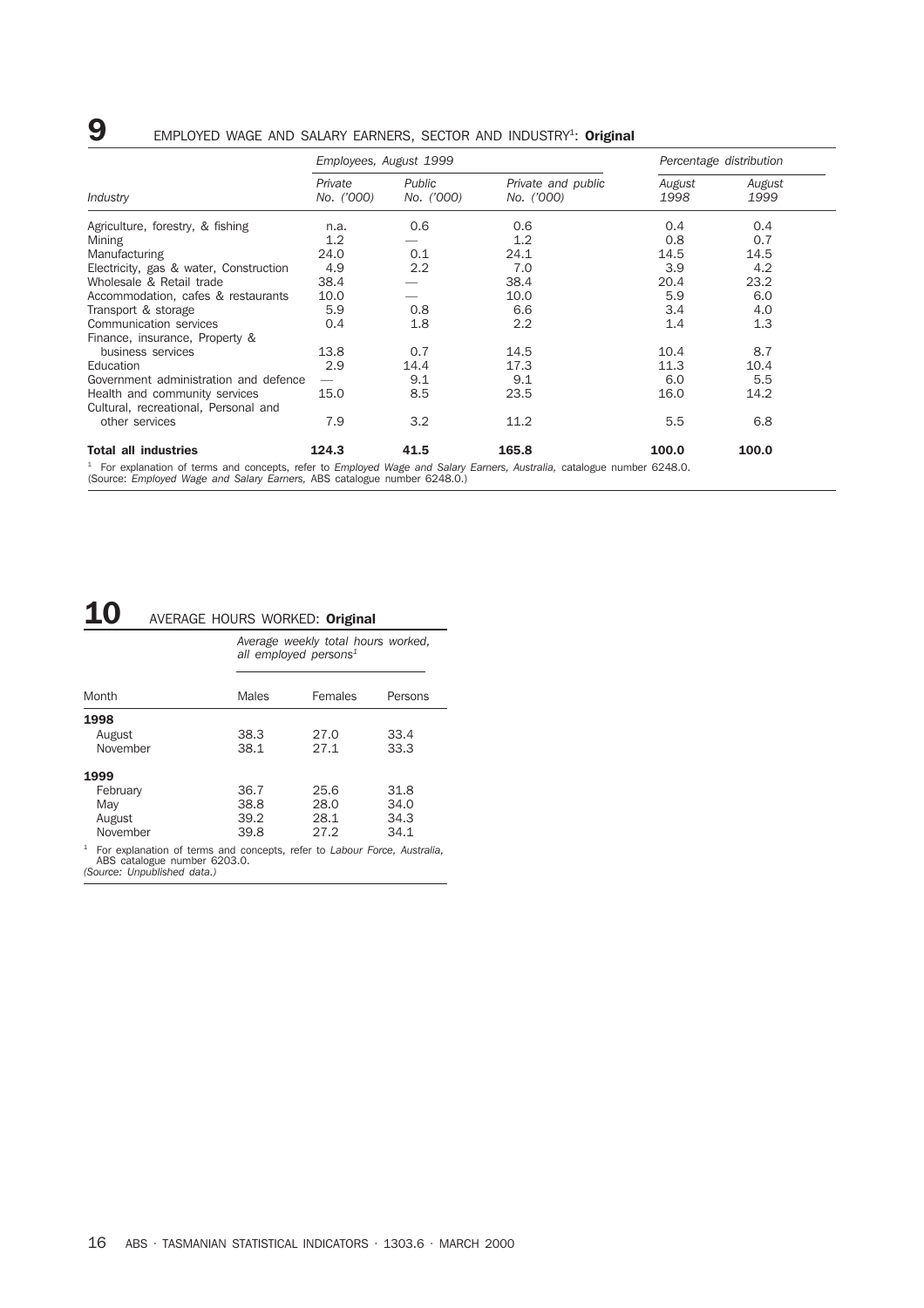### $\mathbf{11}$  JOB VACANCIES<sup>1, 2</sup>: Original

| Period                                        | Number<br>'000                 | Rate <sup>3</sup><br>%   |
|-----------------------------------------------|--------------------------------|--------------------------|
| 1998<br>August<br>November                    | r 1.2<br>r 0.8                 | 0.8<br>0.5               |
| 1999<br>February<br>May<br>August<br>November | r 1.3<br>r 2.0<br>r 1.7<br>2.2 | 0.8<br>1.4<br>1.0<br>1.3 |

<sup>1</sup> For explanation of terms and concepts refer to *Job Vacancies Australia,* catalogue number 6354.0. <sup>2</sup> Care should be exercised in using these series as some esti-

mates are subject to high sampling variability.<br>
<sup>3</sup> Job vacancies are expressed as a percentage of the number<br>
of job vacancies divided by the number of employees plus job<br>
vacancies.



## $\bf 12$  INDUSTRIAL DISPUTES<sup>1</sup>: Original

|                                    | Working<br>days lost | Twelve<br>months                                                             | Working<br>days lost per<br>thousand<br>employees |
|------------------------------------|----------------------|------------------------------------------------------------------------------|---------------------------------------------------|
| Month                              | '000                 | ended                                                                        | no.                                               |
| 1998                               |                      | 1998                                                                         |                                                   |
| November                           | 0.3                  | November                                                                     | 18                                                |
| December                           | 0.2                  | December                                                                     | 19                                                |
| 1999                               |                      | 1999                                                                         |                                                   |
| January                            |                      | January                                                                      | 19                                                |
| February                           |                      | February                                                                     | 19                                                |
| March                              |                      | March                                                                        | 19                                                |
| April                              |                      | April                                                                        | 16                                                |
| May                                | 0.1                  | May                                                                          | 15                                                |
| June                               |                      | June                                                                         | 14                                                |
| July                               |                      | July                                                                         | 14                                                |
| August                             | 0.1                  | August                                                                       | 6                                                 |
| September                          |                      | September                                                                    | 5                                                 |
| October                            |                      | October                                                                      | 5                                                 |
| November                           |                      | November                                                                     | 3                                                 |
| <b>Twelve months</b><br>ended 1999 |                      |                                                                              |                                                   |
| November                           | 0.5                  |                                                                              |                                                   |
| 1                                  |                      | For explanation of terms and concents refer to Industrial Disputes Australia |                                                   |

For explanation of terms and concepts, refers to *Industrial Disputes*, and  $\overline{a}$ , ABS catalogue number 6321.0.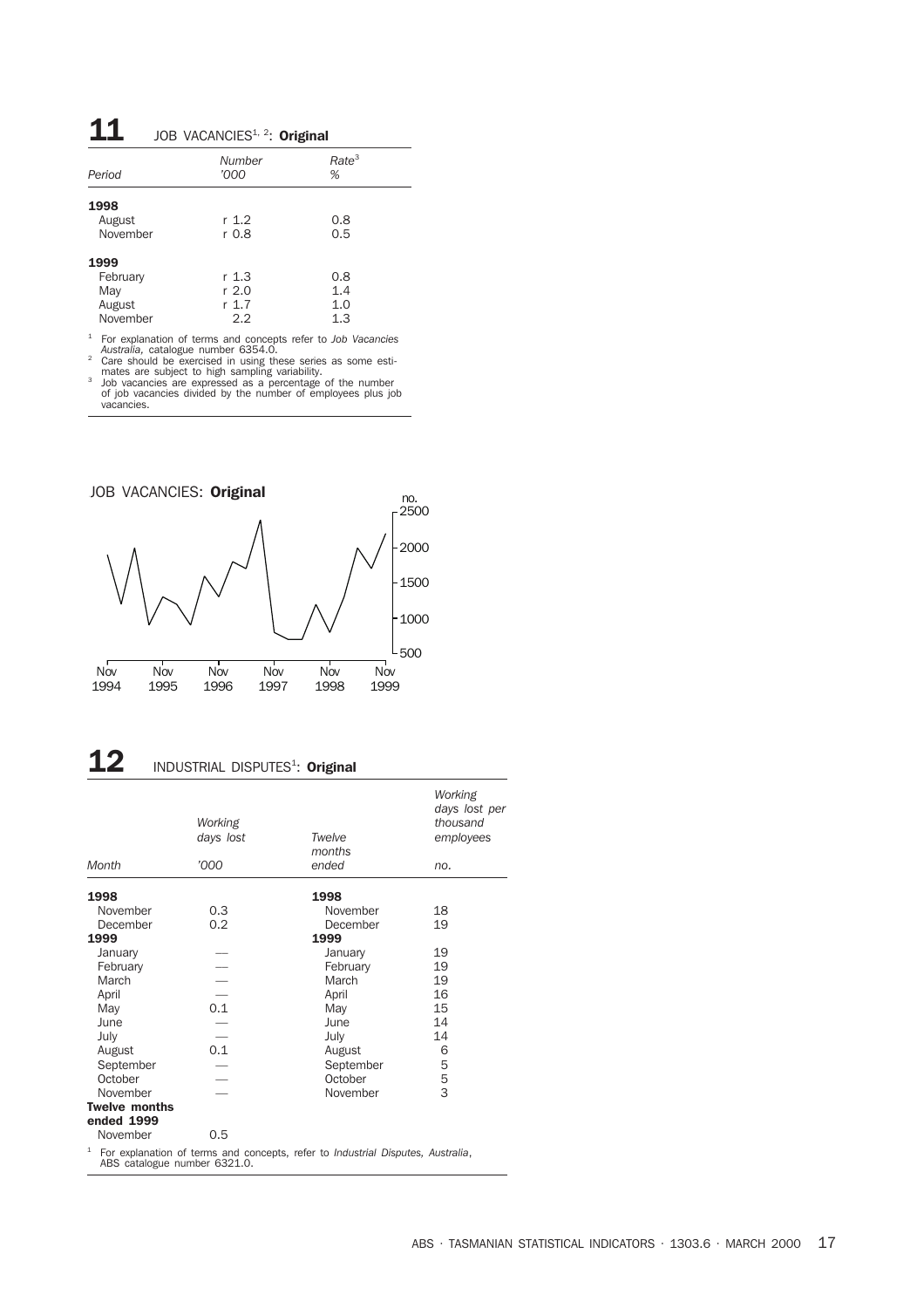## ${\bf 13}$  AVERAGE WEEKLY EARNINGS OF EMPLOYEES<sup>1</sup>: Original and trend

|                                                                                                                                                                                                                                                                                                                           |                                        | Full-time adult males       | All                                  |                                        | Full-time adult females     | All                                    |                                        | Full-time adult persons All |                                          |
|---------------------------------------------------------------------------------------------------------------------------------------------------------------------------------------------------------------------------------------------------------------------------------------------------------------------------|----------------------------------------|-----------------------------|--------------------------------------|----------------------------------------|-----------------------------|----------------------------------------|----------------------------------------|-----------------------------|------------------------------------------|
| Survey<br>reference                                                                                                                                                                                                                                                                                                       | Weekly<br>ordinary<br>time<br>earnings | Weekly<br>total<br>earnings | males<br>Weekly<br>total<br>earnings | Weekly<br>ordinary<br>time<br>earnings | Weekly<br>total<br>earnings | females<br>Weekly<br>total<br>earnings | Weekly<br>ordinary<br>time<br>earnings | Weekly<br>total<br>earnings | employees<br>Weekly<br>total<br>earnings |
| period                                                                                                                                                                                                                                                                                                                    | \$                                     | \$                          | \$                                   | \$                                     | \$                          | \$                                     | \$                                     | \$                          | \$                                       |
|                                                                                                                                                                                                                                                                                                                           |                                        |                             |                                      | ORIGINAL                               |                             |                                        |                                        |                             |                                          |
| 1998                                                                                                                                                                                                                                                                                                                      |                                        |                             |                                      |                                        |                             |                                        |                                        |                             |                                          |
| May                                                                                                                                                                                                                                                                                                                       | 727.60                                 | 778.60                      | 667.20                               | 605.20                                 | 615.20                      | 400.40                                 | 686.60                                 | 723.90                      | 533.60                                   |
| August                                                                                                                                                                                                                                                                                                                    | 732.50                                 | 769.30                      | 652.20                               | 613.40                                 | 626.20                      | 418.90                                 | 692.00                                 | 720.60                      | 536.10                                   |
| November                                                                                                                                                                                                                                                                                                                  | 738.50                                 | 783.70                      | 672.90                               | 621.30                                 | 637.00                      | 407.70                                 | 699.30                                 | 734.70                      | 537.00                                   |
| 1999                                                                                                                                                                                                                                                                                                                      |                                        |                             |                                      |                                        |                             |                                        |                                        |                             |                                          |
| February                                                                                                                                                                                                                                                                                                                  | 747.40                                 | 803.10                      | 696.30                               | 619.90                                 | 632.20                      | 422.50                                 | 705.10                                 | 746.40                      | 560.50                                   |
| May                                                                                                                                                                                                                                                                                                                       | 731.90                                 | 771.20                      | 657.80                               | 613.70                                 | 625.30                      | 421.00                                 | 692.00                                 | 722.00                      | 539.60                                   |
| August                                                                                                                                                                                                                                                                                                                    | 749.70                                 | 778.50                      | 660.50                               | 619.10                                 | 629.90                      | 420.70                                 | 703.60                                 | 726.10                      | 537.60                                   |
|                                                                                                                                                                                                                                                                                                                           |                                        |                             |                                      | $T$ REND <sup>2</sup>                  |                             |                                        |                                        |                             |                                          |
| 1998                                                                                                                                                                                                                                                                                                                      |                                        |                             |                                      |                                        |                             |                                        |                                        |                             |                                          |
| May                                                                                                                                                                                                                                                                                                                       | 733.80                                 | 774.90                      | 663.60                               | 608.10                                 | 620.50                      | 405.60                                 | 691.30                                 | 722.70                      | 534.10                                   |
| August                                                                                                                                                                                                                                                                                                                    | 735.00                                 | 780.30                      | 668.40                               | 615.70                                 | 628.90                      | 410.90                                 | 695.20                                 | 729.60                      | 538.90                                   |
| November                                                                                                                                                                                                                                                                                                                  | 736.60                                 | 784.50                      | 673.00                               | 617.80                                 | 631.20                      | 414.80                                 | 697.00                                 | 733.40                      | 543.30                                   |
| 1999                                                                                                                                                                                                                                                                                                                      |                                        |                             |                                      |                                        |                             |                                        |                                        |                             |                                          |
| February                                                                                                                                                                                                                                                                                                                  | 739.30                                 | 785.60                      | 673.50                               | 617.10                                 | 630.10                      | 417.70                                 | 698.00                                 | 733.30                      | 545.20                                   |
| May                                                                                                                                                                                                                                                                                                                       | 742.80                                 | 783.70                      | 670.90                               | 618.00                                 | 630.10                      | 421.10                                 | 700.20                                 | 731.40                      | 545.30                                   |
| August                                                                                                                                                                                                                                                                                                                    | 747.80                                 | 780.70                      | 667.60                               | 620.90                                 | 632.40                      | 424.70                                 | 704.40                                 | 729.50                      | 544.20                                   |
| $1$ For explanation of terms and concepts, refer to Average Weekly Earnings, States and Australia, ABS catalogue number 6302.0.<br><sup>2</sup> ABS Trend estimates for the most recent months are revised, see Notes on page 2.<br>(Source: Average Weekly Earnings, States and Australia, ABS catalogue number 6302.0.) |                                        |                             |                                      |                                        |                             |                                        |                                        |                             |                                          |

### 14 INDEXES OF TOTAL HOURLY RATES OF PAY (EXCLUDING BONUSES)<sup>1</sup>: Original (Base of each index: September Quarter 1997 = 100.0)

|                                                                                                                                                                                                                                                                                       | Index numbers                                                        |                                                                      |                                                                      |                                                                      | % change                                             |                                                       |                                                       |
|---------------------------------------------------------------------------------------------------------------------------------------------------------------------------------------------------------------------------------------------------------------------------------------|----------------------------------------------------------------------|----------------------------------------------------------------------|----------------------------------------------------------------------|----------------------------------------------------------------------|------------------------------------------------------|-------------------------------------------------------|-------------------------------------------------------|
| Industry <sup>2</sup> or occupation                                                                                                                                                                                                                                                   | Dec Otr<br>1998                                                      | Mar Otr<br>1999                                                      | Jun Otr<br>1999                                                      | Sep Qtr<br>1999                                                      | Dec Qtr '98<br>to<br>Mar Qtr '99                     | Mar Qtr '99<br>to<br>Jun Qtr '99                      | Jun Qtr '99<br>to<br>Sep Qtr '99                      |
|                                                                                                                                                                                                                                                                                       |                                                                      |                                                                      | <b>SELECTED INDUSTRIES</b>                                           |                                                                      |                                                      |                                                       |                                                       |
| Manufacturing<br>Retail trade<br>Transport & storage<br>Finance & insurance<br>Government admin. & defence<br>Education<br>Health and community services<br>All industries <sup>3</sup>                                                                                               | 102.5<br>103.1<br>103.7<br>102.9<br>102.1<br>105.2<br>101.4<br>102.4 | 104.7<br>103.7<br>104.9<br>103.3<br>102.7<br>105.5<br>102.6<br>102.9 | 104.8<br>104.1<br>105.4<br>n.a.<br>103.2<br>105.7<br>103.2<br>103.9  | 105.2<br>105.1<br>107.2<br>n.a.<br>104.4<br>107.9<br>103.8<br>105.5  | 2.1<br>0.6<br>1.2<br>0.4<br>0.6<br>0.3<br>1.2<br>1.0 | 0.1<br>0.4<br>0.5<br>n.a.<br>0.5<br>0.2<br>0.6<br>0.7 | 0.4<br>1.0<br>1.7<br>n.a.<br>1.2<br>2.1<br>0.6<br>0.9 |
|                                                                                                                                                                                                                                                                                       |                                                                      |                                                                      | <b>OCCUPATION</b>                                                    |                                                                      |                                                      |                                                       |                                                       |
| Professionals<br>Associate professionals<br>Tradespersons & related workers<br>Intermediate clerical, sales & service workers<br>Intermediate production & transport workers<br>Elementary clerical, sales & service workers<br>Labourers & related workers<br><b>All occupations</b> | 103.9<br>103.4<br>102.5<br>102.7<br>102.8<br>103.8<br>101.7<br>102.4 | 104.7<br>104.3<br>104.0<br>103.7<br>104.3<br>105.0<br>103.2<br>102.9 | 105.1<br>104.9<br>104.3<br>103.9<br>105.0<br>105.2<br>103.6<br>103.9 | 106.5<br>105.5<br>105.0<br>105.1<br>105.4<br>107.5<br>104.4<br>105.5 | 0.8<br>0.9<br>1.5<br>1.0<br>1.5<br>1.2<br>1.5<br>1.0 | 0.4<br>0.6<br>0.3<br>0.2<br>0.7<br>0.2<br>0.4<br>0.7  | 1.3<br>0.6<br>0.7<br>1.2<br>0.4<br>2.2<br>0.8<br>0.9  |
|                                                                                                                                                                                                                                                                                       |                                                                      |                                                                      |                                                                      |                                                                      |                                                      |                                                       |                                                       |

<sup>1</sup> These indexes are a measure of quarterly changes in wage and salary costs for employee jobs. They were compiled for the first time for the December quarter 1997. They are one of four sets of indexes that together comp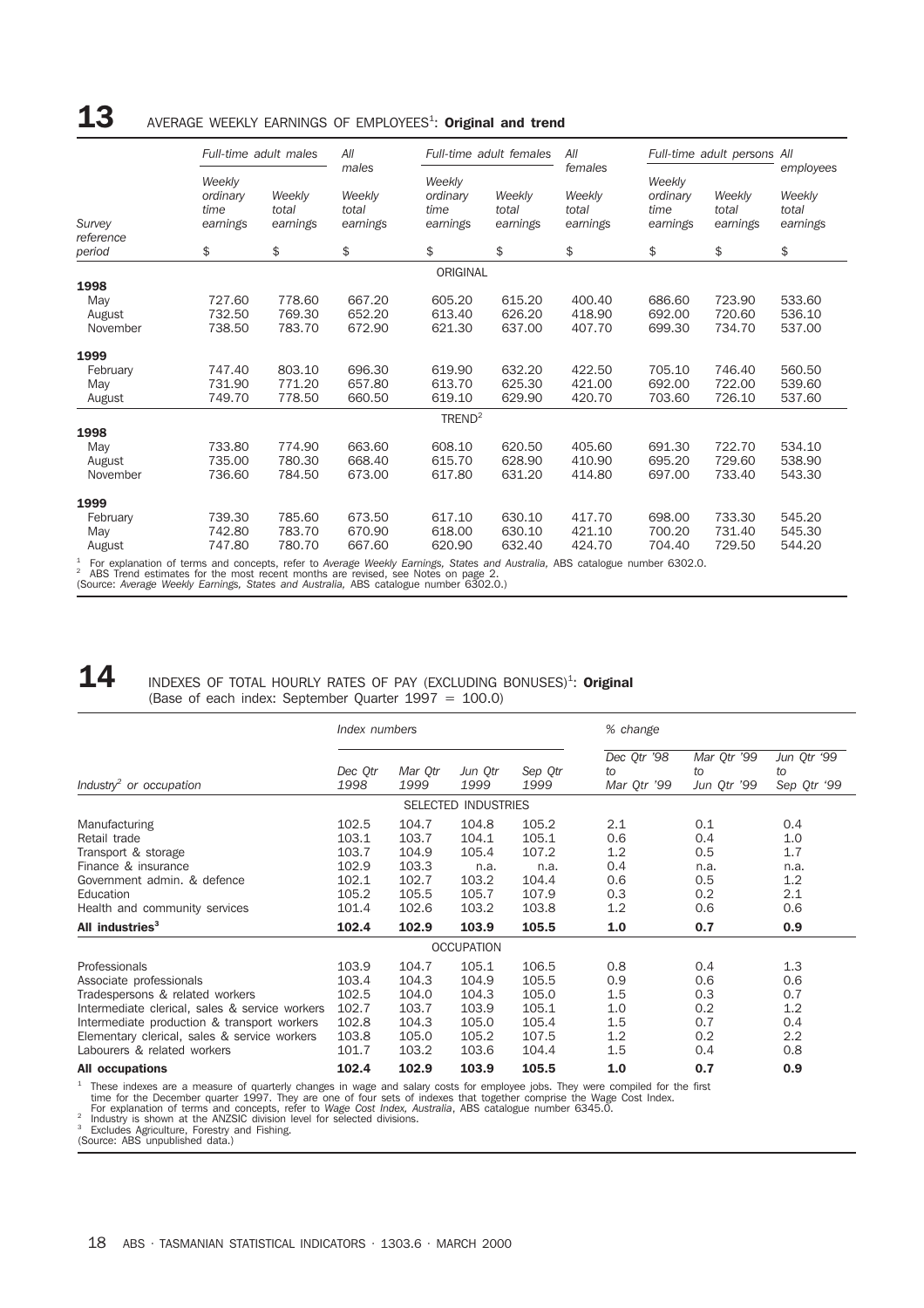## ${\bf 15}$  summary of annual movements in wages and prices<sup>1</sup>: Original

| Period                                                                                                                                                                                                                                                                              | CPI. All<br>groups<br>Hobart | Price index of<br>materials used in<br>house building.<br>All groups, Hobart <sup>2</sup> | Price index<br>of materials<br>used in building<br>other than<br>house building.<br>All groups, Hobart <sup>2</sup> | Average<br>weekly total<br>earnings,<br>full-time adult<br>employes <sup>3</sup> |
|-------------------------------------------------------------------------------------------------------------------------------------------------------------------------------------------------------------------------------------------------------------------------------------|------------------------------|-------------------------------------------------------------------------------------------|---------------------------------------------------------------------------------------------------------------------|----------------------------------------------------------------------------------|
|                                                                                                                                                                                                                                                                                     |                              | PERCENTAGE CHANGE FROM PREVIOUS YEAR                                                      |                                                                                                                     |                                                                                  |
| 1996-97<br>1997-98<br>1998-99                                                                                                                                                                                                                                                       | 1.5<br>$-0.1$<br>1.0         | $-0.5$<br>0.7<br>1.0                                                                      | 1.0<br>0.9<br>0.9                                                                                                   | 4.6<br>5.1<br>2.4                                                                |
| 1997<br>December                                                                                                                                                                                                                                                                    | $-0.1$                       | 0.7                                                                                       | 0.9                                                                                                                 | 4.6                                                                              |
| 1998<br>March<br>June<br>September<br>December                                                                                                                                                                                                                                      | $-0.3$<br>0.6<br>1.8<br>1.2  | 0.9<br>1.6<br>1.8<br>1.4                                                                  | 1.0<br>1.2<br>1.6<br>1.2                                                                                            | 4.3<br>4.9<br>3.3<br>3.3                                                         |
| 1999<br>March<br>June<br>September<br>December<br>$\mathbf{A}$ and a set of the set of the set of the set of the set of the set of the set of the set of the set of the set of the set of the set of the set of the set of the set of the set of the set of the set of the set of t | 0.5<br>0.4<br>0.4<br>1.1     | 0.7<br>$-0.1$<br>$-0.3$<br>0.2<br>$100 - 1$                                               | 0.7<br>0.2<br>0.1<br>$-0.2$                                                                                         | 3.4<br>$-0.3$<br>0.8<br>n.y.a.                                                   |

<sup>1</sup> Weekly award rates of pay collection has been discontinued from June 1997.<br><sup>2</sup> Only quarterly data collected from June 1997. Earlier data has been re-compiled from monthly to quarterly.<br><sup>3</sup> March, June, September and

(Sources: Consumer Price Index, ABS catalogue number 6401.0; *Price Index of Materials Used in House Building,* ABS catalogue number 6408.0,<br>(quarterly from June 1997); Price Index of Materials Used in Other than House Bui

## ${\bf 16}$  HOUSE PRICE INDEX NUMBERS<sup>1</sup>, HOBART: Original

(Base of each Index: 1989–90 = 100.0)

|           | price index | Established house |              |                   |
|-----------|-------------|-------------------|--------------|-------------------|
|           | Index       | $%$ change $^{2}$ | <b>Index</b> | $%$ change $^{2}$ |
| 1996-97   | 128.5       | $-1.0$            | 123.3        | $-0.1$            |
| 1997-98   | 125.4       | $-2.4$            | 123.3        |                   |
| 1998-99   | 123.2       | $-1.8$            | 123.3        |                   |
| 1997      |             |                   |              |                   |
| September | 123.5       | $-1.1$            | 123.3        |                   |
| December  | 123.9       | 0.3               | 123.3        |                   |
| 1998      |             |                   |              |                   |
| March     | 129.5       | 4.5               | 123.3        |                   |
| June      | 124.8       | $-3.6$            | 123.3        |                   |
| September | 123.8       | $-0.8$            | 123.3        |                   |
| December  | 121.7       | $-1.7$            | 123.3        |                   |
| 1999      |             |                   |              |                   |
| March     | 123.7       | 1.6               | 123.3        |                   |
| June      | 123.6       | $-0.1$            | 123.3        |                   |
| September | 125.3       | 1.4               | 124.0        | 0.6               |

<sup>1</sup> Used in calculating the mortgage interest charges component of the Consumer Price Index.<br><sup>2</sup> Percentage change over previous period.<br>(Source: *House Price Indexes: Eight Capital Cities*, ABS catalogue number 6416.0)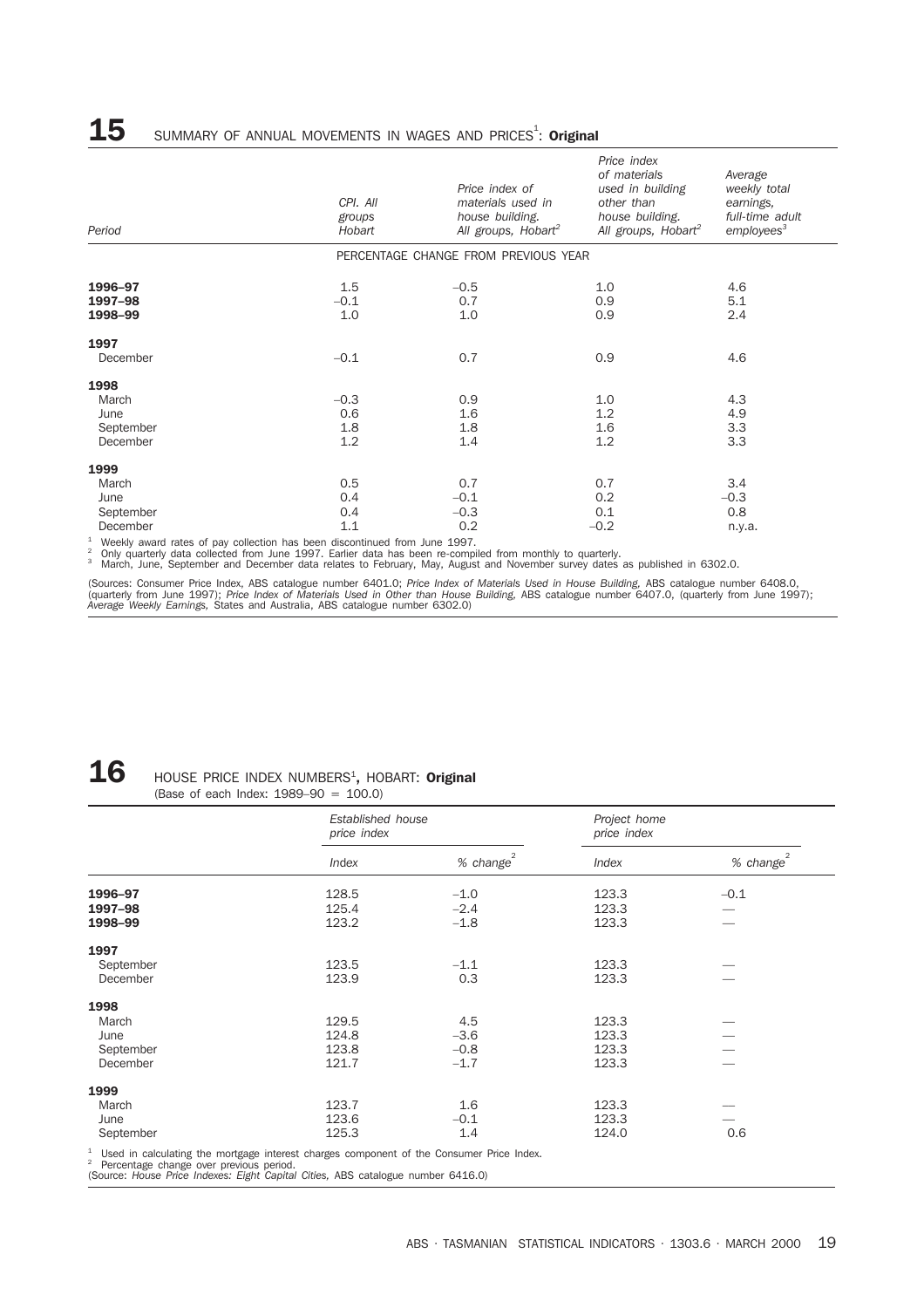# **17** CONSUMER PRICE INDEX, HOBART AND EIGHT CAPITAL CITIES COMBINED<sup>1,2</sup>. Original (Base of each index: year 1989–90 = 100.0)

|                         | Hobart                         |                                |                      |                                                 |                                             |                                     |
|-------------------------|--------------------------------|--------------------------------|----------------------|-------------------------------------------------|---------------------------------------------|-------------------------------------|
|                         |                                |                                |                      | Household<br>equipment                          |                                             | Alcohol<br>and                      |
| Period                  | Food                           | Clothing                       | Housing              | and operation                                   | Transportation                              | tobacco                             |
| 1996                    |                                |                                |                      |                                                 |                                             |                                     |
| December                | 120.6                          | 105.6                          | 104.8                | 119.4                                           | 121.8                                       | 152.7                               |
| 1997                    |                                |                                |                      |                                                 |                                             |                                     |
| March                   | 120.7                          | 105.7                          | 101.9                | 120.1                                           | 122.8                                       | 153.1                               |
| June                    | 121.0                          | 105.3                          | 98.4                 | 120.1                                           | 121.7                                       | 153.5                               |
| September               | 121.0                          | 104.8                          | 97.7                 | 119.7                                           | 122.2                                       | 153.6                               |
| December                | 121.7                          | 106.0                          | 95.5                 | 119.7                                           | 122.1                                       | 155.6                               |
| 1998                    |                                |                                |                      |                                                 |                                             |                                     |
| March                   | 121.7                          | 105.5                          | 95.3                 | 119.4                                           | 121.7                                       | 158.0                               |
| June                    | 122.3                          | 105.3                          | 95.5                 | 119.5                                           | 120.5                                       | 160.2                               |
| September               | 124.7                          | 105.1                          | 95.6                 | 120.4                                           | 120.4                                       | 159.6                               |
|                         |                                |                                |                      |                                                 |                                             |                                     |
| December                | 125.0                          | 105.7                          | 95.4                 | 120.8                                           | 118.6                                       | 159.1                               |
| 1999                    |                                |                                |                      |                                                 |                                             |                                     |
| March                   | 125.5                          | 104.7                          | 95.8                 | 119.5                                           | 118.4                                       | 161.5                               |
| June                    | 126.8                          | 104.6                          | 95.9                 | 119.4                                           | 120.4                                       | 160.0                               |
| September               | 126.3                          | 104.5                          | 96.9                 | 119.3                                           | 123.1                                       | 158.1                               |
| December                | 127.5                          | 103.9                          | 97.4                 | 119.1                                           | 123.8                                       | 163.3                               |
|                         | Hobart                         |                                |                      |                                                 | Weighted average of<br>eight capital cities |                                     |
| Period                  | Health and<br>personal<br>care | Recreation<br>and<br>education | Index.<br>all groups | % change<br>over previous<br>period, all groups | Index                                       | % change<br>over previous<br>period |
|                         |                                |                                |                      |                                                 |                                             |                                     |
| 1996<br>December        | 154.8                          | 116.8                          | 121.3                | 0.2                                             | 120.3                                       | 0.2                                 |
|                         |                                |                                |                      |                                                 |                                             |                                     |
| 1997                    |                                |                                |                      |                                                 |                                             |                                     |
| March                   | 159.4                          | 120.5                          | 121.9                | 0.5                                             | 120.5                                       | 0.2                                 |
| June                    | 162.6                          | 119.2                          | 121.3                | $-0.5$                                          | 120.2                                       | $-0.2$                              |
| September               | 153.0                          | 119.2                          | 120.6                | $-0.6$                                          | 119.7                                       | $-0.4$                              |
| December                | 160.9                          | 120.6                          | 121.2                | 0.5                                             | 120.0                                       | 0.3                                 |
| 1998                    |                                |                                |                      |                                                 |                                             |                                     |
| March                   | 162.7                          | 121.7                          | 121.5                | 0.2                                             | 120.3                                       | 0.3                                 |
| June                    | 166.1                          | 122.6                          | 122.0                | 0.4                                             | 121.0                                       | 0.6                                 |
| September               | 171.5                          | 122.5                          | 122.8                | 0.7                                             | 121.3                                       | 0.2                                 |
| December                | 169.5                          | 124.2                          | 122.7                | $-0.1$                                          | 121.9                                       | 0.5                                 |
| 1999                    |                                |                                |                      |                                                 |                                             |                                     |
| March                   | 154.4                          | 125.2                          | 122.1                | $-0.5$                                          | 121.8                                       | $-0.1$                              |
| June                    | 154.9                          | 124.9                          | 122.5                | 0.3                                             | 122.3                                       | 0.4                                 |
| September               | 160.7                          | 125.6                          | 123.3                | 0.7                                             | 123.4                                       | 0.9                                 |
| December                | 160.0                          | 125.6                          | 124.0                | 0.6                                             | 124.1                                       | 0.6                                 |
| The contractor from the |                                |                                |                      |                                                 |                                             |                                     |

<sup>1</sup> Further information on construction of CPI indexes is contained in the bulletin *The Australian Consumer Price Index Concepts, Sources and Methods*<br><sup>2</sup> The CPI is now published on a reference base of 1989–90 = 100.0.<br><sup></sup>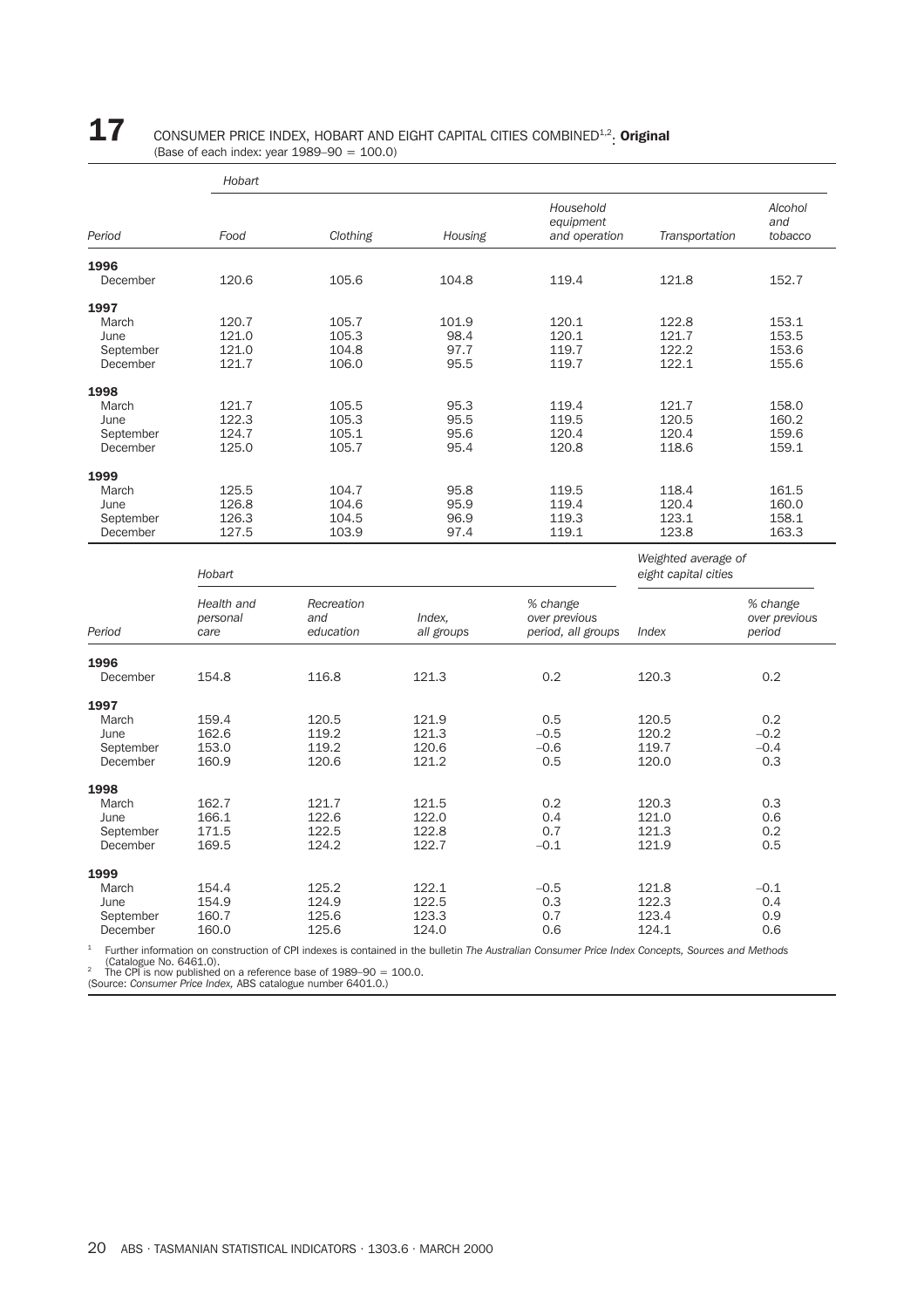### ${\bf 18}$  PRICE INDEX OF MATERIALS USED IN BUILDING OTHER THAN HOUSE BUILDING, HOBART<sup>1</sup>: Original (Base year: 1989–90 =100.0)

| Period    | Index numbers for selected major building materials |                       |                            |                                 |                                 |                            |  |  |  |  |
|-----------|-----------------------------------------------------|-----------------------|----------------------------|---------------------------------|---------------------------------|----------------------------|--|--|--|--|
|           | <b>Structural</b><br>timber                         | Clay<br><b>bricks</b> | Ready<br>mixed<br>concrete | Precast<br>concrete<br>products | Steel decking,<br>cladding etc. | <b>Structural</b><br>steel |  |  |  |  |
| 1996-97   | 110.3                                               | 125.3                 | 116.2                      | 132.2                           | 115.0                           | 126.2                      |  |  |  |  |
| 1997-98   | 108.9                                               | 129.0                 | 118.0                      | 131.5                           | 117.8                           | 127.2                      |  |  |  |  |
| 1998-99   | 109.1                                               | 130.8                 | 119.5                      | 131.6                           | 110.8                           | 128.0                      |  |  |  |  |
| 1997      |                                                     |                       |                            |                                 |                                 |                            |  |  |  |  |
| December  | 106.6                                               | 129.4                 | 116.8                      | 131.2                           | 118.9                           | 127.1                      |  |  |  |  |
| 1998      |                                                     |                       |                            |                                 |                                 |                            |  |  |  |  |
| March     | 109.2                                               | 129.4                 | 120.4                      | 131.7                           | 118.9                           | 127.4                      |  |  |  |  |
| June      | 112.4                                               | 129.4                 | 119.9                      | 131.7                           | 114.3                           | 127.4                      |  |  |  |  |
| September | 109.4                                               | 130.2                 | 119.2                      | 131.7                           | 111.3                           | 127.7                      |  |  |  |  |
| December  | 108.9                                               | 131.1                 | 120.6                      | 131.7                           | 111.3                           | 128.1                      |  |  |  |  |
| 1999      |                                                     |                       |                            |                                 |                                 |                            |  |  |  |  |
| March     | 108.9                                               | 131.1                 | 120.4                      | 131.5                           | 110.3                           | 128.1                      |  |  |  |  |
| June      | 109.2                                               | 130.8                 | 117.9                      | 131.5                           | 110.3                           | 128.1                      |  |  |  |  |
| September | 108.2                                               | 126.9                 | 119.4                      | 131.6                           | 113.7                           | 128.8                      |  |  |  |  |
| December  | 111.7                                               | 126.9                 | 118.0                      | 131.6                           | 104.6                           | 128.8                      |  |  |  |  |

*Reinforcing Fabricated Paint Non-ferrous steel bar, fab- Aluminium steel Builders' Sand & & other pipes & Period ric and mesh windows products hardware aggregate coatings fittings* **1996–97** 110.7 105.9 113.3 117.2 132.7 126.6 165.2 **1997–98** 112.7 107.2 114.7 113.7 124.5 127.3 164.3 **1998–99** 113.4 107.3 116.0 113.4 127.9 133.3 161.2 1997 December 113.0 106.8 114.0 112.5 121.4 123.5 163.0 1998<br>March March 113.5 106.8 114.8 112.8 127.5 130.5 162.9 June 113.4 108.4 116.1 114.0 127.5 130.7 162.6 September 113.4 108.4 116.1 113.7 127.9 132.7 162.8 December 113.3 106.7 116.1 113.9 127.9 133.9 160.2  $1999$ <br>March March 113.4 106.9 116.1 114.8 127.9 134.2 161.4 June 113.4 107.0 115.6 111.3 127.9 132.5 160.2 September 113.4 107.0 116.1 110.8 135.4 131.7 162.4 December 110.2 107.0 113.6 114.8 139.4 133.5 166.0

<sup>1</sup> Index numbers in this table have been recompiled to reflect the change to a quarterly collection basis from June 1997.

(Source: *Price Index of Materials Used in Other than House Building,* ABS catalogue number 6407.0.)

*continued*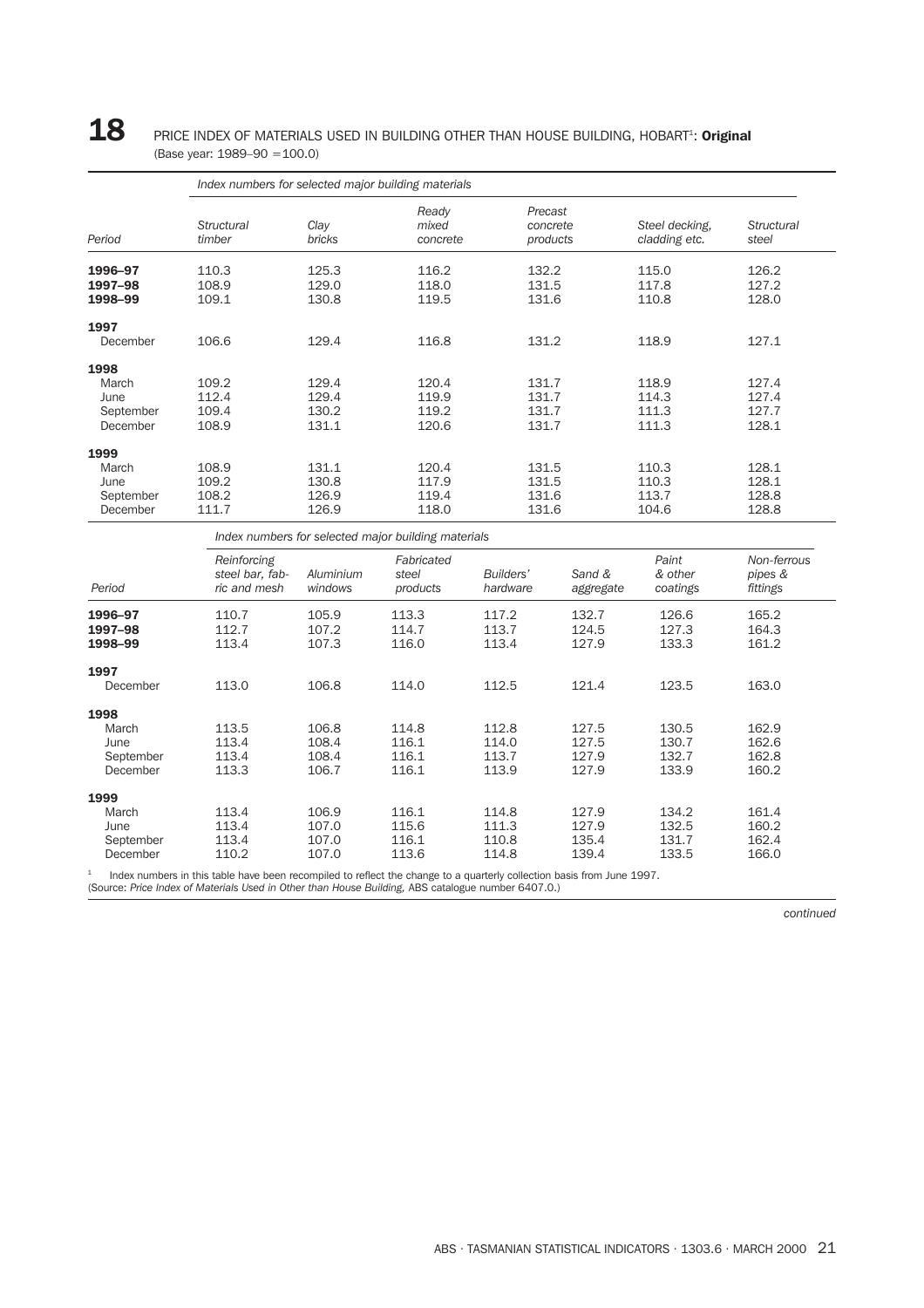| 18 | PRICE INDEX OF MATERIALS USED IN BUILDING OTHER THAN HOUSE BUILDING, HOBART <sup>1</sup> : Original—continued |
|----|---------------------------------------------------------------------------------------------------------------|
|    | (Base year: $1989-90 = 100.0$ )                                                                               |

|                                                |                                  | All electrical materials            |                                  | All mechanical services             | All plumbing materials           |                                     |  |
|------------------------------------------------|----------------------------------|-------------------------------------|----------------------------------|-------------------------------------|----------------------------------|-------------------------------------|--|
| Period                                         | Index                            | % change<br>over previous<br>period | Index                            | % change<br>over previous<br>period | Index                            | % change<br>over previous<br>period |  |
| 1996-97<br>1997-98<br>1998-99                  | 117.4<br>117.2<br>115.8          | $-1.0$<br>$-0.2$<br>$-1.2$          | 117.0<br>117.0<br>119.0          | 1.7<br>1.7                          | 122.8<br>121.9<br>124.5          | $-3.8$<br>$-0.7$<br>2.1             |  |
| 1997<br>December                               | 117.8                            | 0.2                                 | 116.8                            | 0.2                                 | 122.0                            | $-0.7$                              |  |
| 1998<br>March<br>June<br>September<br>December | 116.9<br>116.5<br>116.1<br>116.8 | $-0.8$<br>$-0.3$<br>$-0.3$<br>0.6   | 117.4<br>117.1<br>117.8<br>119.1 | 0.5<br>$-0.3$<br>0.6<br>1.1         | 121.6<br>121.0<br>124.9<br>124.1 | $-0.3$<br>$-0.5$<br>3.2<br>$-0.6$   |  |
| 1999<br>March<br>June<br>September<br>December | 115.2<br>115.2<br>115.9<br>117.5 | $-1.4$<br>0.6<br>1.4                | 119.4<br>119.5<br>119.3<br>119.8 | 0.3<br>0.1<br>$-0.2$<br>0.4         | 124.4<br>124.5<br>122.3<br>126.5 | 0.2<br>0.1<br>$-1.8$<br>3.4         |  |

|           | All groups excluding electrical | materials and mechanical services   | All groups |                                     |  |
|-----------|---------------------------------|-------------------------------------|------------|-------------------------------------|--|
| Period    | Index                           | % change<br>over previous<br>period | Index      | % change<br>over previous<br>period |  |
| 1996-97   | 116.8                           | 1.1                                 | 116.3      | 1.0                                 |  |
| 1997-98   | 118.0                           | 1.0                                 | 117.4      | 0.9                                 |  |
| 1998-99   | 118.8                           | 0.7                                 | 118.5      | 0.9                                 |  |
| 1997      |                                 |                                     |            |                                     |  |
| December  | 117.7                           | 0.5                                 | 117.2      | 0.6                                 |  |
| 1998      |                                 |                                     |            |                                     |  |
| March     | 118.2                           | 0.4                                 | 117.7      | 0.4                                 |  |
| June      | 118.9                           | 0.6                                 | 118.1      | 0.3                                 |  |
| September | 119.1                           | 0.2                                 | 118.4      | 0.3                                 |  |
| December  | 119.0                           | $-0.1$                              | 118.6      | 0.2                                 |  |
| 1999      |                                 |                                     |            |                                     |  |
| March     | 118.8                           | $-0.2$                              | 118.5      | $-0.1$                              |  |
| June      | 118.4                           | $-0.3$                              | 118.3      | $-0.2$                              |  |
| September | 118.8                           | 0.3                                 | 118.5      | 0.2                                 |  |
| December  | 118.4                           | $-0.3$                              | 118.4      | $-0.1$                              |  |

 $1$  Index numbers in this table have been recompiled to reflect the change to a quarterly collection basis from June 1997.

(Source: *Price Index of Materials Used in Other than House Building,* ABS catalogue number 6407.0.)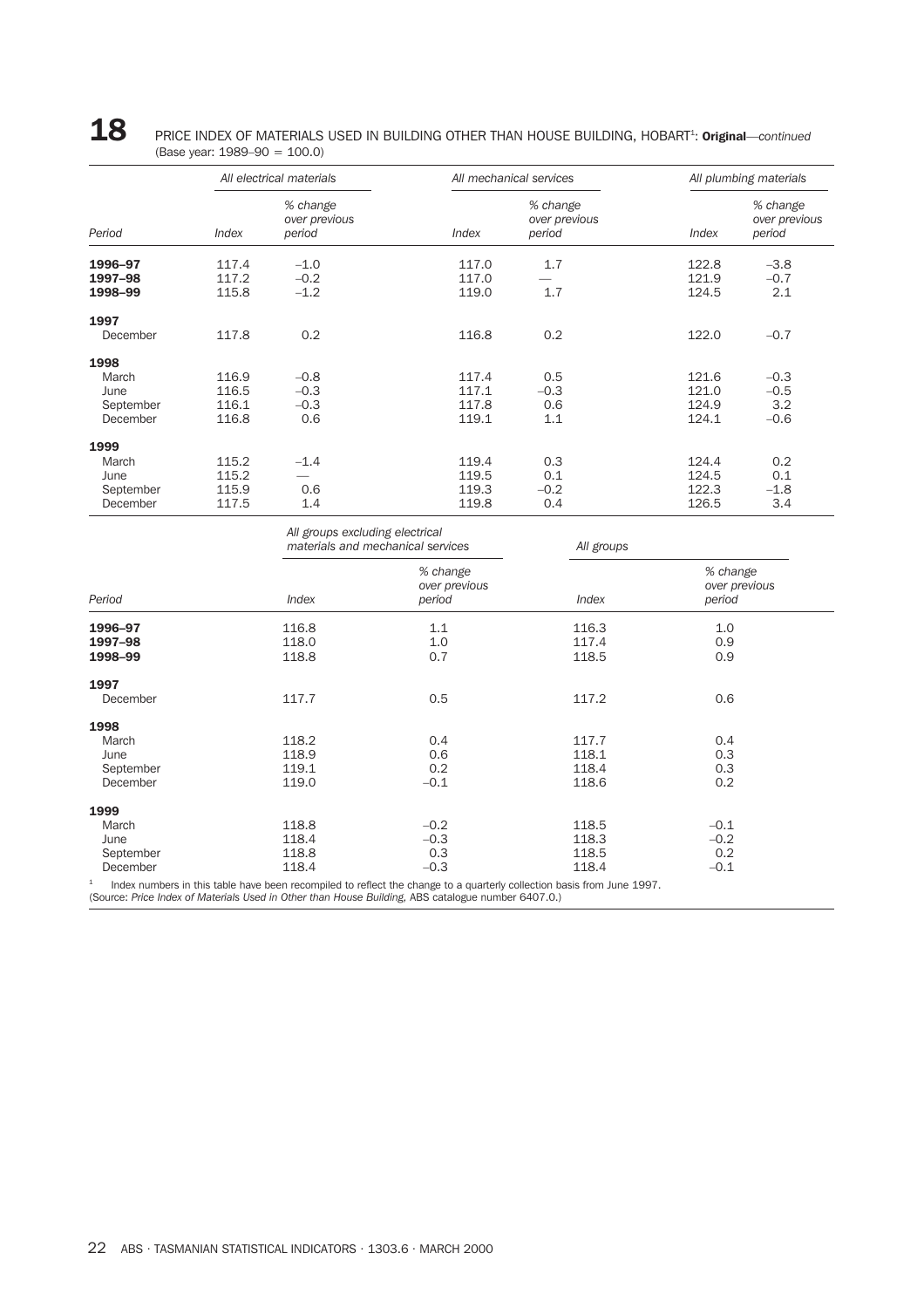## 19 PRODUCTION OF SELECTED COMMODITIES: Original

|                               | Dairy products <sup>1</sup> |                                | Staff-hours worked         |                                              |                            |  |
|-------------------------------|-----------------------------|--------------------------------|----------------------------|----------------------------------------------|----------------------------|--|
|                               | Whole milk <sup>2</sup>     | Factory<br>butter <sup>3</sup> | Factory<br>cheese          | <b>Textile</b><br>manufacturing <sup>4</sup> | Vegetable<br>preserving    |  |
| Year or month                 | million<br>litres           | tonnes                         | tonnes                     | '000                                         | '000                       |  |
| 1996-97<br>1997-98<br>1998-99 | 529.4<br>542.8<br>603.4     | 10 869<br>8 7 4 5<br>11 546    | 25 398<br>26 835<br>29 973 | 1 3 4 9<br>1 1 2 5<br>1 0 6 1                | 1 534<br>1 1 28<br>1 0 8 4 |  |
| 1998                          |                             |                                |                            |                                              |                            |  |
| December                      | 77.2                        | 1 565                          | 4 0 9 0                    | 83                                           | 103                        |  |
| 1999                          |                             |                                |                            |                                              |                            |  |
| January                       | 66.1                        | 1 0 6 8                        | 3 4 0 1                    | 42                                           | 51                         |  |
| February                      | 50.5                        | 940                            | 2 677                      | 90                                           | 86                         |  |
| March                         | 54.0                        | 985                            | 2 9 0 9                    | 96                                           | 96                         |  |
| April                         | 44.3                        | 992                            | 2 3 5 3                    | 82                                           | 90                         |  |
| May                           | 35.1                        | 1 180                          | 980                        | 88                                           | 110                        |  |
| June                          | 19.6                        | 501                            | 1 187                      | 98                                           | 99                         |  |
| July                          | 13.6                        | 258                            | 497                        | 79                                           | 78                         |  |
| August                        | 25.2                        | 514                            | 605                        | 94                                           | 97                         |  |
| September                     | 60.8                        | 814                            | 2 8 5 8                    | 96                                           | 62                         |  |
| October                       | 89.3                        | 1 040                          | 3 4 2 5                    | 92                                           | 66                         |  |
| November                      |                             |                                |                            | 94                                           | 104                        |  |
| December                      | n.y.a.<br>n.y.a.            | n.y.a.<br>n.y.a.               | n.y.a.<br>n.y.a.           | 71                                           | 87                         |  |
|                               |                             |                                |                            |                                              |                            |  |
|                               |                             | Refined                        |                            |                                              |                            |  |
|                               | Newsprint <sup>5</sup>      | zinc                           |                            | Metal. refin.                                | Electicity <sup>7</sup>    |  |
| Year or month                 | '000                        | '000                           |                            |                                              | million                    |  |
| (quarterly for electricity)   | tonnes                      | tonnes                         |                            | $Index^6$                                    | kW.h                       |  |
| 1996-97                       | 232.7                       | 207.7                          |                            | 116.1                                        | 9 5 4 3                    |  |
| 1997-98                       | n.p.                        | 197.0                          |                            | 116.6                                        | 9 700                      |  |
| 1998-99                       | n.p.                        | 214.3                          |                            | 125.0                                        | 9 9 1 0                    |  |
| 1998                          |                             |                                |                            |                                              |                            |  |
| December                      | n.p.                        | 17.3                           |                            | 116.0                                        | (Dec qtr)<br>2 4 2 0       |  |
| 1999                          |                             |                                |                            |                                              |                            |  |
| January                       | n.p.                        | 17.8                           |                            | 126.2                                        | $\ddot{\phantom{a}}$       |  |
| February                      | n.p.                        | 15.2                           |                            | 114.1                                        |                            |  |
| March                         | n.p.                        | 17.4                           |                            | 124.6                                        | (Mar. qtr)<br>2 2 6 0      |  |
| April                         | n.p.                        | 19.1                           |                            | 132.0                                        |                            |  |
| May                           | n.p.                        | 19.8                           |                            | 133.9                                        |                            |  |
| June                          | n.p.                        | 19.4                           |                            | 133.6                                        | (June qtr) $2\,570$        |  |
| July                          | n.p.                        | 18.8                           |                            | 133.8                                        | $\ddot{\phantom{a}}$       |  |
| August                        | n.p.                        | 20.7                           |                            | 138.2                                        |                            |  |

November n.p. 19.9 130.3 .. December n.p. 19.3 129.6 (Dec qtr) 2 390

<sup>1</sup> Source: Australian Dairy Corporation.<br><sup>2</sup> Includes the whole milk equivalent of farm cream intake.<br><sup>3</sup> Includes butter equivalent of butter oil.<br><sup>4</sup> Includes spinning, weaving and carpet making. Reported by establishme

September 19.1 19.1 130.2 (Sept qtr) 2 680<br>October 19.4 130.5 130.5 130.5 October n.p. 19.4 130.5 ..

one plant.<br>
Excludes production of directory newsprint and high grade specialty paper.<br>
Excludes production of directory newsprint and high grade specialty paper.<br>
Metallurgical refining index (Base: 1979–80 = 100.0) Outpu

(Source: ABS unpublished data.)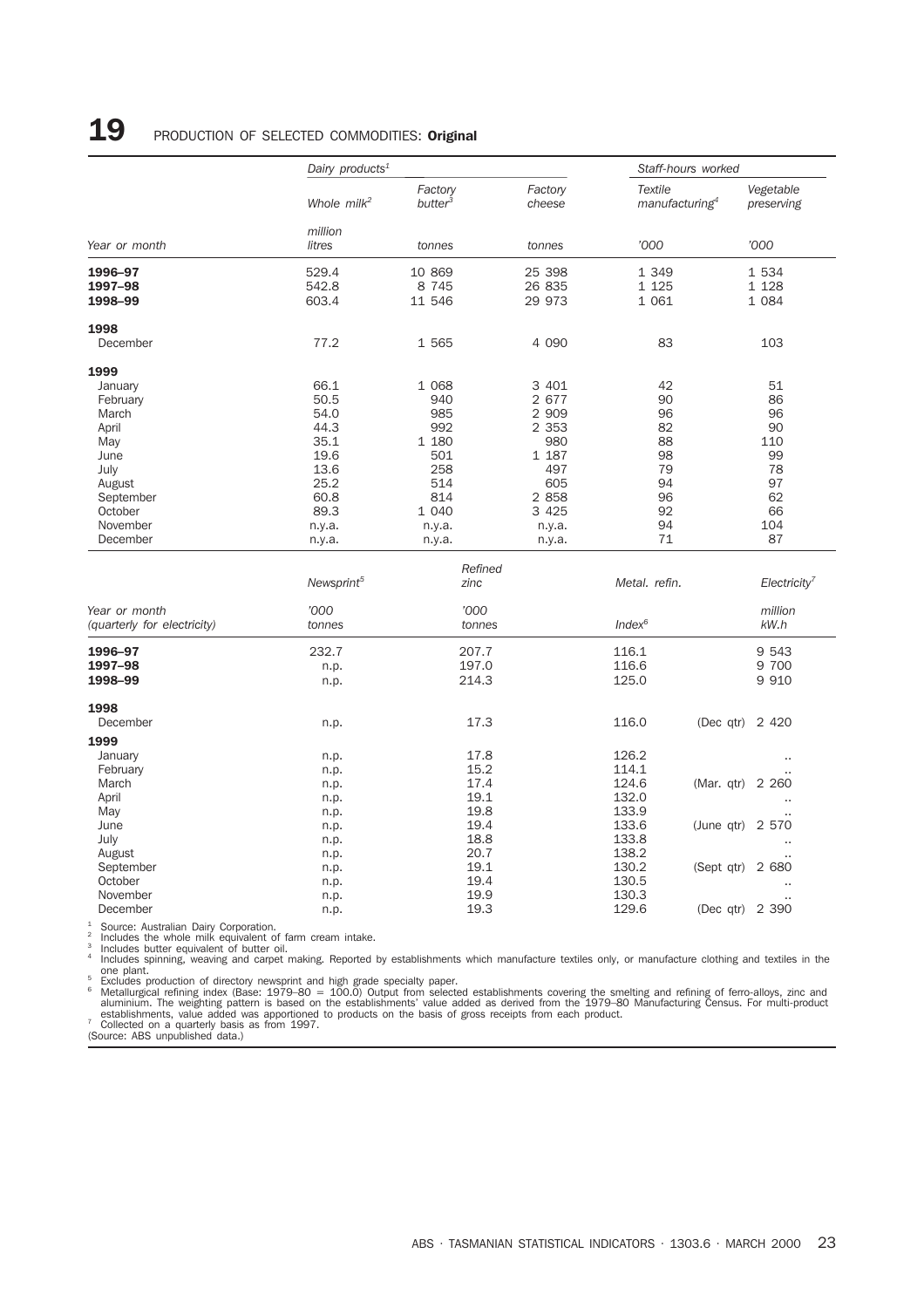## 20 LIVESTOCK SLAUGHTERING: Original

|                                 | Cattle                           |                        |        |       |       |      |  |
|---------------------------------|----------------------------------|------------------------|--------|-------|-------|------|--|
|                                 | Bulls.<br>bullocks<br>and steers | Cows<br>and<br>heifers | Calves | Sheep | Lambs | Pigs |  |
| Year or month                   | '000                             | '000                   | '000   | '000  | '000  | '000 |  |
| 1996-97                         | 109.4                            | 93.2                   | 43.5   | 367.7 | 358.2 | 73.3 |  |
| 1997-98                         | 93.4                             | 123.6                  | 53.9   | 461.0 | 423.3 | 78.1 |  |
| 1998-99                         | 94.8                             | 116.3                  | 61.0   | 439.9 | 480.1 | 81.2 |  |
| 1997                            |                                  |                        |        |       |       |      |  |
| December                        | 9.1                              | 10.1                   | 0.2    | 57.1  | 31.3  | 7.5  |  |
| 1998                            |                                  |                        |        |       |       |      |  |
| December                        | 8.4                              | 12.1                   | 0.3    | 54.4  | 41.0  | 8.0  |  |
| 1999                            |                                  |                        |        |       |       |      |  |
| January                         | 7.6                              | 9.9                    | 0.1    | 53.0  | 45.0  | 4.8  |  |
| February                        | 8.1                              | 11.0                   | 0.2    | 58.9  | 44.1  | 5.2  |  |
| March                           | 7.3                              | 10.0                   | 0.5    | 44.4  | 45.8  | 8.5  |  |
| April                           | 8.9                              | 11.3                   | 1.9    | 36.4  | 44.4  | 6.8  |  |
| May                             | 9.4                              | 11.2                   | 1.6    | 33.6  | 39.6  | 6.4  |  |
| June                            | 10.2                             | 11.0                   | 1.0    | 40.5  | 43.8  | 8.8  |  |
| July                            | 10.1                             | 8.7                    | 2.2    | 36.3  | 39.8  | 6.6  |  |
| August                          | 8.4                              | 6.0                    | 26.7   | 24.8  | 38.6  | 6.5  |  |
| September                       | 8.0                              | 6.6                    | 27.2   | 24.3  | 32.0  | 6.9  |  |
| October                         | 8.0                              | 7.8                    | 7.7    | 38.7  | 33.6  | 4.5  |  |
| November                        | 8.4                              | 7.8                    | 0.9    | 45.6  | 31.3  | 4.7  |  |
| December                        | 8.5                              | 11.6                   | 0.2    | 62.6  | 36.7  | 7.2  |  |
| (Source: ABS unpublished data.) |                                  |                        |        |       |       |      |  |

## **21** LIVESTOCK SLAUGHTERING: **Seasonally adjusted<sup>1</sup> and trend<sup>2</sup>**

|           | Seasonally adjusted  |                    |      | Trend                |                    |      |
|-----------|----------------------|--------------------|------|----------------------|--------------------|------|
|           | Cattle<br>and calves | Sheep and<br>lambs | Pigs | Cattle<br>and calves | Sheep and<br>lambs | Pigs |
| Month     | '000                 | '000               | '000 | '000                 | '000               | '000 |
| 1997      |                      |                    |      |                      |                    |      |
| December  | 21.3                 | 73.6               | 6.4  | 23.5                 | 75.5               | 6.6  |
| 1998      |                      |                    |      |                      |                    |      |
| December  | 22.3                 | 77.5               | 6.5  | 22.0                 | 78.1               | 6.2  |
| 1999      |                      |                    |      |                      |                    |      |
| January   | 21.6                 | 77.1               | 5.1  | 21.7                 | 76.3               | 6.3  |
| February  | 22.4                 | 81.5               | 6.0  | 21.6                 | 74.3               | 6.4  |
| March     | 21.9                 | 72.1               | 8.1  | 21.8                 | 73.9               | 6.6  |
| April     | 22.3                 | 70.6               | 6.8  | 22.3                 | 75.4               | 6.8  |
| May       | 22.0                 | 73.1               | 6.6  | 23.1                 | 79.2               | 7.0  |
| June      | 23.1                 | 81.4               | 7.3  | 24.3                 | 85.2               | 7.0  |
| July      | 24.4                 | 92.4               | 5.7  | 25.2                 | 91.0               | 6.8  |
| August    | 30.0                 | 115.5              | 7.8  | 25.5                 | 94.5               | 6.5  |
| September | 25.8                 | 82.8               | 6.6  | 25.2                 | 94.6               | 6.3  |
| October   | 23.7                 | 100.9              | 5.1  | 24.3                 | 92.2               | 6.0  |
| November  | 21.8                 | 84.1               | 5.8  | 23.2                 | 88.6               | 5.8  |
| December  | 20.4                 | 74.6               | 5.6  | 22.0                 | 84.2               | 5.5  |

<sup>1</sup> Seasonally adjusted factors are reviewed annually to take account of each additional year's original data. The results of the review are used to compile<br>revised seasonally adjusted and trend estimates; see Notes page 2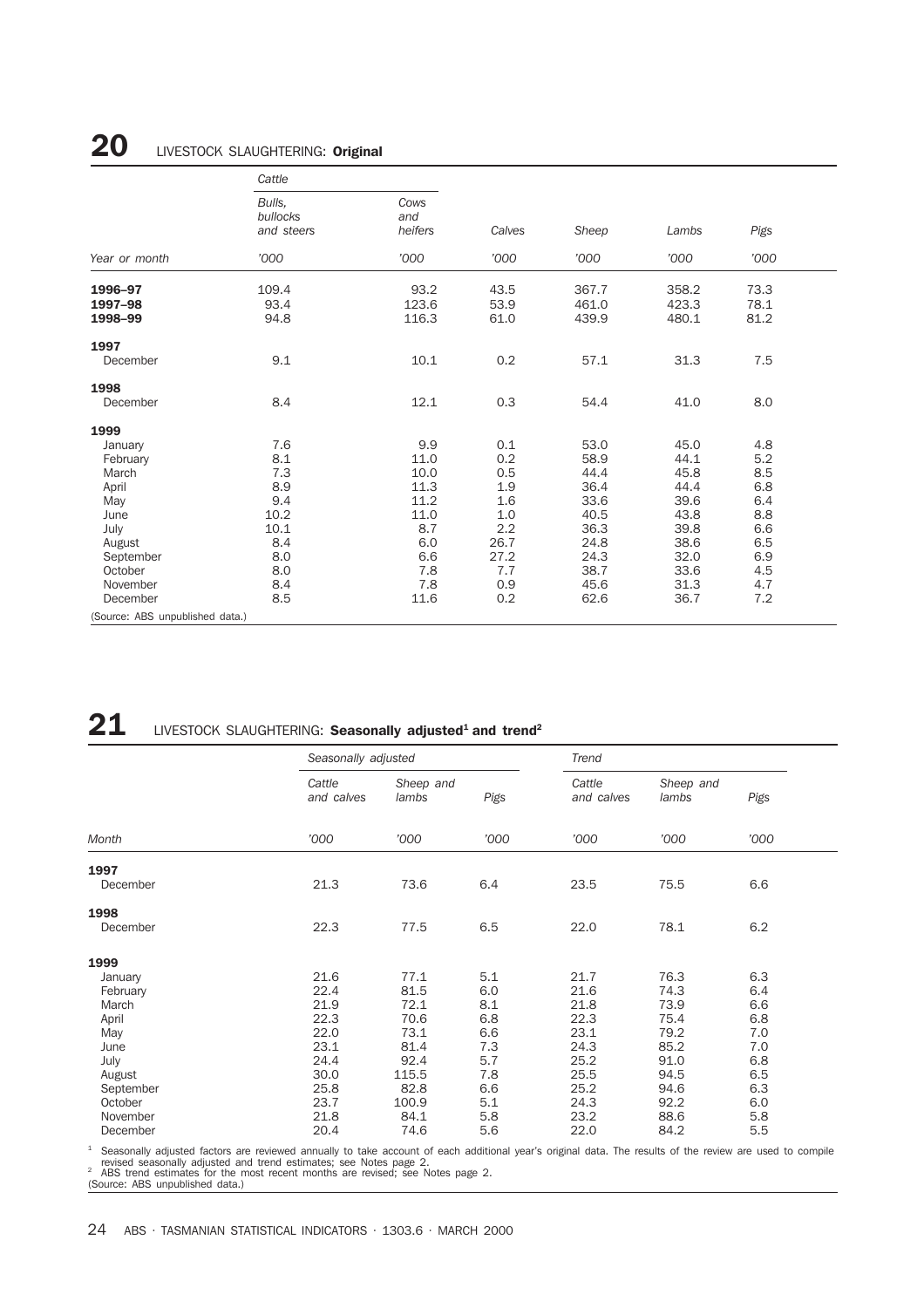## $22$  MEAT PRODUCTION<sup>1</sup>: Original

|                              | Beef             | Veal           | <b>Mutton</b>   | Lamb               | Pigmeat <sup>2</sup> | Total            |
|------------------------------|------------------|----------------|-----------------|--------------------|----------------------|------------------|
| Year or month                | tonnes           | tonnes         | tonnes          | tonnes             | tonnes               | tonnes           |
| 1996-97<br>1997-98           | 51 506<br>53 061 | 905<br>1 1 4 8 | 7 8 20<br>9 840 | 6 7 6 7<br>8 0 7 2 | 4 8 3 3<br>4 9 1 5   | 71 826<br>77 042 |
| 1998-99                      | 53 273           | 1 2 4 2        | 8 7 2 5         | 9 2 2 3            | 5 241                | 77 701           |
| 1997                         |                  |                |                 |                    |                      |                  |
| December                     | 4 8 9 0          | $\overline{7}$ | 1 1 6 9         | 583                | 447                  | 7 0 9 6          |
| 1998                         |                  |                |                 |                    |                      |                  |
| December                     | 5 2 1 3          | 9              | 1 0 8 5         | 777                | 490                  | 7 574            |
| 1999                         |                  |                |                 |                    |                      |                  |
| January                      | 4 3 2 3          | 5              | 1 0 5 9         | 861                | 302                  | 6 5 5 0          |
| February                     | 4 9 1 0          | 6              | 1 203           | 837                | 335                  | 7 290            |
| March                        | 4 4 6 7          | 14             | 891             | 876                | 547                  | 6 7 9 5          |
| April                        | 5 171            | 44             | 735             | 885                | 452                  | 7 287            |
| May                          | 5 340            | 36             | 666             | 771                | 420                  | 7 232            |
| June                         | 5 5 6 1          | 21             | 802             | 851                | 584                  | 7 8 1 9          |
| July                         | 5 0 8 6          | 46             | 722             | 775                | 439                  | 7 0 6 7          |
| August                       | 3 9 0 7          | 520            | 489             | 777                | 396                  | 6 0 8 9          |
| September                    | 3 8 9 7          | 524            | 480             | 621                | 439                  | 5 9 6 1          |
| October                      | 4 187            | 154            | 754             | 650                | 282                  | 6 0 2 6          |
| November                     | r 4 348          | 19             | r 926           | r 601              | r 286                | 6 180            |
| December                     | 5 2 6 2          | $\overline{7}$ | 1 2 6 5         | 695                | 424                  | 7 654            |
| <sup>1</sup> Carcass weight. |                  |                |                 |                    |                      |                  |

<sup>1</sup> Carcass weight.<br><sup>2</sup> Includes pork used for production of bacon and ham.<br>(Source: ABS unpublished data.)

## 23 PRINCIPAL MINERAL CONCENTRATES PRODUCED: Original

|                 | Copper                                                                                    | Iron<br>(pellets) | Lead        | Lead-<br>zinc | Tin         | Zinc        |
|-----------------|-------------------------------------------------------------------------------------------|-------------------|-------------|---------------|-------------|-------------|
| Year or quarter | '000 tonnes                                                                               | '000 tonnes       | '000 tonnes | '000 tonnes   | '000 tonnes | '000 tonnes |
| 1996-97         | 99.7                                                                                      | 809.4             | 101.4       | 38.0          | 16.3        | 356.9       |
| 1997-98         | 109.6                                                                                     | 820.8             | 84.6        | 26.2          | 16.2        | 335.4       |
| 1998-99         | 76.8                                                                                      | 1 816.1           | 101.8       | 12.6          | 12.5        | 382.3       |
| 1997            |                                                                                           |                   |             |               |             |             |
| September       | 27.2                                                                                      |                   | 22.5        | 5.4           | 4.8         | 88.6        |
| December        | 28.5                                                                                      | 164.5             | 22.1        | 6.7           | 3.7         | 87.3        |
| 1998            |                                                                                           |                   |             |               |             |             |
| March           | 26.1                                                                                      | 253.8             | 21.9        | 8.2           | 3.3         | 79.4        |
| June            | 27.8                                                                                      | 402.5             | 18.1        | 6.0           | 4.4         | 80.1        |
| September       | 25.8                                                                                      | 453.3             | 21.5        | 5.6           | 1.3         | 92.0        |
| December        | 29.9                                                                                      | 478.2             | 26.1        | 3.2           | 4.0         | 95.3        |
| 1999            |                                                                                           |                   |             |               |             |             |
| March           | 11.0                                                                                      | 481.2             | 29.5        | 2.5           | 3.7         | 97.1        |
| June            | 10.0                                                                                      | 403.4             | 24.7        | 1.5           | 3.6         | 98.0        |
| September p     | n.y.a.                                                                                    | 479.5             | 28.4        | 2.7           | 3.9         | 94.8        |
|                 | (Source: Mineral Resources Tasmania, Department of Infrastructure, Energy and Resources.) |                   |             |               |             |             |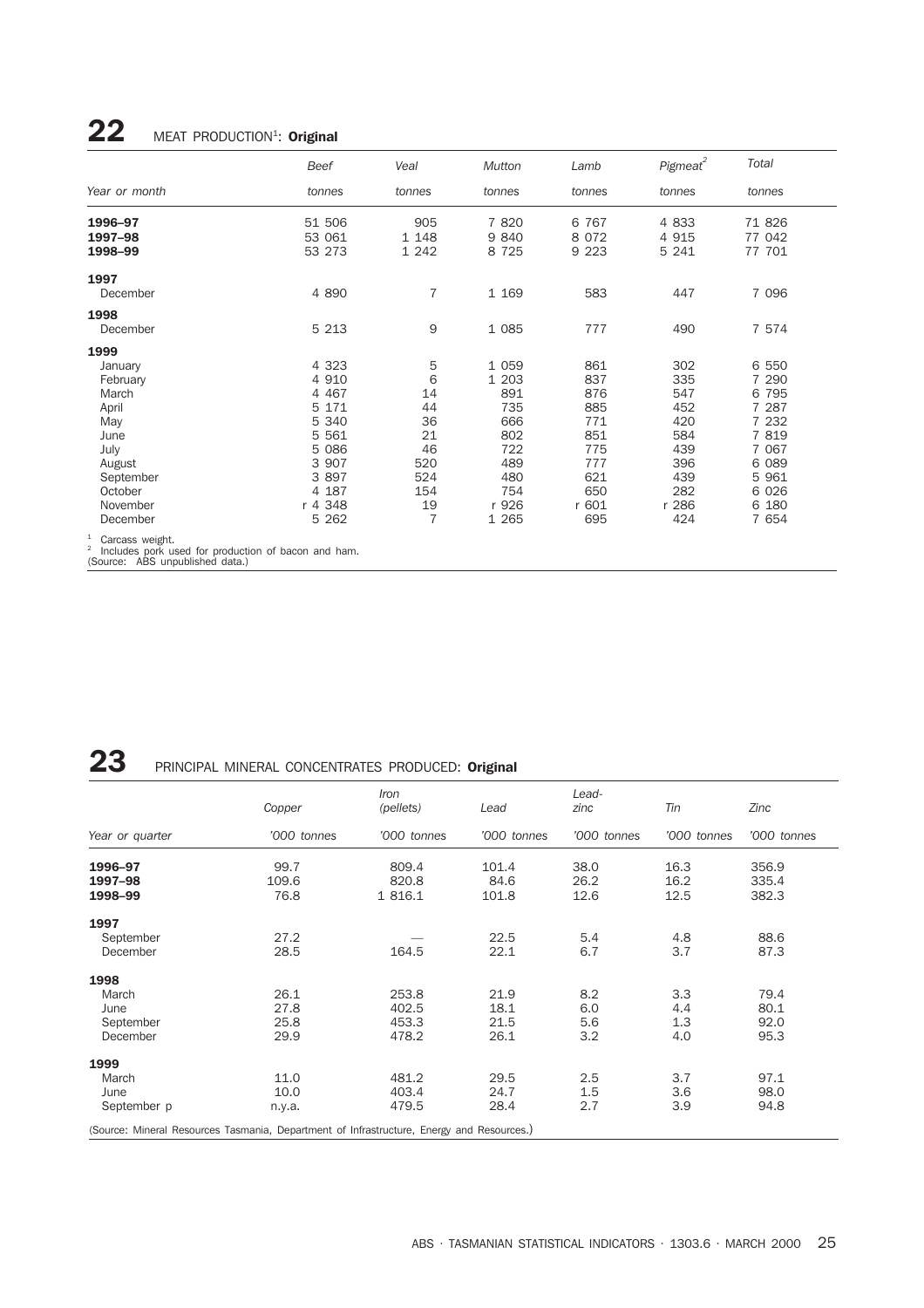### 24 SAWMILLS AND PLYWOOD MILLS, LOGS DELIVERED AND TIMBER PRODUCED: Original

|                                                |                                  | Tasmanian-grown logs delivered                    |                                           |                                  |                                  | Sawn, peeled and sliced timber produced <sup>1</sup> |                                                   |                                           |                                  |                              |
|------------------------------------------------|----------------------------------|---------------------------------------------------|-------------------------------------------|----------------------------------|----------------------------------|------------------------------------------------------|---------------------------------------------------|-------------------------------------------|----------------------------------|------------------------------|
| Year or                                        | Eucalypts                        | Hardwoods,<br>excluding<br>eucalypts <sup>2</sup> | Plant-<br>ation <sup>3</sup><br>softwoods | Native<br>softwoods <sup>4</sup> | Total                            | Eucalypts                                            | Hardwoods,<br>excluding<br>eucalypts <sup>2</sup> | Plant-<br>ation <sup>3</sup><br>softwoods | Native<br>softwoods <sup>4</sup> | Total                        |
| quarter                                        | $1000 \, m^3$                    | $1000 \, m^3$                                     | $'000 \, m^3$                             | $'000 \, m^3$                    |                                  | $'000~m^3$ '000 $m^3$                                | $'000 \; m^3$                                     | $'000 \, m^3$                             | $1000 \, m^3$                    | $'000 \; m^3$                |
| 1996-97<br>1997-98<br>1998-99                  | 500.8<br>496.8<br>499.9          | 17.0<br>24.3<br>22.6                              | 352.9<br>357.7<br>351.9                   | 1.2<br>1.6<br>1.0                | 871.9<br>880.3<br>875.4          | 165.8<br>171.1<br>159.7                              | 4.3<br>5.3<br>5.1                                 | 158.0<br>167.3<br>169.7                   | 0.5<br>0.4<br>0.3                | 328.5<br>344.2<br>334.8      |
| 1997<br>December                               | 123.4                            | 3.1                                               | 73.4                                      | 0.2                              | 200.2                            | 45.3                                                 | 1.0                                               | 41.2                                      | 0.1                              | 87.6                         |
| 1998<br>March<br>June<br>September<br>December | 105.0<br>128.9<br>129.9<br>134.6 | 13.8<br>4.6<br>3.8<br>2.9                         | 99.5<br>86.5<br>88.7<br>81.3              | 0.3<br>0.6<br>0.2<br>0.2         | 218.6<br>220.6<br>222.7<br>218.9 | 32.4<br>41.1<br>43.9<br>40.8                         | 1.2<br>1.6<br>1.4<br>1.2                          | 44.6<br>39.1<br>41.5<br>42.5              | 0.1<br>0.1<br>0.1                | 78.3<br>81.9<br>86.8<br>84.7 |
| 1999<br>March<br>June<br>September<br>December | 110.8<br>124.6<br>136.0<br>132.5 | 9.7<br>6.1<br>6.3<br>5.1                          | 90.7<br>91.3<br>109.4<br>87.8             | 0.2<br>0.3<br>0.2<br>0.2         | 211.4<br>222.3<br>252.0<br>225.6 | 35.4<br>39.6<br>46.2<br>45.8                         | 0.8<br>1.7<br>1.3<br>1.5                          | 42.6<br>43.1<br>49.1<br>46.5              | 0.1<br>0.1<br>0.1                | 78.9<br>84.5<br>96.8<br>93.9 |

<sup>1</sup> Includes plywood, veneer and sliced timber production converted to an equivalent cubic measurement.

<sup>2</sup> Includes blackwood, myrtle, sassafras etc.

Radiata pine.

<sup>4</sup> Includes Huon pine, celery top pine and King William pine.

(Source: ABS unpublished data.)

## ${\bf 25}$  chipping and grinding of wood<sup>1</sup>: original

|                                                |                                     | Materials used <sup>3</sup>            |                                 |                                        |  |
|------------------------------------------------|-------------------------------------|----------------------------------------|---------------------------------|----------------------------------------|--|
|                                                | Producing<br>locations <sup>2</sup> | Logs<br>delivered <sup>4</sup>         | Sawmill<br>offcuts              | Chipped and ground<br>wood production  |  |
| Year or quarter                                | no.                                 | $'000 \, m^3$                          | $'000 \; m^3$                   | ('000 tonnes green weight)             |  |
| 1996-97                                        | 27                                  | 3 207.4                                | 433.2                           | 3 609.3                                |  |
| 1997-98<br>1998-99                             | 28<br>29                            | 3 998.1<br>3 459.6                     | 457.9<br>373.4                  | 4 4 4 0.1<br>3 9 2 9.9                 |  |
| 1997                                           |                                     |                                        |                                 |                                        |  |
| December                                       | 28                                  | 999.2                                  | 113.6                           | 1 100.1                                |  |
| 1998                                           |                                     |                                        |                                 |                                        |  |
| March<br>June<br>September<br>December         | 28<br>28<br>29<br>29                | 1 0 1 4.7<br>1 048.0<br>872.5<br>798.3 | 116.6<br>120.9<br>87.3<br>112.0 | 1 157.7<br>1 1 18.3<br>981.5<br>889.5  |  |
| 1999<br>March<br>June<br>September<br>December | 29<br>29<br>30<br>30                | 862.9<br>925.9<br>1 056.8<br>1 075.4   | 79.2<br>94.9<br>134.1<br>96.4   | 997.7<br>1 061.1<br>1 225.4<br>1 207.3 |  |

<sup>1</sup> Both hardwoods and softwoods, separate details are not available.<br><sup>2</sup> Capable of producing at end of year or actually producing during quarter.<br><sup>3</sup> Data reported by weight, converted to cubic measure by the factor 0.9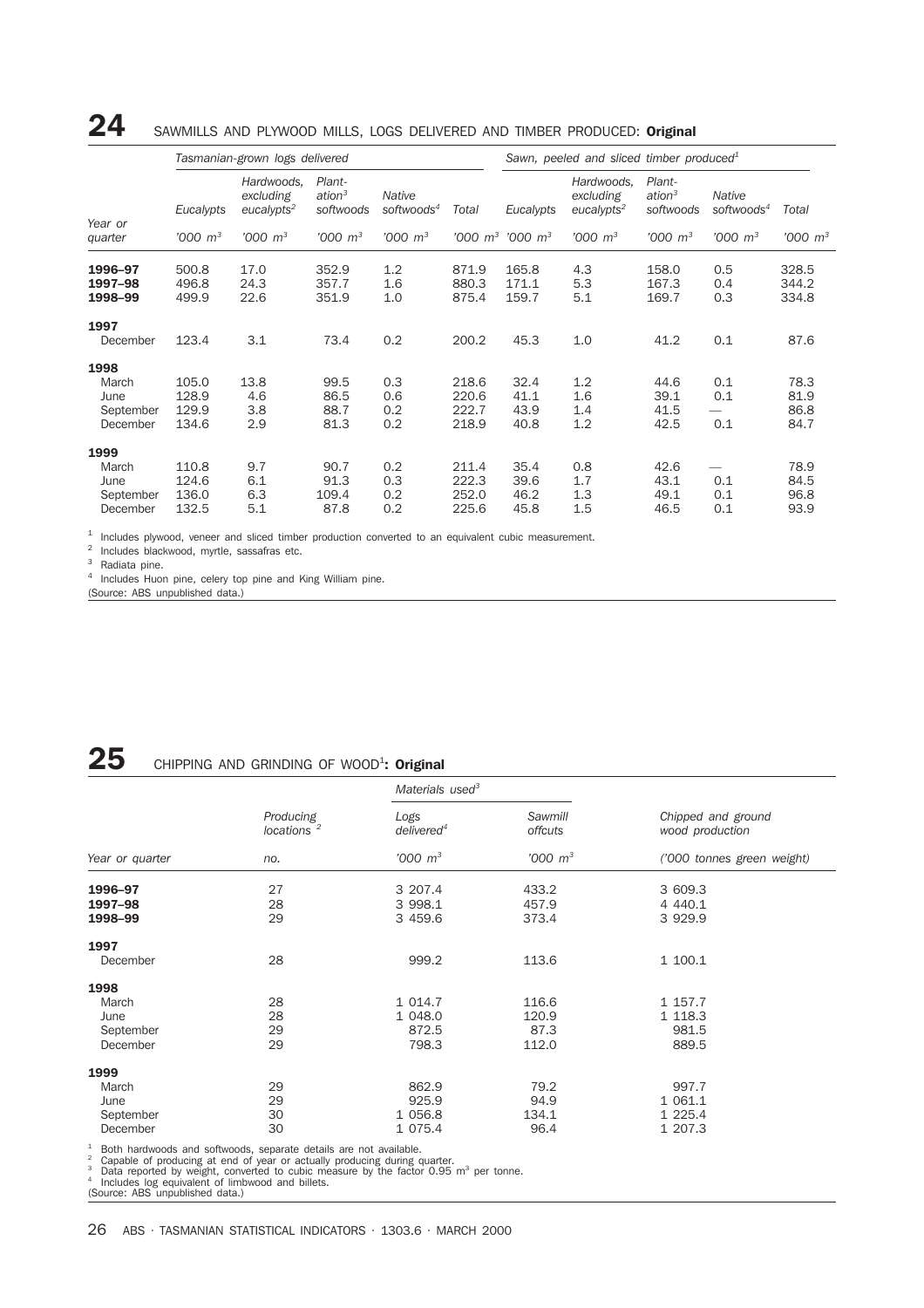### *Sawmilling and plywood milling Chipping and grinding1 Total Crown Private Crown Private Crown Private land<sup>2</sup> land Total land<sup>2</sup> land Total land2 land Total Year or quarter '000 m3 '000 m3 '000 m3 '000 m3 '000 m3 '000 m3 '000 m3 '000 m3 '000 m3* 1996–97 725.6 146.4 871.9 1 627.4 1 580.0 3 207.4 2 353.0 1 726.3 4 079.3 1997–98 750.7 129.6 880.3 1 894.9 2 103.1 3 998.1 2 645.7 2 232.7 4 878.3 **1998–99** 754.2 121.2 875.4 1 562.6 1 897.0 3 459.6 2 316.7 2 018.2 4 334.9 1997 December 166.6 33.6 200.2 485.0 514.3 999.2 651.5 547.9 1 199.4 **1998**<br>March March 191.9 26.7 218.6 466.6 548.1 1 014.7 658.5 574.9 1 233.3 June 191.2 29.4 220.6 478.5 569.5 1 048.0 669.7 598.9 1 268.6 September 188.3 34.3 222.7 341.0 531.5 872.5 529.4 565.8 1 095.2 December 185.5 33.4 218.9 422.4 375.9 798.3 607.9 409.3 1 017.2 **1999**<br>March March 184.1 27.3 211.4 367.0 495.8 862.9 551.1 523.2 1 074.3 June 196.2 26.1 222.3 432.1 493.8 925.9 628.3 519.9 1 148.2 September 221.8 30.2 252.0 554.0 502.7 1 056.8 775.8 532.9 1 308.7 December 202.5 23.1 225.6 643.1 432.3 1 075.4 845.6 455.4 1 301.0

 $26$  LOGS DELIVERED FOR MILLING OR CHIPPING: Original

<sup>1</sup> Logs used are generally below sawmilling standard; includes log equivalent of limbwood and billets. <sup>2</sup> Comprises all areas (including concession areas) from which royalties are payable to Forestry Tasmania.

(Source: ABS unpublished data.)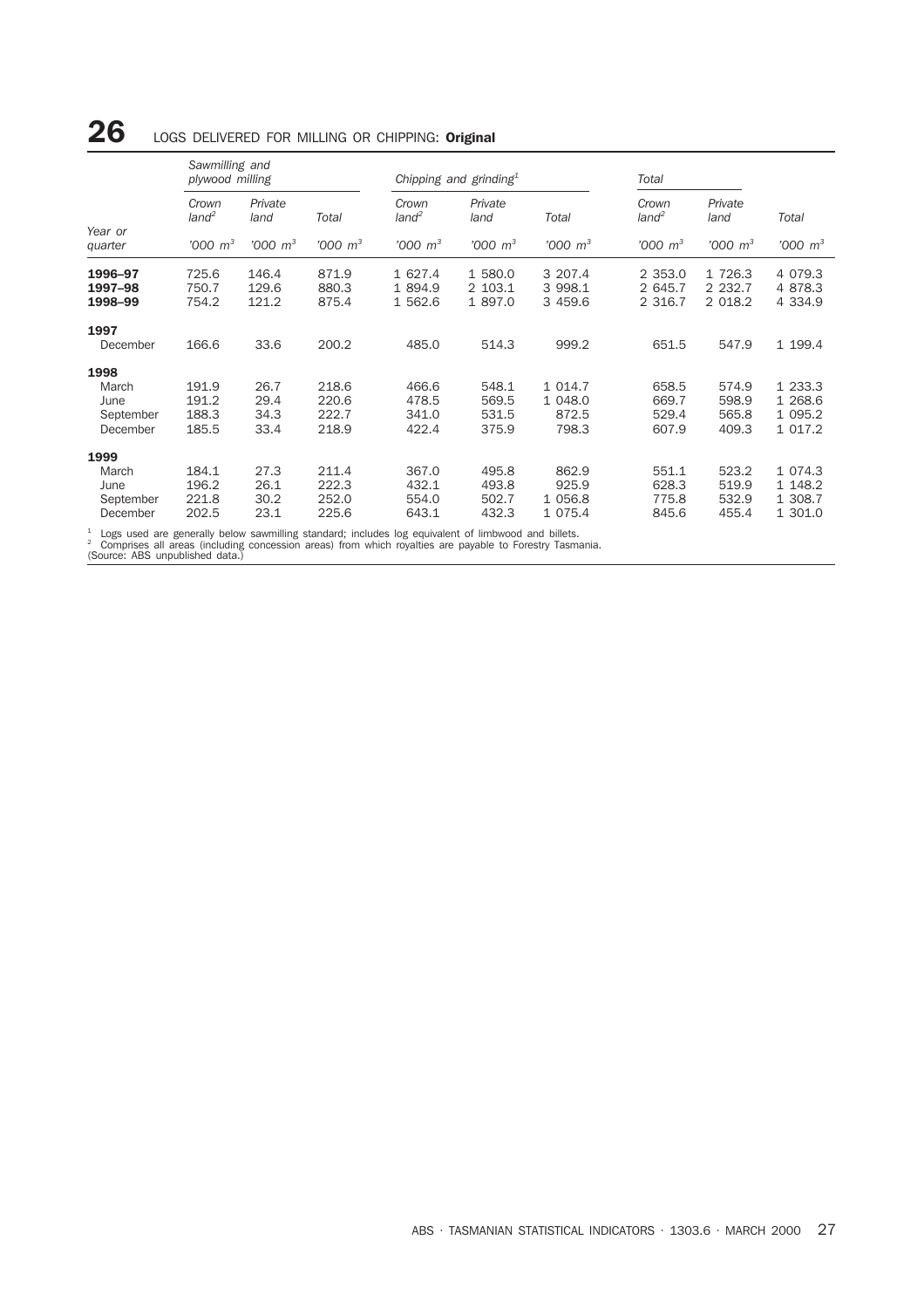### 27 BUILDING APPROVALS: Original

|                                | Dwelling units              |                              |                                                                 |                           | Value                          |                                                       |                               |                                     |                                |  |  |
|--------------------------------|-----------------------------|------------------------------|-----------------------------------------------------------------|---------------------------|--------------------------------|-------------------------------------------------------|-------------------------------|-------------------------------------|--------------------------------|--|--|
|                                |                             | <b>New</b>                   | Other<br>dwell, units                                           |                           |                                | Alterations<br>and                                    | Non-residential<br>building 4 |                                     |                                |  |  |
|                                | New<br>houses               | other<br>buildings           | created<br>residential, (convers-, dwelling<br>ions etc.) units | Total                     | New<br>dwelling<br>units       | additions<br>to residential<br>buildings <sup>3</sup> | Private                       | Total                               | Total<br>of all<br>building    |  |  |
| Year or month                  | no.                         | no.                          | no.                                                             | no.                       | \$7000                         | \$'000                                                | \$'000                        | \$7000                              | \$7000                         |  |  |
| 1996-97<br>1997-98<br>1998-99  | 1 5 9 3<br>1 4 1 9<br>1 297 | 251<br>219<br>104            | 17<br>5<br>9                                                    | 1 861<br>1 643<br>1 4 1 0 | 157 428<br>142 366<br>131 241  | 35 323<br>38 432<br>36 795                            | 121 490<br>82 734<br>115 752  | 158 970<br>125 466<br>174 545       | 351 720<br>306 264<br>342 580  |  |  |
| 1998<br>December               | 112                         | 2                            |                                                                 | 114                       | 11 366                         | 2 9 1 0                                               | 2 3 7 8                       | 6 6 6 4                             | 20 940                         |  |  |
| 1999                           |                             |                              |                                                                 |                           |                                |                                                       |                               |                                     |                                |  |  |
| January<br>February<br>March   | 114<br>97<br>116            | 3<br>12<br>9                 | 1                                                               | 117<br>109<br>126         | 11 264<br>10 719<br>12 077     | 2 8 1 8<br>2 655<br>3 0 9 2                           | 15 875<br>4 164<br>10 237     | 45 841<br>4 2 3 4<br>16 463         | 59 923<br>17 609<br>31 632     |  |  |
| April<br>May                   | 110<br>94                   | 14                           | $\overline{2}$<br>1                                             | 126<br>95                 | 12 418<br>8 5 1 7              | 3 917<br>2 678                                        | 23 814<br>5 303               | 26 864<br>10 122                    | 43 198<br>21 317               |  |  |
| June<br>July                   | 76<br>147                   | 11<br>9                      | $\mathbf 1$<br>$\overline{2}$                                   | 88<br>158                 | 8 9 5 5<br>15 197              | 3 5 2 6<br>3 7 2 8                                    | 5 3 2 1<br>15 315             | 7 2 6 6<br>18 702                   | 19 746<br>37 627               |  |  |
| August<br>September<br>October | 101<br>r 129<br>r 142       | 16<br>r <sub>4</sub><br>r 19 | $\mathbf 1$<br>$\qquad \qquad \longleftarrow$                   | 118<br>r 133<br>r 161     | 11 734<br>r 13 366<br>r 15 563 | 3<br>861<br>687<br>r <sub>3</sub><br>r 4 253          | 8 174<br>r 23 142<br>r 8 786  | 10 176<br>r 23<br>267<br>840<br>r 9 | 25 770<br>r 40 320<br>r 29 656 |  |  |
| November<br>December           | r 155<br>160                | 26<br>20                     | 2                                                               | r 183<br>180              | r 15 696<br>18 344             | r 3 939<br>2 646                                      | r 4 334<br>8 1 6 6            | 204<br>r 6<br>13 091                | r 25 839<br>34 081             |  |  |

<sup>1</sup> New individual dwelling units (e.g. flats, home units and villa units).<br><sup>2</sup> From alterations and additions to residential building, conversions of non-residential building to residential building etc.<br><sup>3</sup> Valued at \$1 non-residential building.<br>4 Comprises non-residential building (new plus alterations and additions) valued at \$50,000 and over.<br>(Source: *Building Approvals, Tasmania, A*BS catalogue number 8731.6.)

## ${\bf 28}$  SECURED HOUSING COMMITMENTS<sup>1</sup>: Original, seasonally adjusted and trend

|           |          | Total number of dwellings <sup>2</sup> | Total value of commitments <sup>3</sup> |          |                        |       |
|-----------|----------|----------------------------------------|-----------------------------------------|----------|------------------------|-------|
|           | Original | Seasonally<br>adjusted                 | Trend                                   | Original | Seasonally<br>adjusted | Trend |
| Month     | no.      | no.                                    | no.                                     | \$m\$    | \$m\$                  | \$m\$ |
| 1998      |          |                                        |                                         |          |                        |       |
| December  | 873      | 878                                    | 850                                     | 74       | 75                     | 71    |
| 1999      |          |                                        |                                         |          |                        |       |
| January   | 751      | 914                                    | 882                                     | 63       | 77                     | 75    |
| February  | 870      | 889                                    | 893                                     | 74       | 75                     | 76    |
| March     | 1 0 2 7  | 895                                    | 885                                     | 92       | 77                     | 76    |
| April     | 854      | 848                                    | 865                                     | 71       | 75                     | 74    |
| May       | 915      | 857                                    | 845                                     | 76       | 72                     | 71    |
| June      | 818      | 816                                    | 838                                     | 63       | 66                     | 69    |
| July      | 806      | 828                                    | 844                                     | 67       | 69                     | 68    |
| August    | 859      | 848                                    | 856                                     | 68       | 66                     | 67    |
| September | 888      | 857                                    | 868                                     | 69       | 64                     | 68    |
| October   | 869      | 929                                    | 874                                     | 67       | 70                     | 68    |
| November  | 923      | 930                                    | 874                                     | 76       | 74                     | 69    |
| December  | 774      | 772                                    | 870                                     | 67       | 67                     | 70    |

<sup>1</sup> New seasonal adjustment factors resulting from the annual seasonal reanalysis were introduced in the January 1998 issue.<br><sup>2</sup> Includes new dwellings, established dwellings and refinancing. Excludes alterations and addit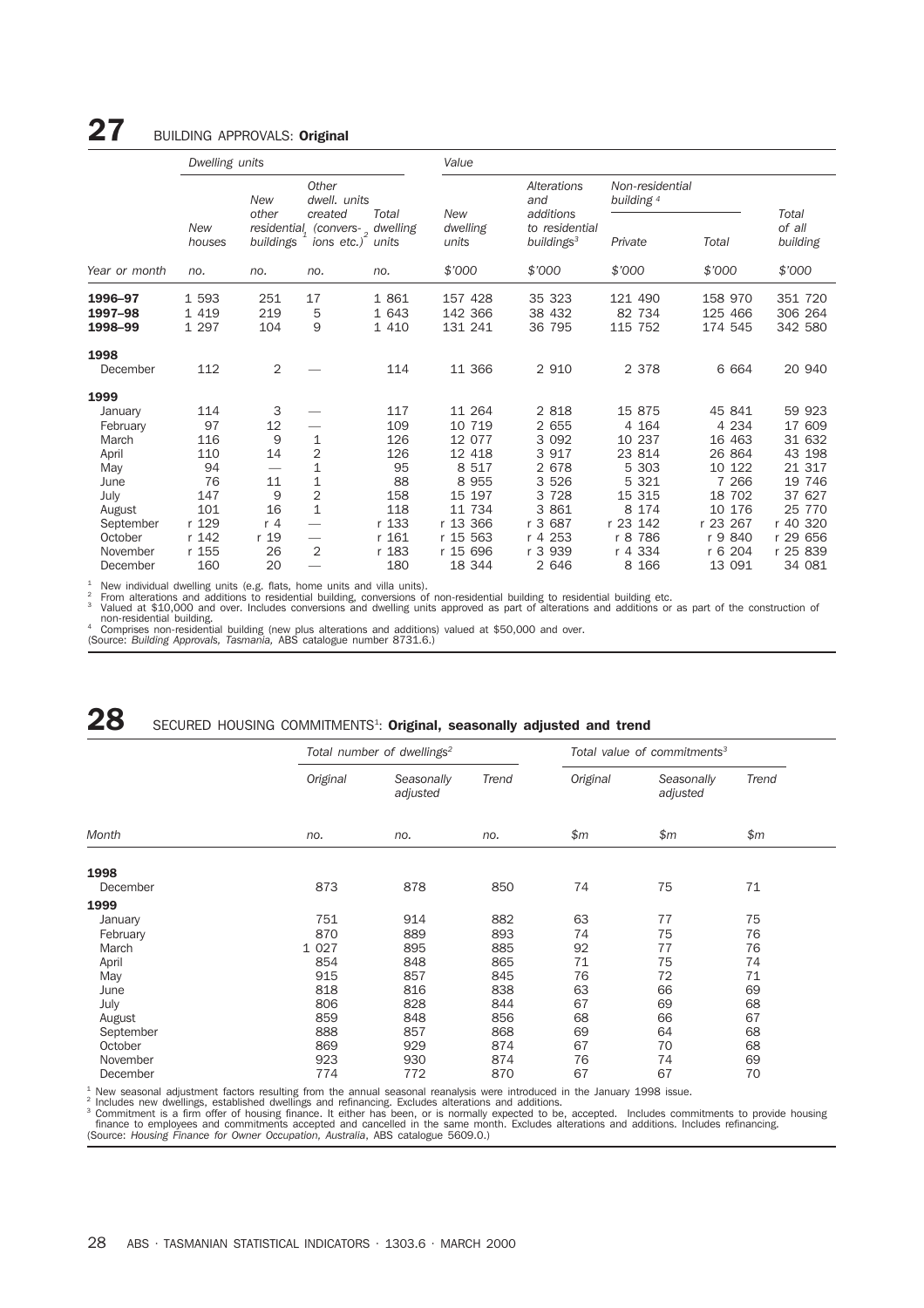## $29$  BANKING STATISTICS<sup>1</sup>: Original

|           | Deposits                    |                                     |         |                                |                                      |
|-----------|-----------------------------|-------------------------------------|---------|--------------------------------|--------------------------------------|
|           | Current<br>bearing interest | $Current - not$<br>bearing interest | Fixed   | Investment<br>savings accounts | <b>Statement</b><br>savings accounts |
| Month     | \$m\$                       | \$m\$                               | \$m\$   | \$m\$                          | \$m\$                                |
| 1998      |                             |                                     |         |                                |                                      |
| December  | 773                         | 249                                 | 1 877   | 653                            | 253                                  |
| 1999      |                             |                                     |         |                                |                                      |
| January   | 796                         | 248                                 | 1878    | 655                            | 255                                  |
| February  | 805                         | 245                                 | 1 904   | 655                            | 257                                  |
| March     | 814                         | 260                                 | 1 9 2 6 | 649                            | 266                                  |
| April     | 801                         | 258                                 | 1 9 2 8 | 638                            | 269                                  |
| May       | 784                         | 255                                 | 1 9 2 1 | 627                            | 270                                  |
| June      | 773                         | 267                                 | 1 9 2 5 | 624                            | 272                                  |
| July      | 775                         | 248                                 | 1 9 6 4 | 616                            | 273                                  |
| August    | 783                         | 246                                 | 1 9 9 2 | 614                            | 278                                  |
| September | 796                         | 243                                 | 2 0 0 6 | 610                            | 280                                  |
|           | 819                         | 249                                 | 2 0 1 5 | 608                            | 279                                  |
| October   |                             |                                     |         |                                |                                      |
| November  | 850                         | 252<br>269                          | 1 9 5 1 | 604<br>599                     | 281<br>283                           |
| December  | 870                         |                                     | 1 602   |                                |                                      |
|           |                             | Deposits                            |         |                                |                                      |
|           |                             | Passbook/School                     |         |                                |                                      |
|           |                             | savings accounts                    | Other   | Total                          | Loans <sup>2</sup>                   |
| Month     | $\mathsf{m}$                |                                     | \$m\$   | $\mathsf{m}$                   | $\mathsf{m}$                         |
| 1998      |                             |                                     |         |                                |                                      |
| December  | 77                          |                                     | 88      | 3 9 6 9                        | 4 907                                |
| 1999      |                             |                                     |         |                                |                                      |
| January   | 89                          |                                     | 88      | 4 0 0 8                        | 4 879                                |
| February  | 88                          |                                     | 88      | 4 0 4 8                        | 4 9 6 0                              |
| March     | 80                          |                                     | 89      | 4 0 8 4                        | 5 0 18                               |
| April     | 87                          |                                     | 92      | 4 0 7 3                        | 5 0 2 9                              |
| May       | 93                          |                                     | 92      | 4 0 4 2                        | 5 0 8 0                              |
| June      | 92                          |                                     | 92      | 4 0 4 4                        | 5 107                                |
| July      | 77                          |                                     | 105     | 4 0 5 8                        | 5 0 8 1                              |
| August    | 89                          |                                     | 93      | 4 0 9 3                        | 4 765                                |
|           | 78                          |                                     | 91      | 4 103                          | 4 987                                |
| September |                             |                                     |         | 4 1 4 3                        | 4 9 7 2                              |
| October   | 88                          |                                     | 84      |                                |                                      |
| November  | 87                          |                                     | 84      | 4 109                          | 4 9 8 4                              |
| December  | 83                          |                                     | 84      | 3 7 9 2                        | 4 9 6 2                              |

<sup>1</sup> Details are the averages of weekly figures for each month. The figures are derived from returns submitted by banks authorised under the *Banking Act* to Excludes non-resident with similar returns of the state banks; t

30 PRIVATE NEW CAPITAL EXPENDITURE BY TYPE OF ASSET<sup>1, 2</sup>: Original

|                 | <b>Buildings</b><br>and structures | Equipment, plant,<br>and machinery | Total |
|-----------------|------------------------------------|------------------------------------|-------|
|                 |                                    |                                    |       |
| Year or quarter | \$m\$                              | \$m\$                              | \$m\$ |
| 1997-98         | 169                                | 477                                | 646   |
| 1998-99         | 130                                | 345                                | 475   |
| 1998            |                                    |                                    |       |
| September       | 40                                 | 101                                | 141   |
| December        | 25                                 | 70                                 | 95    |
| 1999            |                                    |                                    |       |
| March           | 30                                 | 85                                 | 115   |
| June            | 35                                 | 89                                 | 124   |
| September       | 14                                 | 83                                 | 97    |

<sup>1</sup> Estimates based on a sample survey and therefore subject to sampling variability. Covers selected industries only—mining, manufacturing, finance,<br>property and other selected industries.<br><sup>2</sup> Current prices.<br>(Source: Sta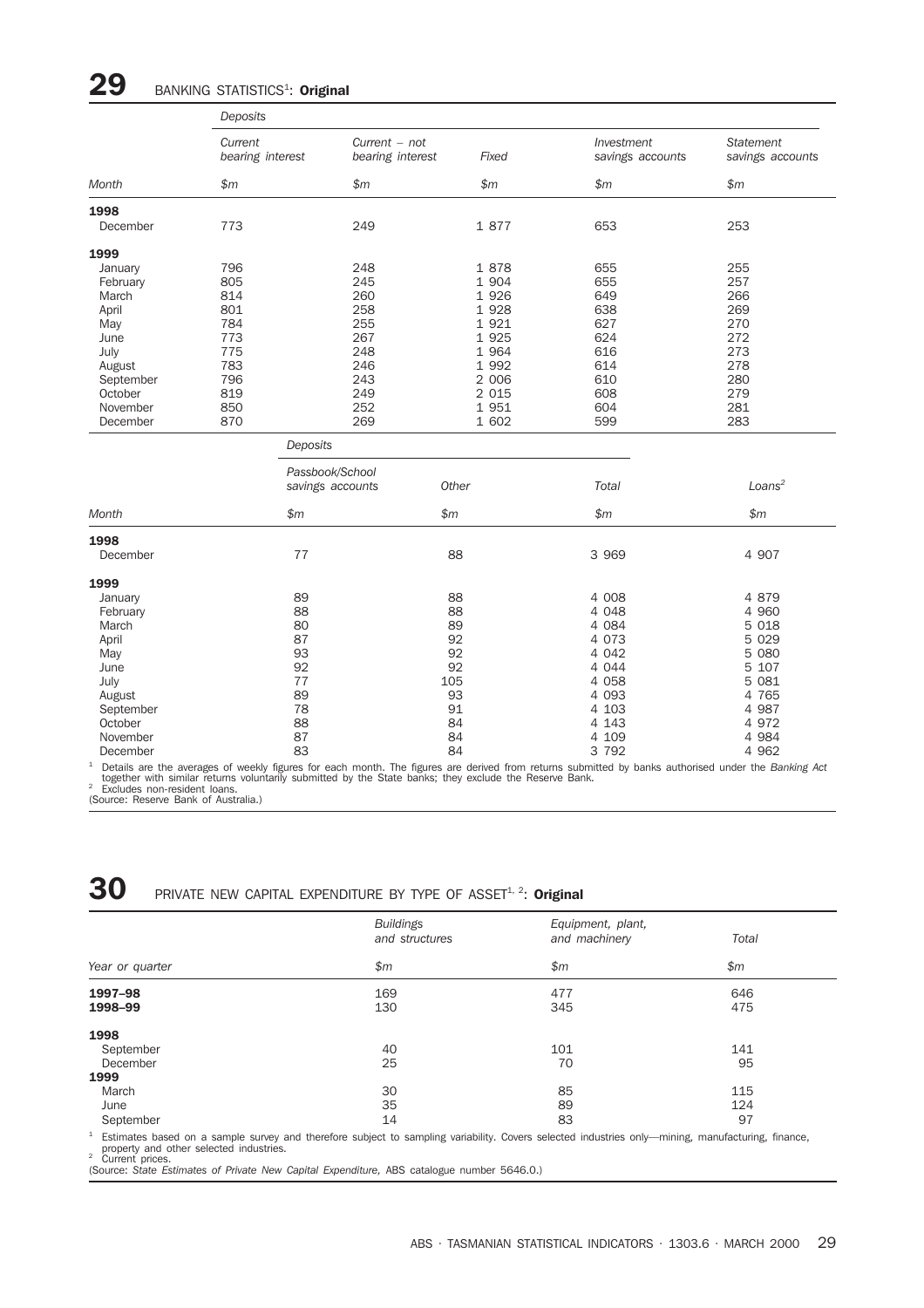## 31 ACCOMMODATION ESTABLISHMENTS: Original<sup>1</sup>

|         | Establish-<br>ments | Guest<br>rooms | Bed<br>spaces | Persons<br>employed                     | Room<br>nights<br>occupied | Room<br>occup-<br>ancy<br>rate | Guest<br>nights | Bed<br>occup-<br>ancy<br>rate | Guest<br>arrivals | <b>Takings</b><br>from<br>accomm-<br>odation |
|---------|---------------------|----------------|---------------|-----------------------------------------|----------------------------|--------------------------------|-----------------|-------------------------------|-------------------|----------------------------------------------|
| Period  | no.                 | no.            | no.           | no.                                     | '000                       | %                              | '000            | $\%$                          | '000              | \$'000                                       |
|         |                     |                |               | LICENSED HOTELS WITH FACILITIES         |                            |                                |                 |                               |                   |                                              |
| 1998    |                     |                |               |                                         |                            |                                |                 |                               |                   |                                              |
| Sep qtr | 54                  | 2 8 8 4        | 7 8 6 8       | 2 7 1 9                                 | 103.9                      | 39.4                           | 163.1           | 22.7                          | 89.6              | 8 9 2 9                                      |
| 1999    |                     |                |               |                                         |                            |                                |                 |                               |                   |                                              |
| Jul     | n.a.                | n.a.           | n.a.          | n.a.                                    | 34.0                       | 38.0                           | 55.7            | 22.8                          | 29.0              | 2 781                                        |
| Aug     | n.a.                | n.a.           | n.a.          | n.a.                                    | 35.0                       | 39.2                           | 53.9            | 22.1                          | 29.7              | 3 0 2 5                                      |
| Sep     | n.a.                | n.a.           | n.a.          | n.a.                                    | 42.0                       | 48.3                           | 68.1            | 28.6                          | 37.0              | 2 6 2 3                                      |
| Sep qtr | 54                  | 2 897          | 7 9 2 6       | 2 7 6 7                                 | 110.9                      | 41.8                           | 177.7           | 24.5                          | 95.7              | 9 4 2 9                                      |
|         |                     |                |               | MOTELS AND GUEST HOUSES WITH FACILITIES |                            |                                |                 |                               |                   |                                              |
| 1998    |                     |                |               |                                         |                            |                                |                 |                               |                   |                                              |
| Sep qtr | 51                  | 1 739          | 5 3 7 4       | 633                                     | 56.8                       | 36.0                           | 100.1           | 20.5                          | 57.1              | 4 086                                        |
| 1999    |                     |                |               |                                         |                            |                                |                 |                               |                   |                                              |
| Jul     | n.a.                | n.a.           | n.a.          | n.a.                                    | 17.3                       | 31.9                           | 32.4            | 19.3                          | 19.0              | 1 280                                        |
| Aug     | n.a.                | n.a.           | n.a.          | n.a.                                    | 17.8                       | 33.1                           | 32.6            | 19.6                          | 18.8              | 1 3 1 2                                      |
| Sep     | n.a.                | n.a.           | n.a.          | n.a.                                    | 23.0                       | 43.8                           | 43.9            | 27.1                          | 25.0              | 1 771                                        |
| Sep qtr | 51                  | 1 751          | 5 409         | 651                                     | 58.1                       | 36.2                           | 108.9           | 21.9                          | 62.8              | 4 3 6 3                                      |
|         |                     |                |               |                                         | <b>SERVICED APARTMENTS</b> |                                |                 |                               |                   |                                              |
| 1998    |                     |                |               |                                         |                            |                                |                 |                               |                   |                                              |
| Sep qtr | 24                  | 863            | 3 3 8 5       | 388                                     | 33.5                       | 42.2                           | 67.8            | 21.8                          | 31.2              | 3 0 9 1                                      |
| 1999    |                     |                |               |                                         |                            |                                |                 |                               |                   |                                              |
| Jul     | n.a.                | n.a.           | n.a.          | n.a.                                    | 10.9                       | 41.1                           | 22.1            | 21.0                          | 9.4               | 1 0 3 2                                      |
| Aug     | n.a.                | n.a.           | n.a.          | n.a.                                    | 11.3                       | 42.6                           | 21.3            | 20.3                          | 9.6               | 1 0 7 9                                      |
| Sep     | n.a.                | n.a.           | n.a.          | n.a.                                    | 14.3                       | 55.5                           | 31.6            | 31.0                          | 13.5              | 1 390                                        |
| Sep qtr | 24                  | 857            | 3 3 9 5       | 393                                     | 36.5                       | 46.3                           | 75.0            | 24.0                          | 32.6              | 3 500                                        |
|         |                     |                |               |                                         | TOTAL ESTABLISHMENTS       |                                |                 |                               |                   |                                              |
| 1998    |                     |                |               |                                         |                            |                                |                 |                               |                   |                                              |
| Sep qtr | 129                 | 5 4 8 6        | 16 627        | 3 7 4 0                                 | 194.2                      | 38.8                           | 331.0           | 21.8                          | 177.9             | 16 106                                       |
| 1999    |                     |                |               |                                         |                            |                                |                 |                               |                   |                                              |
| Jul     | n.a.                | n.a.           | n.a.          | n.a.                                    | 62.2                       | 36.5                           | 110.2           | 21.3                          | 57.5              | 5 0 9 3                                      |
| Aug     | n.a.                | n.a.           | n.a.          | n.a.                                    | 64.1                       | 37.8                           | 107.8           | 20.9                          | 58.1              | 5 4 1 6                                      |
| Sep     | n.a.                | n.a.           | n.a.          | n.a.                                    | 79.2                       | 48.0                           | 143.6           | 28.6                          | 75.6              | 6 7 8 4                                      |
| Sep qtr | 129                 | 5 505          | 16 730        | 3 811                                   | 205.5                      | 40.7                           | 361.5           | 23.6                          | 191.1             | 17 292                                       |

<sup>1</sup> Comprising establishments with 15 or more rooms or units. Note: The Survey of Tourist Accommodation has been substantially revised from the March<br>quarter 1998. Information in respect of 1998 has been retabulated on the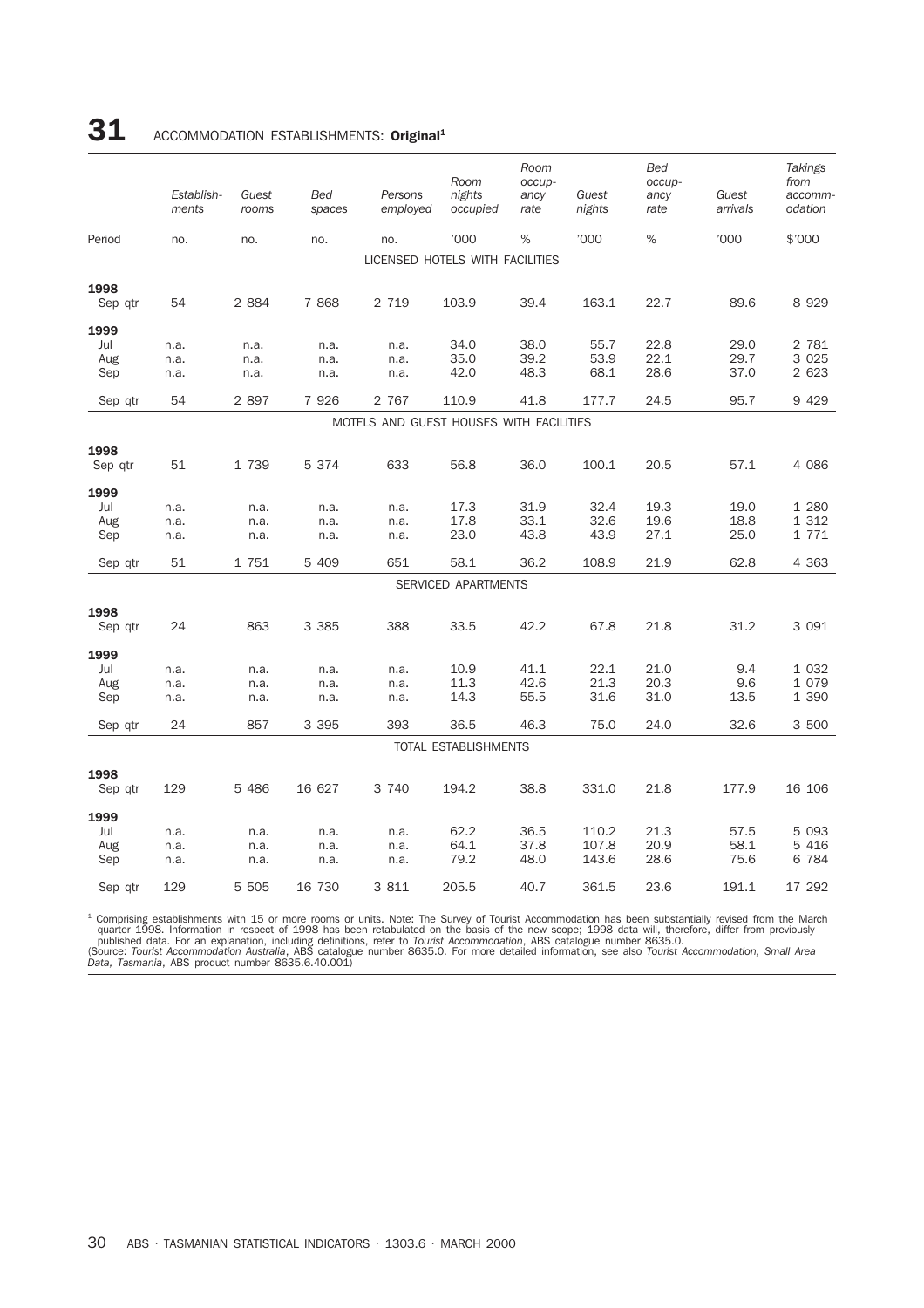## $32$  MATIONAL PARKS, PERSON ENTRIES<sup>1</sup>: Original

|           |                                                | Tasmanian National Park attendance             |                        |                       |                                                     |                                                         |                                              |
|-----------|------------------------------------------------|------------------------------------------------|------------------------|-----------------------|-----------------------------------------------------|---------------------------------------------------------|----------------------------------------------|
|           | Cradle<br>Mountain <sup>2</sup><br>(Lake Dove) | Lake<br>St Clair <sup>2</sup><br>(Cynthia Bay) | Freycinet <sup>2</sup> | Mt Field <sup>2</sup> | Asbestos<br>Range <sup>3</sup><br>(Bakers<br>Beach) | Mole Creek<br>Karst <sup>4</sup><br>(Marakoopa<br>Cave) | Maria<br>Island <sup>5</sup><br>(Darlington) |
| Month     | no.                                            | no.                                            | no.                    | no.                   | no.                                                 | no.                                                     | no.                                          |
| 1999      |                                                |                                                |                        |                       |                                                     |                                                         |                                              |
| January   | 32 000                                         | 20 400                                         | 48 000                 | 29 500                | 6 200                                               | 4 780                                                   | 2 6 6 0                                      |
| February  | 21 000                                         | 14 100                                         | 31 900                 | 16 500                | 3 400                                               | 2 3 3 0                                                 | 1 305                                        |
| March     | 20 000                                         | 14 400                                         | 27 700                 | 16 800                | 2 900                                               | 2 801                                                   | 1 603                                        |
| April     | 19 000                                         | 10 900                                         | 25 700                 | 14 600                | 2 700                                               | 2 5 6 0                                                 | 1 4 6 5                                      |
| May       | 9 0 0 0                                        | 4 700                                          | 14 200                 | 6 500                 | 1 500                                               | 1 656                                                   | 751                                          |
| June      | 8 0 0 0                                        | 3 000                                          | 11 900                 | 5 000                 | 1 400                                               | 1 530                                                   | 556                                          |
| July      | 8 100                                          | 2 700                                          | 10 400                 | 4 900                 | 1 300                                               | 1 0 4 0                                                 | 22                                           |
| August    | 7 200                                          | 2 700                                          | 9 500                  | 6 800                 | 1 500                                               | 1 4 4 9                                                 | 436                                          |
| September | 14 600                                         | 6 000                                          | 14 800                 | 7 800                 | 1 800                                               | 2 1 9 3                                                 | 1 0 0 2                                      |
| October   | 15 300                                         | 8 700                                          | 18 200                 | 9 200                 | r 2 800                                             | 2 0 8 0                                                 | 1 0 7 0                                      |
| November  | 16 600                                         | 10 600                                         | 25 600                 | 8 500                 | r 2 600                                             | 2 8 3 7                                                 | 1 0 6 0                                      |
| December  | 22 500                                         | 10 300                                         | r 32 600               | 13 200                | r 4 700                                             | 4 0 4 9                                                 | 1 305                                        |
| 2000      |                                                |                                                |                        |                       |                                                     |                                                         |                                              |
| January   | 33 100                                         | 19 400                                         | 48 200                 | 22 100                | 6 400                                               | n.y.a.                                                  | 2 2 5 5                                      |

<sup>1</sup> A 'person entry' occurs whenever a visitor enters a National Park. Measurement occurs at the designated sites in brackets.<br><sup>2</sup> Estimated through a combination of traffic and booth counts.<br><sup>4</sup> Number of people taken on

## **33** TRACKS IN NATIONAL PARKS, WALKER REGISTRATIONS1 **: Original**

|                       | Overland <sup>3</sup>                                                          | South Coast <sup>4</sup> | Freycinet <sup>5</sup> | Port Davey <sup>4</sup> | Frenchmans Cap |
|-----------------------|--------------------------------------------------------------------------------|--------------------------|------------------------|-------------------------|----------------|
| $M$ onth <sup>2</sup> | no.                                                                            | no.                      | no.                    | no.                     | no.            |
| 1999                  |                                                                                |                          |                        |                         |                |
|                       |                                                                                |                          |                        |                         |                |
| January               | 1 665                                                                          | 360                      | 454                    | 91                      | 176            |
| February              | 1 3 2 9                                                                        | 216                      | 243                    | 49                      | 87             |
| March                 | 1 0 1 9                                                                        | 85                       | 226                    | 14                      | 59             |
| April                 | 777                                                                            | 92                       | 182                    | 10                      | 99             |
| May                   | 111                                                                            | 8                        | 57                     |                         | 30             |
| June                  | 69                                                                             | 3                        | 97                     | $\mathbf{1}$            | 18             |
| July                  | 48                                                                             |                          | 93                     |                         | 13             |
| August                | 45                                                                             | 3                        | 119                    |                         | 16             |
| September             | p 157                                                                          | 10                       | 114                    | $\overline{2}$          | 24             |
| October               | p 202                                                                          | p 16                     | 196                    | $\mathbf 1$<br>p        | 22             |
| November              | p 753                                                                          | p 56                     | 251                    | p 10                    | 37             |
| December              | pr 1 446                                                                       | pr 222                   | 386                    | pr 82                   | p 113          |
| 2000                  |                                                                                |                          |                        |                         |                |
| January               | p 1 558                                                                        | p 164                    | 587                    | p 20                    | n.y.a.         |
|                       | $1$ Numbers include only walkers who registered and represents their intention |                          |                        |                         |                |

<sup>1</sup> Numbers include only walkers who registered and represents their intention.<br><sup>2</sup> Month of departure.<br><sup>3</sup> Sum of registrations at Cradle Mt and Lake St Clair.<br><sup>4</sup> Sum of registrations to walk the length of the track in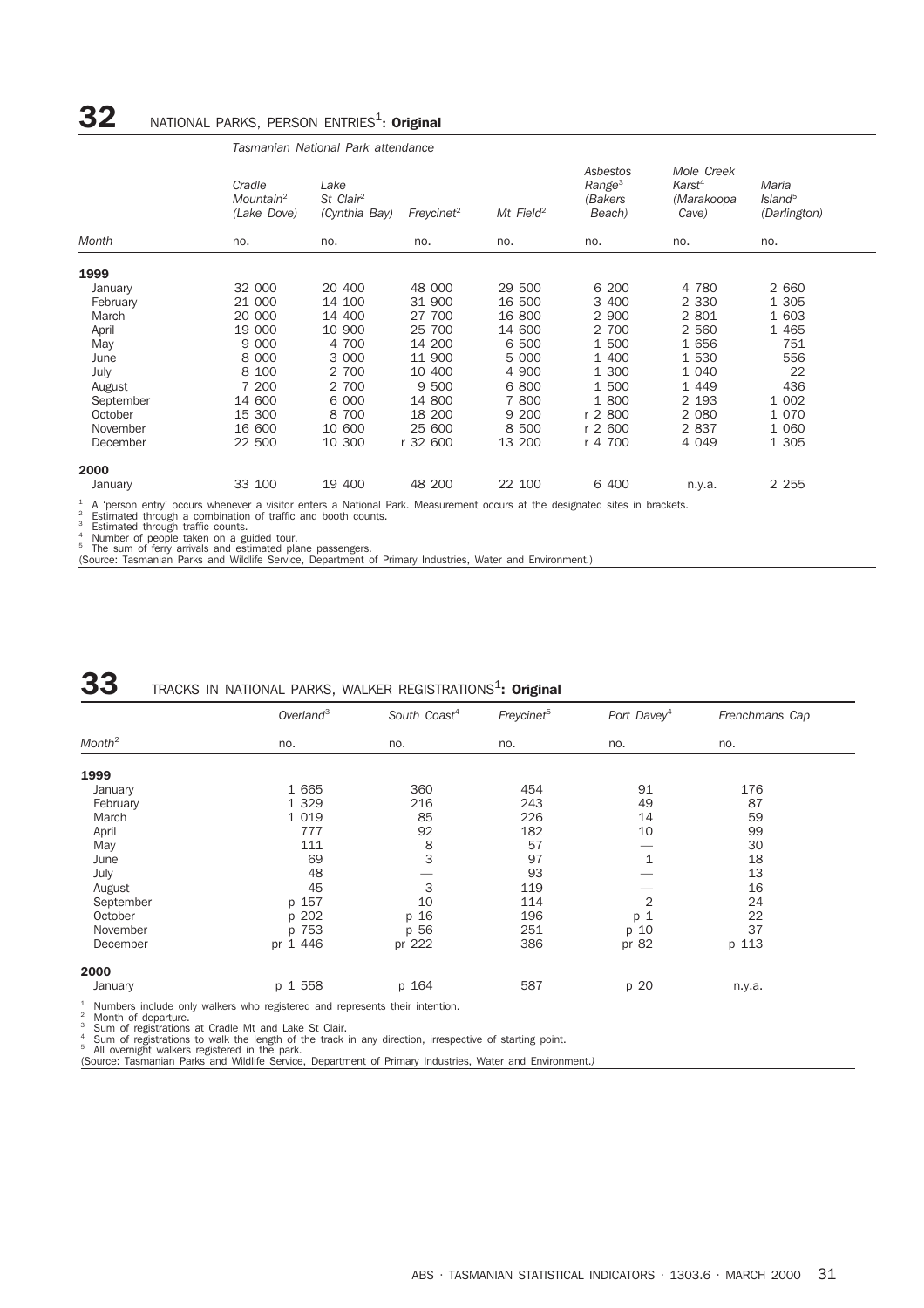|           | Passenger<br>vehicles | Other<br>$v$ ehicles <sup>2</sup> | Total (excl.<br>motor cycles) | Vehicles<br>registered by<br>vehicle rental<br>businesses <sup>3</sup> | Motor<br>cycles |
|-----------|-----------------------|-----------------------------------|-------------------------------|------------------------------------------------------------------------|-----------------|
| Period    | no.                   | no.                               | no.                           | no.                                                                    | no.             |
|           |                       |                                   |                               |                                                                        |                 |
| 1996-97   | 11 772                | 2 741                             | 14 513                        | 2 3 4 1                                                                | 481             |
| 1997-98   | 13 232                | 2 740                             | 15 972                        | 2 544                                                                  | 542             |
| 1998-99   | 12 359                | 2 786                             | 15 145                        | 1 771                                                                  | 568             |
| 1998      |                       |                                   |                               |                                                                        |                 |
| December  | 1 556                 | 217                               | 1 773                         | 712                                                                    | 63              |
| 1999      |                       |                                   |                               |                                                                        |                 |
| January   | 777                   | 199                               | 976                           | 5                                                                      | 56              |
| February  | 741                   | 187                               | 928                           | 23                                                                     | 48              |
| March     | 985                   | 242                               | 1 2 2 7                       | 20                                                                     | 45              |
| April     | 879                   | 219                               | 1 0 9 8                       |                                                                        | 45              |
| May       | 838                   | 275                               | 1 1 1 3                       | $\sqrt{2}$                                                             | 35              |
| June      | 859                   | 270                               | 1 1 2 9                       | 16                                                                     | 28              |
| July      | 1 0 5 9               | 290                               | 1 3 4 9                       | 171                                                                    | 53              |
| August    | 1 0 2 6               | 244                               | 1 270                         | 235                                                                    | 29              |
| September | 1 2 4 0               | 218                               | 1 4 5 8                       | 470                                                                    | 42              |
| October   | 885                   | 245                               | 1 1 3 0                       | 138                                                                    | 65              |
| November  | 964                   | 292                               | 1 2 5 6                       | 151                                                                    | 49              |
| December  | 1 6 2 6               | 273                               | 1 8 9 9                       | 835                                                                    | 58              |

<sup>1</sup> Includes State and Commonwealth Government-owned motor vehicles other than those belonging to the defence services. Excludes tractors, plant and<br>1 equipment, caravans and trailers.<br><sup>2</sup> Comprises utilities, panel vans,

carrying, e.g. campervans, tow trucks, ambulances and hearses) and buses.<br><sup>3</sup> These figures are included in previous columns.<br>(Source: *New Motor Vehicle Registrations, Australia,* ABS catalogue number 9303.0.40.003. ABS u

## ${\bf 35}$  TURNOVER OF RETAIL ESTABLISHMENTS AT CURRENT PRICES<sup>1</sup>: Original and trend

|                                                                                   |                                                                                                 |                                                                                                 | Trend estimates <sup>2</sup>                                                         |                                                                                      |                                                                                      |                                                                                      |                                                                                                 |                                                                           |
|-----------------------------------------------------------------------------------|-------------------------------------------------------------------------------------------------|-------------------------------------------------------------------------------------------------|--------------------------------------------------------------------------------------|--------------------------------------------------------------------------------------|--------------------------------------------------------------------------------------|--------------------------------------------------------------------------------------|-------------------------------------------------------------------------------------------------|---------------------------------------------------------------------------|
|                                                                                   |                                                                                                 |                                                                                                 |                                                                                      |                                                                                      |                                                                                      |                                                                                      | Total <sup>3</sup>                                                                              |                                                                           |
|                                                                                   | Original                                                                                        | Food<br>retailing                                                                               | Clothing and<br>soft good<br>retailing                                               | Household<br>good<br>retailing                                                       | Recreational<br>good<br>retailing                                                    | Hospitality<br>and<br>services                                                       |                                                                                                 | Change from<br>corresponding<br>month of<br>previous year                 |
| Period                                                                            | \$m                                                                                             | \$m                                                                                             | \$m                                                                                  | \$m\$                                                                                | \$m\$                                                                                | \$m\$                                                                                | \$m\$                                                                                           | %                                                                         |
| 1996-97<br>1997-98<br>1998-99                                                     | 3 0 2 2.6<br>3 133.4<br>3 142.7                                                                 | 1 290.1<br>1 345.0<br>1 344.1                                                                   | 182.4<br>188.3<br>189.5                                                              | 323.3<br>303.4<br>312.9                                                              | 187.2<br>215.7<br>203.1                                                              | 460.7<br>436.0<br>430.5                                                              | 3 0 3 2.2<br>3 133.9<br>3 150.2                                                                 | <br><br>                                                                  |
| 1998<br>Dec                                                                       | 340.7                                                                                           | 111.7                                                                                           | 15.9                                                                                 | 26.3                                                                                 | 16.8                                                                                 | 35.9                                                                                 | 261.0                                                                                           | $-0.9$                                                                    |
| 1999<br>Jan<br>Feb<br>Mar<br>Apr<br>May<br>Jun<br>Jul<br>Aug<br>Sep<br>Oct<br>Nov | 262.2<br>243.4<br>268.7<br>261.2<br>255.5<br>251.0<br>261.8<br>256.6<br>260.8<br>268.9<br>276.1 | 112.7<br>113.5<br>113.9<br>113.9<br>113.7<br>113.6<br>113.9<br>114.7<br>115.8<br>116.9<br>117.8 | 15.9<br>15.9<br>15.9<br>15.8<br>15.8<br>15.6<br>15.4<br>15.1<br>14.8<br>14.4<br>14.1 | 27.3<br>27.8<br>27.9<br>27.6<br>27.3<br>27.1<br>27.3<br>27.5<br>27.5<br>27.2<br>26.8 | 16.9<br>17.1<br>17.2<br>17.4<br>17.5<br>17.6<br>17.6<br>17.7<br>17.8<br>17.9<br>18.0 | 36.3<br>36.4<br>36.4<br>36.3<br>36.3<br>36.4<br>36.8<br>37.4<br>38.0<br>38.5<br>38.9 | 263.7<br>266.0<br>267.4<br>268.0<br>268.2<br>268.4<br>268.9<br>269.9<br>270.7<br>271.0<br>271.0 | 1.0<br>2.7<br>3.8<br>4.3<br>4.5<br>4.5<br>4.6<br>5.0<br>5.3<br>5.2<br>4.7 |
| Dec                                                                               | 364.9                                                                                           | 118.6                                                                                           | 13.8                                                                                 | 26.4                                                                                 | 18.0                                                                                 | 39.2                                                                                 | 271.0                                                                                           | 3.8                                                                       |

<sup>1</sup> Excludes motor vehicles, parts, petrol, etc.<br><sup>2</sup> Trend estimates for the most recent months have been revised. See Notes on page 2.<br><sup>3</sup> Includes Department stores and Other retailing.<br>(Source: *Retail Trade, Australia*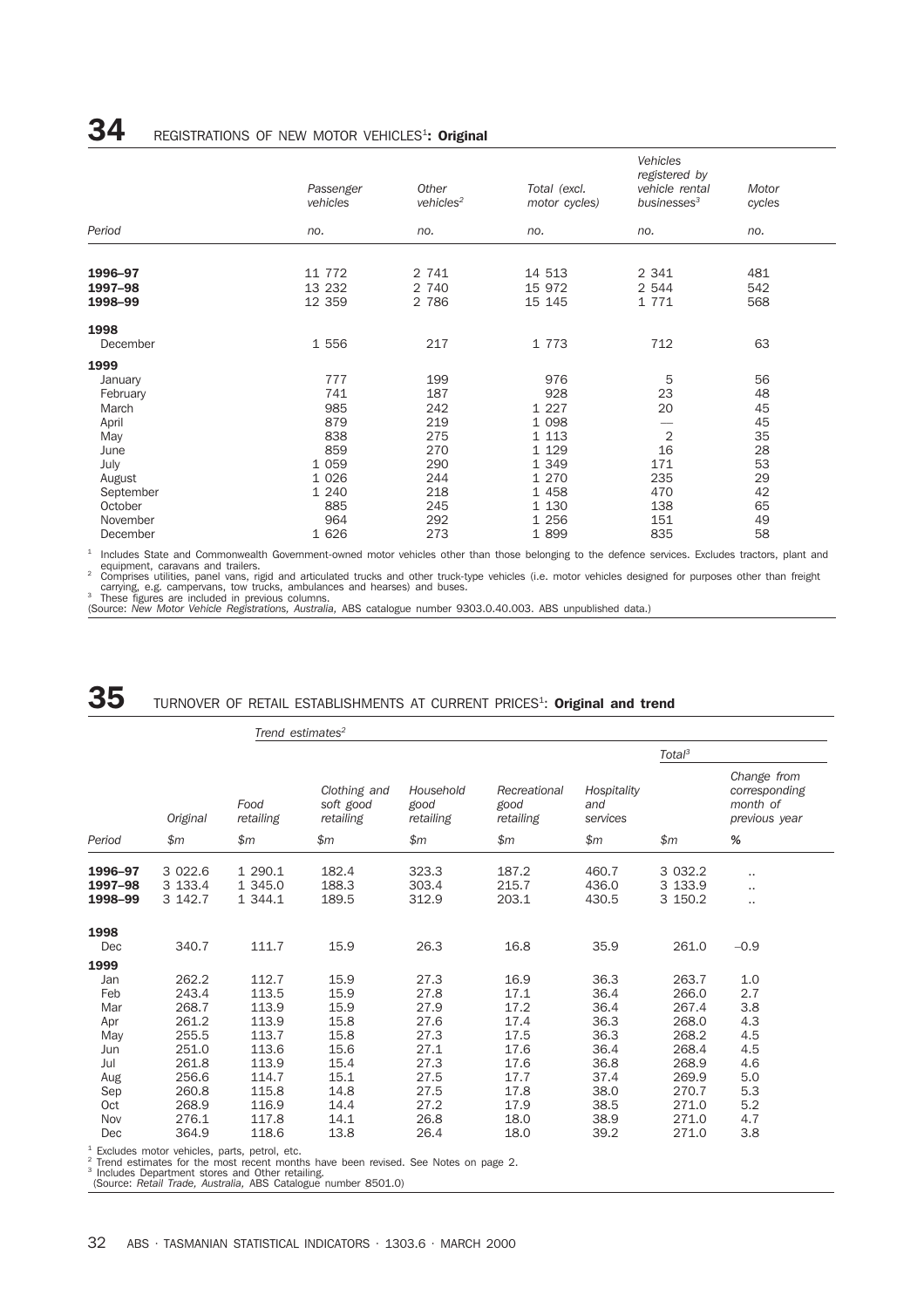## $\bf{36}$  value of overseas trade<sup>1</sup>, tasmania and australia: **Original**

|                                                          |                                                                                   |                                                                    |                                                                          | Australia                                                                                                 |                                                                      |                                                                                                                        |                                                                              |
|----------------------------------------------------------|-----------------------------------------------------------------------------------|--------------------------------------------------------------------|--------------------------------------------------------------------------|-----------------------------------------------------------------------------------------------------------|----------------------------------------------------------------------|------------------------------------------------------------------------------------------------------------------------|------------------------------------------------------------------------------|
| <i>Imports</i>                                           | Imports:<br>period                                                                | Exports                                                            | period                                                                   | <i>Imports</i>                                                                                            | period                                                               | Exports <sup>2</sup>                                                                                                   | Change<br>over<br>preceding<br>period                                        |
| \$m\$                                                    | %                                                                                 | \$'m                                                               | %                                                                        | $$^{\prime}m$                                                                                             | %                                                                    | \$m                                                                                                                    | %                                                                            |
| 396<br>385<br>407                                        | 13<br>$-3$<br>6                                                                   | 1 708<br>2 1 3 6<br>2 0 1 9                                        | 5<br>25<br>$-5$                                                          | 78 998<br>90 684<br>r 97 611                                                                              | $\overline{2}$<br>15<br>8                                            | 78 932<br>87 768<br>r 85 997                                                                                           | $\overline{4}$<br>11<br>$-2$                                                 |
| 31                                                       | $-11$                                                                             | 172                                                                | 15                                                                       | 7 8 20                                                                                                    | $-8$                                                                 | r 7 891                                                                                                                | 8                                                                            |
| 32<br>30<br>33<br>29<br>29<br>23<br>39<br>32<br>43<br>32 | $\overline{2}$<br>$-6$<br>11<br>$-13$<br>0<br>$-22$<br>75<br>$-19$<br>34<br>$-26$ | 135<br>140<br>255<br>198<br>139<br>243<br>158<br>150<br>115<br>222 | $-21$<br>4<br>82<br>$-23$<br>$-30$<br>75<br>$-35$<br>$-5$<br>$-23$<br>93 | 7 231<br>7 1 1 2<br>8 6 9 9<br>7 7 3 1<br>7 7 4 6<br>8 1 4 2<br>r 8 182<br>8 8 7 2<br>8 9 6 8<br>r 10 213 | $-8$<br>$-2$<br>22<br>$-11$<br>$\mathbf 0$<br>5<br>0<br>8<br>1<br>14 | 6 300<br>6 2 4 3<br>7 3 3 0<br>433<br>r <sub>6</sub><br>r 6 971<br>r 6 895<br>r 7 159<br>r 7 348<br>r 7 393<br>r 7 984 | $-20$<br>$-1$<br>17<br>$-12$<br>8<br>$-1$<br>4<br>3<br>$\mathbf 1$<br>8<br>6 |
|                                                          | 33<br>31                                                                          | Tasmania<br>5<br>$-6$                                              | change over<br>preceding<br>r 160                                        | $-28$                                                                                                     | Exports:<br>change over<br>preceding<br>r 9 669<br>5<br>167<br>8 900 | $-5$                                                                                                                   | Imports:<br>change over<br>preceding<br>r 8 480<br>$-8$<br>8 3 9 2           |

It is difficult to get a complete picture of Tasmania's trade performance as imports recorded by the ABS include only goods imported directly into<br>The State from overseas, and reported by the Australian Customs Service. Ma further processing industries, arrive via interstate ports, and are not included in this table.

<sup>2</sup> Includes re-exports.

### 37 MERCHANDISE EXPORTS, by selected countries and country groups: Original

|                                                                                                                                     |                                |                             | European Community             | East Asia                     |                             |                              |                               |                               |                                     |
|-------------------------------------------------------------------------------------------------------------------------------------|--------------------------------|-----------------------------|--------------------------------|-------------------------------|-----------------------------|------------------------------|-------------------------------|-------------------------------|-------------------------------------|
|                                                                                                                                     | United<br>States of<br>America | United<br>Kingdom           | Total<br>European<br>Community | Japan                         | Korea                       | Taiwan                       | Hong<br>Kong                  | ASEAN <sup>1</sup>            | Total all<br>countries              |
| Period                                                                                                                              | \$'000                         | \$'000                      | \$'000                         | \$'000                        | \$'000                      | \$'000                       | \$'000                        | \$7000                        | \$'000                              |
| 1996-97<br>1997-98<br>1998-99                                                                                                       | 117 245<br>176 175<br>235 787  | 166 308<br>25 063<br>28 691 | 299 844<br>338 791<br>278 037  | 467 855<br>549 048<br>466 406 | 64 135<br>67 801<br>101 177 | 93 951<br>150 405<br>150 071 | 100 881<br>132 551<br>152 533 | 364 586<br>399 472<br>353 441 | 1 708 322<br>2 136 171<br>2 018 962 |
| 1998                                                                                                                                |                                |                             |                                |                               |                             |                              |                               |                               |                                     |
| December                                                                                                                            | 24 835                         | 765                         | 12 761                         | 55 992                        | 14 878                      | 9 615                        | 9 0 9 8                       | 22 082                        | 171 801                             |
| 1999                                                                                                                                |                                |                             |                                |                               |                             |                              |                               |                               |                                     |
| January                                                                                                                             | 6 0 28                         | 3 8 3 4                     | 9 9 28                         | 36 522                        | 4 900                       | 15 231                       | 13 337                        | 32 803                        | 134 961                             |
| February                                                                                                                            | 13 874                         | 3 4 9 1                     | 14 475                         | 33 156                        | 11 379                      | 10 973                       | 12 835                        | 23 056                        | 139 944                             |
| March                                                                                                                               | 37 059                         | 4 1 2 4                     | 86 867                         | 41 498                        | 7 9 2 5                     | 11 682                       | 11 872                        | 38 793                        | 255 336                             |
| April                                                                                                                               | 31 625                         | 3 548                       | 17 877                         | 34 933                        | 9 8 2 4                     | 10 190                       | 15 591                        | 27 285                        | 197 726                             |
| May                                                                                                                                 | 16 130                         | 2 544                       | 9 1 4 3                        | 33 234                        | 4 9 6 5                     | 12 897                       | 14 322                        | 22 457                        | 138 931                             |
| June                                                                                                                                | 13 810                         | 1 855                       | 76 630                         | 58 220                        | 12 947                      | 13 709                       | 13 184                        | 30 452                        | 243 056                             |
| July                                                                                                                                | 25 199                         | 2 8 3 4                     | 14 114                         | 25 878                        | 9 4 8 5                     | 13 917                       | 17 700                        | 31 017                        | 158 098                             |
| August                                                                                                                              | 13 943                         | 792                         | 5 106                          | r 41 193                      | 7 389                       | 16 731                       | 18 708                        | 25 769                        | r 149 944                           |
| September                                                                                                                           | 11 467                         | r 881                       | r 6 810                        | r 28 122                      | 7 0 9 3                     | r 14 051                     | 9 5 1 4                       | r 19 714                      | r 114 926                           |
| October                                                                                                                             | r 15 648                       | 3 3 8 3                     | 82 622                         | r 45 218                      | r 8 841                     | r 12 202                     | r 8 963                       | r 24 566                      | r 221 755                           |
| November                                                                                                                            | 8 3 6 7                        | 1 1 4 1                     | r 6 212                        | r 45 572                      | r 12 086                    | r 15 705                     | r 13 536                      | r 32 519                      | r 159 895                           |
| December                                                                                                                            | 13 871                         | 364                         | 6 4 0 5                        | 42 775                        | 13 632                      | 14 697                       | 17 359                        | 29 755                        | 167 191                             |
| <sup>1</sup> ASEAN member countries are: Brunei, Indonesia, Laos, Malaysia, Myanmar, Philippines, Singapore, Thailand and Viet Nam. |                                |                             |                                |                               |                             |                              |                               |                               |                                     |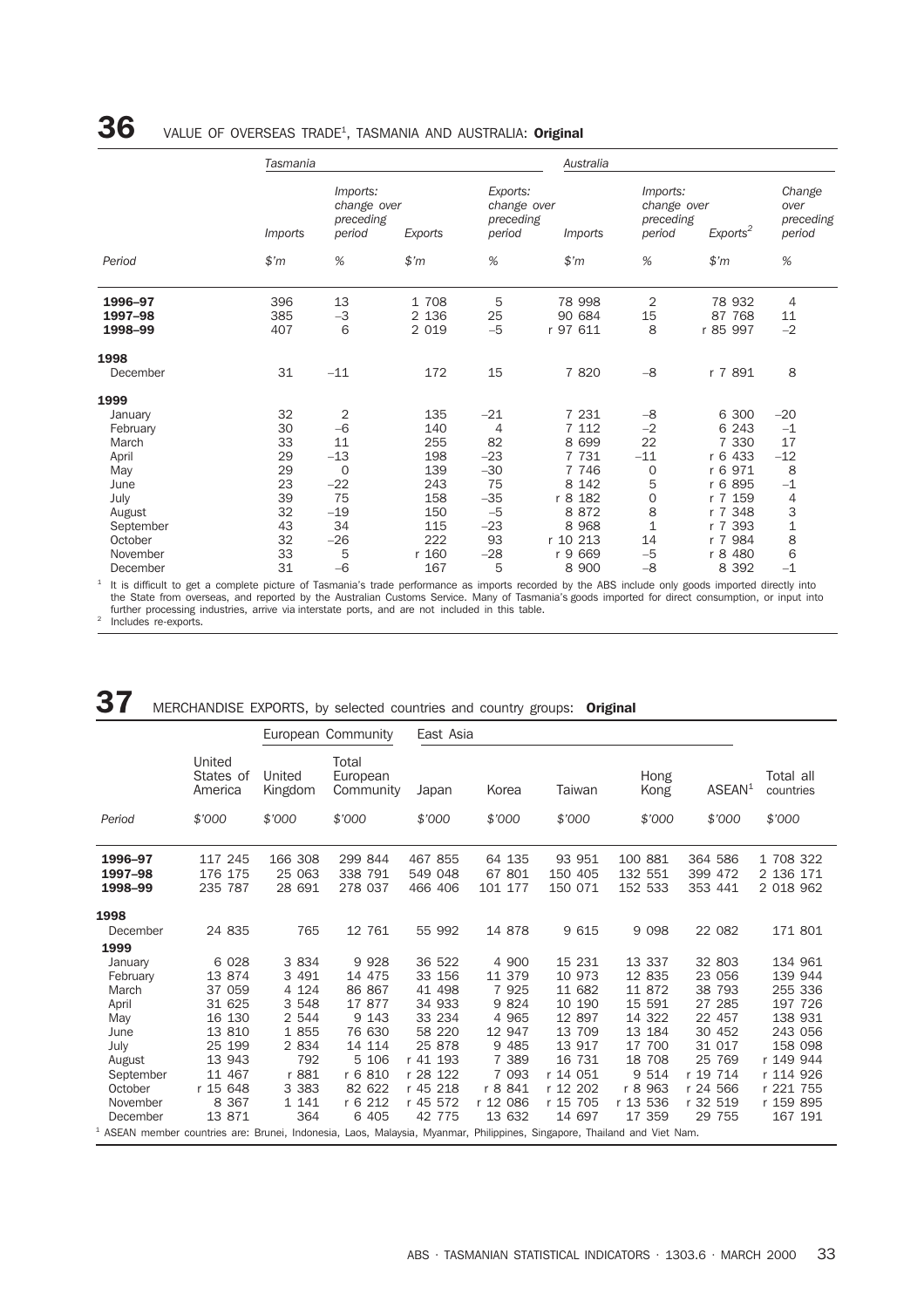|                                                                                                                                | Meat and<br>meat<br>preparations                                                                                         | Dairy<br>products                                                                                                    | Fish,<br>crustaceans<br>and<br>molluscs                                                                                    | Vegetables<br>and<br>fruit                                                                                   | Wood<br>and<br>woodchips                                                                                               | <b>Textile</b><br>fibres<br>and<br>wastes                                                                    | Metallic<br>ores and<br>metal scrap                                                                                    |
|--------------------------------------------------------------------------------------------------------------------------------|--------------------------------------------------------------------------------------------------------------------------|----------------------------------------------------------------------------------------------------------------------|----------------------------------------------------------------------------------------------------------------------------|--------------------------------------------------------------------------------------------------------------|------------------------------------------------------------------------------------------------------------------------|--------------------------------------------------------------------------------------------------------------|------------------------------------------------------------------------------------------------------------------------|
| Period                                                                                                                         | \$'000                                                                                                                   | \$'000                                                                                                               | \$'000                                                                                                                     | \$'000                                                                                                       | \$'000                                                                                                                 | \$'000                                                                                                       | \$'000                                                                                                                 |
| 1996-97<br>1997-98<br>1998-99                                                                                                  | 55 604<br>71 918<br>65 026                                                                                               | 110 108<br>133 675<br>102 709                                                                                        | 121 996<br>141 205<br>136 268                                                                                              | 36 541<br>55 242<br>54 907                                                                                   | 241 388<br>311 359<br>295 944                                                                                          | 38 762<br>29 641<br>24 999                                                                                   | 184 100<br>254 054<br>278 001                                                                                          |
| 1998<br>December                                                                                                               | 6 4 1 5                                                                                                                  | 11 394                                                                                                               | 12 110                                                                                                                     | 219                                                                                                          | 30 445                                                                                                                 | 4 4 9 4                                                                                                      | 37 028                                                                                                                 |
| 1999<br>January<br>February<br>March<br>April<br>May<br>June<br>July<br>August<br>September<br>October<br>November<br>December | 6 7 6 4<br>6 0 2 7<br>5 0 3 4<br>5 2 2 9<br>6 307<br>7 900<br>6 603<br>5 650<br>5 0 0 8<br>r 5 331<br>r 5 877<br>6 8 6 0 | 9 4 1 1<br>7 514<br>12 277<br>12 071<br>7 7 2 0<br>8 173<br>3 4 2 1<br>r 3 053<br>2 503<br>4 256<br>r 4 468<br>3 682 | 12 860<br>10 290<br>7 613<br>13 251<br>9 5 1 6<br>9 0 7 1<br>14 151<br>13 575<br>r 14 106<br>8 5 5 6<br>r 12 152<br>15 897 | 654<br>4 646<br>9 3 6 8<br>13 563<br>10 942<br>4 508<br>3 7 1 8<br>2 5 6 8<br>r 1 397<br>433<br>r 425<br>422 | 20 394<br>24 055<br>30 656<br>24 162<br>22 669<br>33 433<br>17 037<br>31 988<br>19 151<br>27 681<br>r 30 463<br>27 577 | 1 0 2 6<br>1 4 1 3<br>4 9 8 9<br>1 938<br>475<br>715<br>1 538<br>891<br>2 051<br>1 1 1 1<br>1 604<br>3 8 3 2 | 22 666<br>13 551<br>25 070<br>20 539<br>15 242<br>37 755<br>18 745<br>15 224<br>12 506<br>24 133<br>r 29 615<br>28 350 |
|                                                                                                                                |                                                                                                                          |                                                                                                                      |                                                                                                                            |                                                                                                              |                                                                                                                        |                                                                                                              |                                                                                                                        |
|                                                                                                                                | Medical and<br>pharmaceut-<br><i>ical products</i>                                                                       | Paper<br>and<br>paperboard                                                                                           | Iron<br>and<br>steel                                                                                                       | Non-ferrous<br>metals                                                                                        | Road<br>vehicles &<br>transport<br>equipment                                                                           | Other &<br>combined<br>confidential<br>items                                                                 | Total all<br>commodity<br>groups                                                                                       |
| Period                                                                                                                         | \$'000                                                                                                                   | \$'000                                                                                                               | \$'000                                                                                                                     | \$'000                                                                                                       | \$'000                                                                                                                 | \$'000                                                                                                       | \$'000                                                                                                                 |
| 1996-97<br>1997-98<br>1998-99                                                                                                  | 22 886<br>34 755<br>52 330                                                                                               | 31 913<br>21 222<br>4 130                                                                                            | 82 219<br>76 463<br>95 265                                                                                                 | 438 558<br>557 126<br>544 311                                                                                | 212 341<br>280 251<br>173 015                                                                                          | 131 907<br>169 261<br>192 057                                                                                | 1 708 322<br>2 136 171<br>2 018 962                                                                                    |
| 1998<br>December                                                                                                               | 3 1 2 9                                                                                                                  | 626                                                                                                                  | 8 4 7 3                                                                                                                    | 46 084                                                                                                       | 16                                                                                                                     | 11 369                                                                                                       | 171 801                                                                                                                |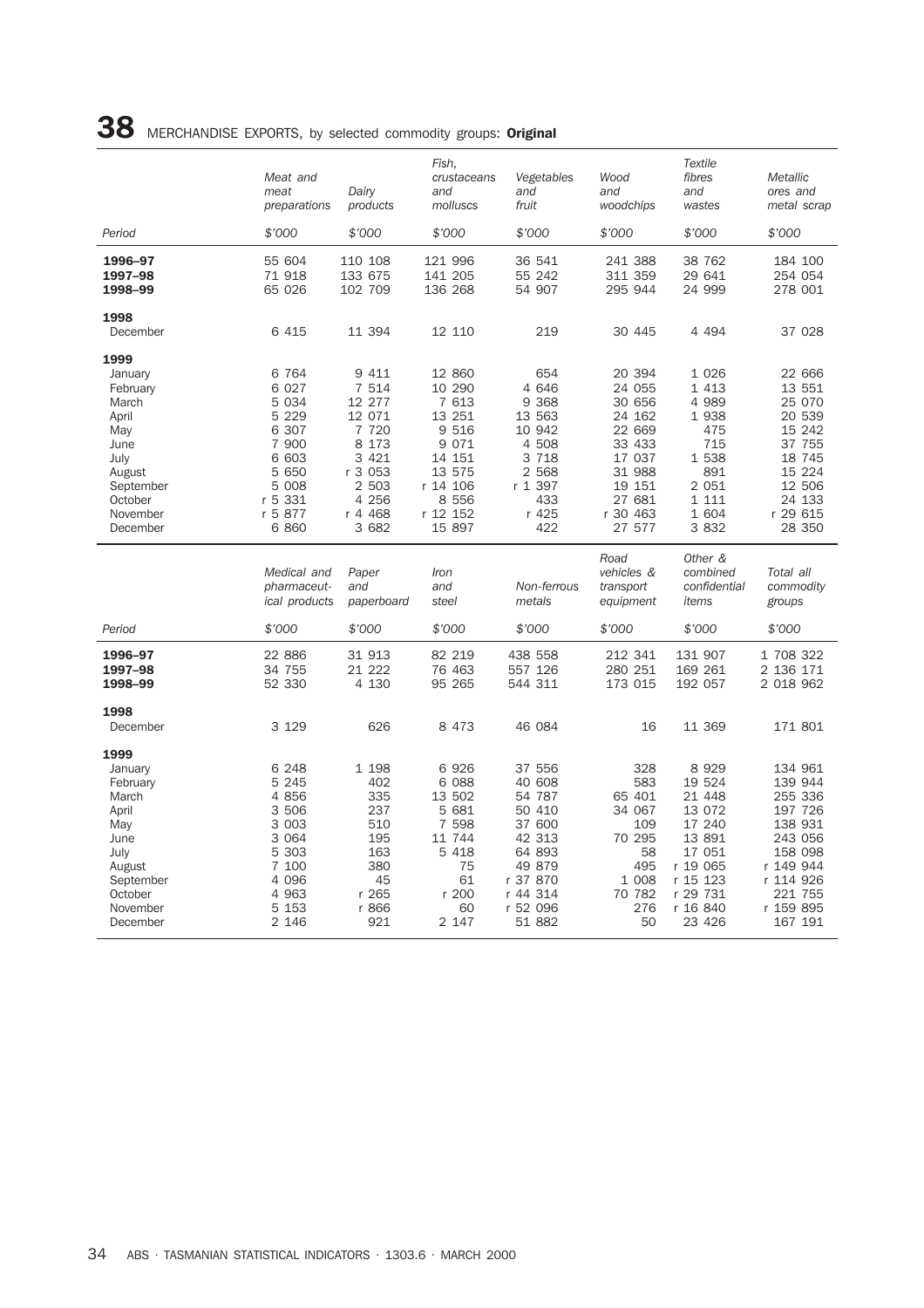| <b>Population</b><br>Estimated resident population,<br>6 411.7<br>4 712.2<br>3 512.4<br>1 493.1<br>1 861.0<br>470.3<br>18 966.8<br>June 1999 ('000) p<br>Proportion of Australian population,<br>33.8<br>24.8<br>18.5<br>7.9<br>9.8<br>2.5<br>100.0<br>June 1999 (%) p<br>Population growth rate, 12 months<br>to June 1999 (%) p<br>1.2<br>1.2<br>1.7<br>0.4<br>1.7<br>$-0.3$<br>1.3<br><b>Labour Force</b><br>Employment growth, 12 months to<br>January 2000 (trend series) (%)<br>2.6<br>0.9<br>0.7<br>2.1<br>2.8<br>2.0<br>1.7<br>Males<br>3.3<br>4.2<br>3.7<br>4.8<br>5.5<br>4.2<br>3.9<br>Females<br>2.9<br>2.3<br>3.3<br>Persons<br>2.0<br>3.9<br>3.0<br>2.7<br>Unemployment rate (trend series),<br>January 2000 (%)<br>5.9<br>6.7<br>8.2<br>7.9<br>6.6<br>9.2<br>6.9<br>Unemployment growth, 12 months<br>$-8.8$<br>$-12.3$<br>$-9.8$<br>$-7.3$<br>to January 2000 (trend series) (%)<br>$-13.4$<br>3.3<br>$-4.4$<br>Participation rate (trend series),<br>63.3<br>January 2000 (%)<br>61.8<br>62.7<br>65.1<br>61.3<br>67.3<br>59.3<br>1.5<br>Job vacancy rate, November 1999 (%)<br>1.4<br>1.0<br>$1.2\,$<br>1.2<br>1.3<br>1.4<br>Working days lost through industrial<br>disputes, 12 months to October 1999<br>82<br>110<br>44<br>35<br>66<br>73<br>(days per '000 employees)<br>5<br><b>Wages and Prices</b><br>Average weekly total earnings, full-time adult<br>employees (trend series) August 1999 (\$)<br>Males<br>903.90<br>826.40<br>797.30<br>792.70<br>881.50<br>782.70<br>852.20<br>656.10<br>690.40<br>Females<br>722.80<br>697.20<br>641.00<br>653.80<br>632.40<br>835.60<br>778.90<br>739.40<br>743.40<br>800.40<br>729.50<br>793.10<br>Persons<br>Average weekly total earnings, full-time<br>adult employees, growth rate (trend series),<br>4.1<br>0.9<br>0.7<br>1.2<br>1.4<br>2.1<br>12 months to August 1999 (%)<br>Consumer price index, all groups, annual<br>growth to September quarter 1999 $(\%)^2$<br>1.8<br>1.9<br>1.2<br>1.7<br>1.9<br>0.4<br>1.7<br><b>Building</b><br>% change in the number of total<br>dwelling units approved:<br>in the 12 months ended December 1999,<br>$-1.3$<br>18.2<br>18.2<br>over the same period previous year (r)<br>$-7.3$<br>16.3<br>6.6<br>5.4<br>$-3.7$<br>December 1998 to December 1999<br>21.8<br>20.5<br>49.6<br>20.4<br>57.9<br>12.5<br><b>Private Investment and Retail Trade</b><br>% change in private new capital expenditure,<br>12 months ended September 1999,<br>$-1.7$<br>$-24.7$<br>$-32.0$<br>$-7.6$<br>over the same period previous year (original) -3.8<br>2.6<br>$-29.8$<br>% change in trend estimates turnover<br>of retail establishments, December 1999<br>(change from corresponding month<br>6.8<br>6.6<br>of the previous year)<br>10.3<br>4.4<br>3.0<br>3.8<br>7.0<br><b>Transport</b><br>% change in number of new motor vehicles<br>(excluding motorcycles) registered in the<br>12 months ended December 1999,<br>$-1.2$<br>1.6<br>$-8.5$<br>$-9.1$<br>$-4.7$<br>over the same period previous year<br>$-14.4$<br>$-5.6$<br><b>Agriculture</b><br>% change in the number of livestock slaughtered<br>12 months ended December 1999 over the<br>same period previous year (original)<br>Cattle and calves<br>–13.5<br>$-11.3$<br>5.9<br>$-15.1$<br>$-10.8$<br>2.2<br>$-5.5$<br>3.5<br>$-3.5$<br>9.6<br>$-17.0$<br>2.9<br>8.4<br>$-1.2$<br>Sheep and lambs<br>Tourism: Room occupancy rates<br>Hotels, motels & guest houses, & serviced apartments<br>56.0<br>65.0<br>58.8<br>40.7<br>with facilities, September quarter 1999 (%) 61.1<br>54.5<br>60.8<br><b>Australian National and State Accounts</b><br>% change in Domestic (State) Final Demand, <sup>3</sup> Chain Volume measures Trend Series<br>Jun. qtr 1999 to Sep. qtr 1999<br>1.2<br>$-0.1$<br>1.6<br>1.4<br>1.0<br>1.4<br>0.4<br>6.7<br>4.9<br>3.9<br>2.4<br>0.9<br>Sep. qtr 1998 to Sep. qtr 1999<br>3.5<br>4.5<br>Australian totals include the ACT and NT, with the exception of Agriculture, which excludes both.<br><sup>2</sup> CPI applies to State capitals. | <b>NSW</b> | Vic. | Qld | <b>SA</b> | <b>WA</b> | Tas. | $A$ ust. $1$ |
|----------------------------------------------------------------------------------------------------------------------------------------------------------------------------------------------------------------------------------------------------------------------------------------------------------------------------------------------------------------------------------------------------------------------------------------------------------------------------------------------------------------------------------------------------------------------------------------------------------------------------------------------------------------------------------------------------------------------------------------------------------------------------------------------------------------------------------------------------------------------------------------------------------------------------------------------------------------------------------------------------------------------------------------------------------------------------------------------------------------------------------------------------------------------------------------------------------------------------------------------------------------------------------------------------------------------------------------------------------------------------------------------------------------------------------------------------------------------------------------------------------------------------------------------------------------------------------------------------------------------------------------------------------------------------------------------------------------------------------------------------------------------------------------------------------------------------------------------------------------------------------------------------------------------------------------------------------------------------------------------------------------------------------------------------------------------------------------------------------------------------------------------------------------------------------------------------------------------------------------------------------------------------------------------------------------------------------------------------------------------------------------------------------------------------------------------------------------------------------------------------------------------------------------------------------------------------------------------------------------------------------------------------------------------------------------------------------------------------------------------------------------------------------------------------------------------------------------------------------------------------------------------------------------------------------------------------------------------------------------------------------------------------------------------------------------------------------------------------------------------------------------------------------------------------------------------------------------------------------------------------------------------------------------------------------------------------------------------------------------------------------------------------------------------------------------------------------------------------------------------------------------------------------------------------------------------------------------------------------------------------------------------------------------------------------------------------------------------------------------------------------------------------------------------------------------------------------------------------------------------------------------------------------------------------------------------------------------------------------------------------------------------------------------------|------------|------|-----|-----------|-----------|------|--------------|
|                                                                                                                                                                                                                                                                                                                                                                                                                                                                                                                                                                                                                                                                                                                                                                                                                                                                                                                                                                                                                                                                                                                                                                                                                                                                                                                                                                                                                                                                                                                                                                                                                                                                                                                                                                                                                                                                                                                                                                                                                                                                                                                                                                                                                                                                                                                                                                                                                                                                                                                                                                                                                                                                                                                                                                                                                                                                                                                                                                                                                                                                                                                                                                                                                                                                                                                                                                                                                                                                                                                                                                                                                                                                                                                                                                                                                                                                                                                                                                                                                                              |            |      |     |           |           |      |              |
|                                                                                                                                                                                                                                                                                                                                                                                                                                                                                                                                                                                                                                                                                                                                                                                                                                                                                                                                                                                                                                                                                                                                                                                                                                                                                                                                                                                                                                                                                                                                                                                                                                                                                                                                                                                                                                                                                                                                                                                                                                                                                                                                                                                                                                                                                                                                                                                                                                                                                                                                                                                                                                                                                                                                                                                                                                                                                                                                                                                                                                                                                                                                                                                                                                                                                                                                                                                                                                                                                                                                                                                                                                                                                                                                                                                                                                                                                                                                                                                                                                              |            |      |     |           |           |      |              |
|                                                                                                                                                                                                                                                                                                                                                                                                                                                                                                                                                                                                                                                                                                                                                                                                                                                                                                                                                                                                                                                                                                                                                                                                                                                                                                                                                                                                                                                                                                                                                                                                                                                                                                                                                                                                                                                                                                                                                                                                                                                                                                                                                                                                                                                                                                                                                                                                                                                                                                                                                                                                                                                                                                                                                                                                                                                                                                                                                                                                                                                                                                                                                                                                                                                                                                                                                                                                                                                                                                                                                                                                                                                                                                                                                                                                                                                                                                                                                                                                                                              |            |      |     |           |           |      |              |
|                                                                                                                                                                                                                                                                                                                                                                                                                                                                                                                                                                                                                                                                                                                                                                                                                                                                                                                                                                                                                                                                                                                                                                                                                                                                                                                                                                                                                                                                                                                                                                                                                                                                                                                                                                                                                                                                                                                                                                                                                                                                                                                                                                                                                                                                                                                                                                                                                                                                                                                                                                                                                                                                                                                                                                                                                                                                                                                                                                                                                                                                                                                                                                                                                                                                                                                                                                                                                                                                                                                                                                                                                                                                                                                                                                                                                                                                                                                                                                                                                                              |            |      |     |           |           |      |              |
|                                                                                                                                                                                                                                                                                                                                                                                                                                                                                                                                                                                                                                                                                                                                                                                                                                                                                                                                                                                                                                                                                                                                                                                                                                                                                                                                                                                                                                                                                                                                                                                                                                                                                                                                                                                                                                                                                                                                                                                                                                                                                                                                                                                                                                                                                                                                                                                                                                                                                                                                                                                                                                                                                                                                                                                                                                                                                                                                                                                                                                                                                                                                                                                                                                                                                                                                                                                                                                                                                                                                                                                                                                                                                                                                                                                                                                                                                                                                                                                                                                              |            |      |     |           |           |      |              |
|                                                                                                                                                                                                                                                                                                                                                                                                                                                                                                                                                                                                                                                                                                                                                                                                                                                                                                                                                                                                                                                                                                                                                                                                                                                                                                                                                                                                                                                                                                                                                                                                                                                                                                                                                                                                                                                                                                                                                                                                                                                                                                                                                                                                                                                                                                                                                                                                                                                                                                                                                                                                                                                                                                                                                                                                                                                                                                                                                                                                                                                                                                                                                                                                                                                                                                                                                                                                                                                                                                                                                                                                                                                                                                                                                                                                                                                                                                                                                                                                                                              |            |      |     |           |           |      |              |
|                                                                                                                                                                                                                                                                                                                                                                                                                                                                                                                                                                                                                                                                                                                                                                                                                                                                                                                                                                                                                                                                                                                                                                                                                                                                                                                                                                                                                                                                                                                                                                                                                                                                                                                                                                                                                                                                                                                                                                                                                                                                                                                                                                                                                                                                                                                                                                                                                                                                                                                                                                                                                                                                                                                                                                                                                                                                                                                                                                                                                                                                                                                                                                                                                                                                                                                                                                                                                                                                                                                                                                                                                                                                                                                                                                                                                                                                                                                                                                                                                                              |            |      |     |           |           |      |              |
|                                                                                                                                                                                                                                                                                                                                                                                                                                                                                                                                                                                                                                                                                                                                                                                                                                                                                                                                                                                                                                                                                                                                                                                                                                                                                                                                                                                                                                                                                                                                                                                                                                                                                                                                                                                                                                                                                                                                                                                                                                                                                                                                                                                                                                                                                                                                                                                                                                                                                                                                                                                                                                                                                                                                                                                                                                                                                                                                                                                                                                                                                                                                                                                                                                                                                                                                                                                                                                                                                                                                                                                                                                                                                                                                                                                                                                                                                                                                                                                                                                              |            |      |     |           |           |      |              |
|                                                                                                                                                                                                                                                                                                                                                                                                                                                                                                                                                                                                                                                                                                                                                                                                                                                                                                                                                                                                                                                                                                                                                                                                                                                                                                                                                                                                                                                                                                                                                                                                                                                                                                                                                                                                                                                                                                                                                                                                                                                                                                                                                                                                                                                                                                                                                                                                                                                                                                                                                                                                                                                                                                                                                                                                                                                                                                                                                                                                                                                                                                                                                                                                                                                                                                                                                                                                                                                                                                                                                                                                                                                                                                                                                                                                                                                                                                                                                                                                                                              |            |      |     |           |           |      |              |
|                                                                                                                                                                                                                                                                                                                                                                                                                                                                                                                                                                                                                                                                                                                                                                                                                                                                                                                                                                                                                                                                                                                                                                                                                                                                                                                                                                                                                                                                                                                                                                                                                                                                                                                                                                                                                                                                                                                                                                                                                                                                                                                                                                                                                                                                                                                                                                                                                                                                                                                                                                                                                                                                                                                                                                                                                                                                                                                                                                                                                                                                                                                                                                                                                                                                                                                                                                                                                                                                                                                                                                                                                                                                                                                                                                                                                                                                                                                                                                                                                                              |            |      |     |           |           |      |              |
|                                                                                                                                                                                                                                                                                                                                                                                                                                                                                                                                                                                                                                                                                                                                                                                                                                                                                                                                                                                                                                                                                                                                                                                                                                                                                                                                                                                                                                                                                                                                                                                                                                                                                                                                                                                                                                                                                                                                                                                                                                                                                                                                                                                                                                                                                                                                                                                                                                                                                                                                                                                                                                                                                                                                                                                                                                                                                                                                                                                                                                                                                                                                                                                                                                                                                                                                                                                                                                                                                                                                                                                                                                                                                                                                                                                                                                                                                                                                                                                                                                              |            |      |     |           |           |      |              |
|                                                                                                                                                                                                                                                                                                                                                                                                                                                                                                                                                                                                                                                                                                                                                                                                                                                                                                                                                                                                                                                                                                                                                                                                                                                                                                                                                                                                                                                                                                                                                                                                                                                                                                                                                                                                                                                                                                                                                                                                                                                                                                                                                                                                                                                                                                                                                                                                                                                                                                                                                                                                                                                                                                                                                                                                                                                                                                                                                                                                                                                                                                                                                                                                                                                                                                                                                                                                                                                                                                                                                                                                                                                                                                                                                                                                                                                                                                                                                                                                                                              |            |      |     |           |           |      |              |
|                                                                                                                                                                                                                                                                                                                                                                                                                                                                                                                                                                                                                                                                                                                                                                                                                                                                                                                                                                                                                                                                                                                                                                                                                                                                                                                                                                                                                                                                                                                                                                                                                                                                                                                                                                                                                                                                                                                                                                                                                                                                                                                                                                                                                                                                                                                                                                                                                                                                                                                                                                                                                                                                                                                                                                                                                                                                                                                                                                                                                                                                                                                                                                                                                                                                                                                                                                                                                                                                                                                                                                                                                                                                                                                                                                                                                                                                                                                                                                                                                                              |            |      |     |           |           |      |              |
|                                                                                                                                                                                                                                                                                                                                                                                                                                                                                                                                                                                                                                                                                                                                                                                                                                                                                                                                                                                                                                                                                                                                                                                                                                                                                                                                                                                                                                                                                                                                                                                                                                                                                                                                                                                                                                                                                                                                                                                                                                                                                                                                                                                                                                                                                                                                                                                                                                                                                                                                                                                                                                                                                                                                                                                                                                                                                                                                                                                                                                                                                                                                                                                                                                                                                                                                                                                                                                                                                                                                                                                                                                                                                                                                                                                                                                                                                                                                                                                                                                              |            |      |     |           |           |      |              |
|                                                                                                                                                                                                                                                                                                                                                                                                                                                                                                                                                                                                                                                                                                                                                                                                                                                                                                                                                                                                                                                                                                                                                                                                                                                                                                                                                                                                                                                                                                                                                                                                                                                                                                                                                                                                                                                                                                                                                                                                                                                                                                                                                                                                                                                                                                                                                                                                                                                                                                                                                                                                                                                                                                                                                                                                                                                                                                                                                                                                                                                                                                                                                                                                                                                                                                                                                                                                                                                                                                                                                                                                                                                                                                                                                                                                                                                                                                                                                                                                                                              |            |      |     |           |           |      |              |
|                                                                                                                                                                                                                                                                                                                                                                                                                                                                                                                                                                                                                                                                                                                                                                                                                                                                                                                                                                                                                                                                                                                                                                                                                                                                                                                                                                                                                                                                                                                                                                                                                                                                                                                                                                                                                                                                                                                                                                                                                                                                                                                                                                                                                                                                                                                                                                                                                                                                                                                                                                                                                                                                                                                                                                                                                                                                                                                                                                                                                                                                                                                                                                                                                                                                                                                                                                                                                                                                                                                                                                                                                                                                                                                                                                                                                                                                                                                                                                                                                                              |            |      |     |           |           |      |              |
|                                                                                                                                                                                                                                                                                                                                                                                                                                                                                                                                                                                                                                                                                                                                                                                                                                                                                                                                                                                                                                                                                                                                                                                                                                                                                                                                                                                                                                                                                                                                                                                                                                                                                                                                                                                                                                                                                                                                                                                                                                                                                                                                                                                                                                                                                                                                                                                                                                                                                                                                                                                                                                                                                                                                                                                                                                                                                                                                                                                                                                                                                                                                                                                                                                                                                                                                                                                                                                                                                                                                                                                                                                                                                                                                                                                                                                                                                                                                                                                                                                              |            |      |     |           |           |      |              |
|                                                                                                                                                                                                                                                                                                                                                                                                                                                                                                                                                                                                                                                                                                                                                                                                                                                                                                                                                                                                                                                                                                                                                                                                                                                                                                                                                                                                                                                                                                                                                                                                                                                                                                                                                                                                                                                                                                                                                                                                                                                                                                                                                                                                                                                                                                                                                                                                                                                                                                                                                                                                                                                                                                                                                                                                                                                                                                                                                                                                                                                                                                                                                                                                                                                                                                                                                                                                                                                                                                                                                                                                                                                                                                                                                                                                                                                                                                                                                                                                                                              |            |      |     |           |           |      |              |
|                                                                                                                                                                                                                                                                                                                                                                                                                                                                                                                                                                                                                                                                                                                                                                                                                                                                                                                                                                                                                                                                                                                                                                                                                                                                                                                                                                                                                                                                                                                                                                                                                                                                                                                                                                                                                                                                                                                                                                                                                                                                                                                                                                                                                                                                                                                                                                                                                                                                                                                                                                                                                                                                                                                                                                                                                                                                                                                                                                                                                                                                                                                                                                                                                                                                                                                                                                                                                                                                                                                                                                                                                                                                                                                                                                                                                                                                                                                                                                                                                                              |            |      |     |           |           |      |              |
|                                                                                                                                                                                                                                                                                                                                                                                                                                                                                                                                                                                                                                                                                                                                                                                                                                                                                                                                                                                                                                                                                                                                                                                                                                                                                                                                                                                                                                                                                                                                                                                                                                                                                                                                                                                                                                                                                                                                                                                                                                                                                                                                                                                                                                                                                                                                                                                                                                                                                                                                                                                                                                                                                                                                                                                                                                                                                                                                                                                                                                                                                                                                                                                                                                                                                                                                                                                                                                                                                                                                                                                                                                                                                                                                                                                                                                                                                                                                                                                                                                              |            |      |     |           |           |      |              |
|                                                                                                                                                                                                                                                                                                                                                                                                                                                                                                                                                                                                                                                                                                                                                                                                                                                                                                                                                                                                                                                                                                                                                                                                                                                                                                                                                                                                                                                                                                                                                                                                                                                                                                                                                                                                                                                                                                                                                                                                                                                                                                                                                                                                                                                                                                                                                                                                                                                                                                                                                                                                                                                                                                                                                                                                                                                                                                                                                                                                                                                                                                                                                                                                                                                                                                                                                                                                                                                                                                                                                                                                                                                                                                                                                                                                                                                                                                                                                                                                                                              |            |      |     |           |           |      |              |
|                                                                                                                                                                                                                                                                                                                                                                                                                                                                                                                                                                                                                                                                                                                                                                                                                                                                                                                                                                                                                                                                                                                                                                                                                                                                                                                                                                                                                                                                                                                                                                                                                                                                                                                                                                                                                                                                                                                                                                                                                                                                                                                                                                                                                                                                                                                                                                                                                                                                                                                                                                                                                                                                                                                                                                                                                                                                                                                                                                                                                                                                                                                                                                                                                                                                                                                                                                                                                                                                                                                                                                                                                                                                                                                                                                                                                                                                                                                                                                                                                                              |            |      |     |           |           |      |              |
|                                                                                                                                                                                                                                                                                                                                                                                                                                                                                                                                                                                                                                                                                                                                                                                                                                                                                                                                                                                                                                                                                                                                                                                                                                                                                                                                                                                                                                                                                                                                                                                                                                                                                                                                                                                                                                                                                                                                                                                                                                                                                                                                                                                                                                                                                                                                                                                                                                                                                                                                                                                                                                                                                                                                                                                                                                                                                                                                                                                                                                                                                                                                                                                                                                                                                                                                                                                                                                                                                                                                                                                                                                                                                                                                                                                                                                                                                                                                                                                                                                              |            |      |     |           |           |      |              |
|                                                                                                                                                                                                                                                                                                                                                                                                                                                                                                                                                                                                                                                                                                                                                                                                                                                                                                                                                                                                                                                                                                                                                                                                                                                                                                                                                                                                                                                                                                                                                                                                                                                                                                                                                                                                                                                                                                                                                                                                                                                                                                                                                                                                                                                                                                                                                                                                                                                                                                                                                                                                                                                                                                                                                                                                                                                                                                                                                                                                                                                                                                                                                                                                                                                                                                                                                                                                                                                                                                                                                                                                                                                                                                                                                                                                                                                                                                                                                                                                                                              |            |      |     |           |           |      |              |
|                                                                                                                                                                                                                                                                                                                                                                                                                                                                                                                                                                                                                                                                                                                                                                                                                                                                                                                                                                                                                                                                                                                                                                                                                                                                                                                                                                                                                                                                                                                                                                                                                                                                                                                                                                                                                                                                                                                                                                                                                                                                                                                                                                                                                                                                                                                                                                                                                                                                                                                                                                                                                                                                                                                                                                                                                                                                                                                                                                                                                                                                                                                                                                                                                                                                                                                                                                                                                                                                                                                                                                                                                                                                                                                                                                                                                                                                                                                                                                                                                                              |            |      |     |           |           |      |              |
|                                                                                                                                                                                                                                                                                                                                                                                                                                                                                                                                                                                                                                                                                                                                                                                                                                                                                                                                                                                                                                                                                                                                                                                                                                                                                                                                                                                                                                                                                                                                                                                                                                                                                                                                                                                                                                                                                                                                                                                                                                                                                                                                                                                                                                                                                                                                                                                                                                                                                                                                                                                                                                                                                                                                                                                                                                                                                                                                                                                                                                                                                                                                                                                                                                                                                                                                                                                                                                                                                                                                                                                                                                                                                                                                                                                                                                                                                                                                                                                                                                              |            |      |     |           |           |      |              |
|                                                                                                                                                                                                                                                                                                                                                                                                                                                                                                                                                                                                                                                                                                                                                                                                                                                                                                                                                                                                                                                                                                                                                                                                                                                                                                                                                                                                                                                                                                                                                                                                                                                                                                                                                                                                                                                                                                                                                                                                                                                                                                                                                                                                                                                                                                                                                                                                                                                                                                                                                                                                                                                                                                                                                                                                                                                                                                                                                                                                                                                                                                                                                                                                                                                                                                                                                                                                                                                                                                                                                                                                                                                                                                                                                                                                                                                                                                                                                                                                                                              |            |      |     |           |           |      |              |
|                                                                                                                                                                                                                                                                                                                                                                                                                                                                                                                                                                                                                                                                                                                                                                                                                                                                                                                                                                                                                                                                                                                                                                                                                                                                                                                                                                                                                                                                                                                                                                                                                                                                                                                                                                                                                                                                                                                                                                                                                                                                                                                                                                                                                                                                                                                                                                                                                                                                                                                                                                                                                                                                                                                                                                                                                                                                                                                                                                                                                                                                                                                                                                                                                                                                                                                                                                                                                                                                                                                                                                                                                                                                                                                                                                                                                                                                                                                                                                                                                                              |            |      |     |           |           |      |              |
|                                                                                                                                                                                                                                                                                                                                                                                                                                                                                                                                                                                                                                                                                                                                                                                                                                                                                                                                                                                                                                                                                                                                                                                                                                                                                                                                                                                                                                                                                                                                                                                                                                                                                                                                                                                                                                                                                                                                                                                                                                                                                                                                                                                                                                                                                                                                                                                                                                                                                                                                                                                                                                                                                                                                                                                                                                                                                                                                                                                                                                                                                                                                                                                                                                                                                                                                                                                                                                                                                                                                                                                                                                                                                                                                                                                                                                                                                                                                                                                                                                              |            |      |     |           |           |      |              |
|                                                                                                                                                                                                                                                                                                                                                                                                                                                                                                                                                                                                                                                                                                                                                                                                                                                                                                                                                                                                                                                                                                                                                                                                                                                                                                                                                                                                                                                                                                                                                                                                                                                                                                                                                                                                                                                                                                                                                                                                                                                                                                                                                                                                                                                                                                                                                                                                                                                                                                                                                                                                                                                                                                                                                                                                                                                                                                                                                                                                                                                                                                                                                                                                                                                                                                                                                                                                                                                                                                                                                                                                                                                                                                                                                                                                                                                                                                                                                                                                                                              |            |      |     |           |           |      |              |
|                                                                                                                                                                                                                                                                                                                                                                                                                                                                                                                                                                                                                                                                                                                                                                                                                                                                                                                                                                                                                                                                                                                                                                                                                                                                                                                                                                                                                                                                                                                                                                                                                                                                                                                                                                                                                                                                                                                                                                                                                                                                                                                                                                                                                                                                                                                                                                                                                                                                                                                                                                                                                                                                                                                                                                                                                                                                                                                                                                                                                                                                                                                                                                                                                                                                                                                                                                                                                                                                                                                                                                                                                                                                                                                                                                                                                                                                                                                                                                                                                                              |            |      |     |           |           |      |              |
|                                                                                                                                                                                                                                                                                                                                                                                                                                                                                                                                                                                                                                                                                                                                                                                                                                                                                                                                                                                                                                                                                                                                                                                                                                                                                                                                                                                                                                                                                                                                                                                                                                                                                                                                                                                                                                                                                                                                                                                                                                                                                                                                                                                                                                                                                                                                                                                                                                                                                                                                                                                                                                                                                                                                                                                                                                                                                                                                                                                                                                                                                                                                                                                                                                                                                                                                                                                                                                                                                                                                                                                                                                                                                                                                                                                                                                                                                                                                                                                                                                              |            |      |     |           |           |      |              |
|                                                                                                                                                                                                                                                                                                                                                                                                                                                                                                                                                                                                                                                                                                                                                                                                                                                                                                                                                                                                                                                                                                                                                                                                                                                                                                                                                                                                                                                                                                                                                                                                                                                                                                                                                                                                                                                                                                                                                                                                                                                                                                                                                                                                                                                                                                                                                                                                                                                                                                                                                                                                                                                                                                                                                                                                                                                                                                                                                                                                                                                                                                                                                                                                                                                                                                                                                                                                                                                                                                                                                                                                                                                                                                                                                                                                                                                                                                                                                                                                                                              |            |      |     |           |           |      |              |
|                                                                                                                                                                                                                                                                                                                                                                                                                                                                                                                                                                                                                                                                                                                                                                                                                                                                                                                                                                                                                                                                                                                                                                                                                                                                                                                                                                                                                                                                                                                                                                                                                                                                                                                                                                                                                                                                                                                                                                                                                                                                                                                                                                                                                                                                                                                                                                                                                                                                                                                                                                                                                                                                                                                                                                                                                                                                                                                                                                                                                                                                                                                                                                                                                                                                                                                                                                                                                                                                                                                                                                                                                                                                                                                                                                                                                                                                                                                                                                                                                                              |            |      |     |           |           |      |              |
|                                                                                                                                                                                                                                                                                                                                                                                                                                                                                                                                                                                                                                                                                                                                                                                                                                                                                                                                                                                                                                                                                                                                                                                                                                                                                                                                                                                                                                                                                                                                                                                                                                                                                                                                                                                                                                                                                                                                                                                                                                                                                                                                                                                                                                                                                                                                                                                                                                                                                                                                                                                                                                                                                                                                                                                                                                                                                                                                                                                                                                                                                                                                                                                                                                                                                                                                                                                                                                                                                                                                                                                                                                                                                                                                                                                                                                                                                                                                                                                                                                              |            |      |     |           |           |      |              |
|                                                                                                                                                                                                                                                                                                                                                                                                                                                                                                                                                                                                                                                                                                                                                                                                                                                                                                                                                                                                                                                                                                                                                                                                                                                                                                                                                                                                                                                                                                                                                                                                                                                                                                                                                                                                                                                                                                                                                                                                                                                                                                                                                                                                                                                                                                                                                                                                                                                                                                                                                                                                                                                                                                                                                                                                                                                                                                                                                                                                                                                                                                                                                                                                                                                                                                                                                                                                                                                                                                                                                                                                                                                                                                                                                                                                                                                                                                                                                                                                                                              |            |      |     |           |           |      |              |
|                                                                                                                                                                                                                                                                                                                                                                                                                                                                                                                                                                                                                                                                                                                                                                                                                                                                                                                                                                                                                                                                                                                                                                                                                                                                                                                                                                                                                                                                                                                                                                                                                                                                                                                                                                                                                                                                                                                                                                                                                                                                                                                                                                                                                                                                                                                                                                                                                                                                                                                                                                                                                                                                                                                                                                                                                                                                                                                                                                                                                                                                                                                                                                                                                                                                                                                                                                                                                                                                                                                                                                                                                                                                                                                                                                                                                                                                                                                                                                                                                                              |            |      |     |           |           |      |              |
|                                                                                                                                                                                                                                                                                                                                                                                                                                                                                                                                                                                                                                                                                                                                                                                                                                                                                                                                                                                                                                                                                                                                                                                                                                                                                                                                                                                                                                                                                                                                                                                                                                                                                                                                                                                                                                                                                                                                                                                                                                                                                                                                                                                                                                                                                                                                                                                                                                                                                                                                                                                                                                                                                                                                                                                                                                                                                                                                                                                                                                                                                                                                                                                                                                                                                                                                                                                                                                                                                                                                                                                                                                                                                                                                                                                                                                                                                                                                                                                                                                              |            |      |     |           |           |      |              |
|                                                                                                                                                                                                                                                                                                                                                                                                                                                                                                                                                                                                                                                                                                                                                                                                                                                                                                                                                                                                                                                                                                                                                                                                                                                                                                                                                                                                                                                                                                                                                                                                                                                                                                                                                                                                                                                                                                                                                                                                                                                                                                                                                                                                                                                                                                                                                                                                                                                                                                                                                                                                                                                                                                                                                                                                                                                                                                                                                                                                                                                                                                                                                                                                                                                                                                                                                                                                                                                                                                                                                                                                                                                                                                                                                                                                                                                                                                                                                                                                                                              |            |      |     |           |           |      |              |
|                                                                                                                                                                                                                                                                                                                                                                                                                                                                                                                                                                                                                                                                                                                                                                                                                                                                                                                                                                                                                                                                                                                                                                                                                                                                                                                                                                                                                                                                                                                                                                                                                                                                                                                                                                                                                                                                                                                                                                                                                                                                                                                                                                                                                                                                                                                                                                                                                                                                                                                                                                                                                                                                                                                                                                                                                                                                                                                                                                                                                                                                                                                                                                                                                                                                                                                                                                                                                                                                                                                                                                                                                                                                                                                                                                                                                                                                                                                                                                                                                                              |            |      |     |           |           |      |              |
|                                                                                                                                                                                                                                                                                                                                                                                                                                                                                                                                                                                                                                                                                                                                                                                                                                                                                                                                                                                                                                                                                                                                                                                                                                                                                                                                                                                                                                                                                                                                                                                                                                                                                                                                                                                                                                                                                                                                                                                                                                                                                                                                                                                                                                                                                                                                                                                                                                                                                                                                                                                                                                                                                                                                                                                                                                                                                                                                                                                                                                                                                                                                                                                                                                                                                                                                                                                                                                                                                                                                                                                                                                                                                                                                                                                                                                                                                                                                                                                                                                              |            |      |     |           |           |      |              |
|                                                                                                                                                                                                                                                                                                                                                                                                                                                                                                                                                                                                                                                                                                                                                                                                                                                                                                                                                                                                                                                                                                                                                                                                                                                                                                                                                                                                                                                                                                                                                                                                                                                                                                                                                                                                                                                                                                                                                                                                                                                                                                                                                                                                                                                                                                                                                                                                                                                                                                                                                                                                                                                                                                                                                                                                                                                                                                                                                                                                                                                                                                                                                                                                                                                                                                                                                                                                                                                                                                                                                                                                                                                                                                                                                                                                                                                                                                                                                                                                                                              |            |      |     |           |           |      |              |
|                                                                                                                                                                                                                                                                                                                                                                                                                                                                                                                                                                                                                                                                                                                                                                                                                                                                                                                                                                                                                                                                                                                                                                                                                                                                                                                                                                                                                                                                                                                                                                                                                                                                                                                                                                                                                                                                                                                                                                                                                                                                                                                                                                                                                                                                                                                                                                                                                                                                                                                                                                                                                                                                                                                                                                                                                                                                                                                                                                                                                                                                                                                                                                                                                                                                                                                                                                                                                                                                                                                                                                                                                                                                                                                                                                                                                                                                                                                                                                                                                                              |            |      |     |           |           |      |              |
|                                                                                                                                                                                                                                                                                                                                                                                                                                                                                                                                                                                                                                                                                                                                                                                                                                                                                                                                                                                                                                                                                                                                                                                                                                                                                                                                                                                                                                                                                                                                                                                                                                                                                                                                                                                                                                                                                                                                                                                                                                                                                                                                                                                                                                                                                                                                                                                                                                                                                                                                                                                                                                                                                                                                                                                                                                                                                                                                                                                                                                                                                                                                                                                                                                                                                                                                                                                                                                                                                                                                                                                                                                                                                                                                                                                                                                                                                                                                                                                                                                              |            |      |     |           |           |      |              |
|                                                                                                                                                                                                                                                                                                                                                                                                                                                                                                                                                                                                                                                                                                                                                                                                                                                                                                                                                                                                                                                                                                                                                                                                                                                                                                                                                                                                                                                                                                                                                                                                                                                                                                                                                                                                                                                                                                                                                                                                                                                                                                                                                                                                                                                                                                                                                                                                                                                                                                                                                                                                                                                                                                                                                                                                                                                                                                                                                                                                                                                                                                                                                                                                                                                                                                                                                                                                                                                                                                                                                                                                                                                                                                                                                                                                                                                                                                                                                                                                                                              |            |      |     |           |           |      |              |
| <sup>3</sup> Total of four types of expenditure: Private investment, Private consumption, Government investment, Government consumption.                                                                                                                                                                                                                                                                                                                                                                                                                                                                                                                                                                                                                                                                                                                                                                                                                                                                                                                                                                                                                                                                                                                                                                                                                                                                                                                                                                                                                                                                                                                                                                                                                                                                                                                                                                                                                                                                                                                                                                                                                                                                                                                                                                                                                                                                                                                                                                                                                                                                                                                                                                                                                                                                                                                                                                                                                                                                                                                                                                                                                                                                                                                                                                                                                                                                                                                                                                                                                                                                                                                                                                                                                                                                                                                                                                                                                                                                                                     |            |      |     |           |           |      |              |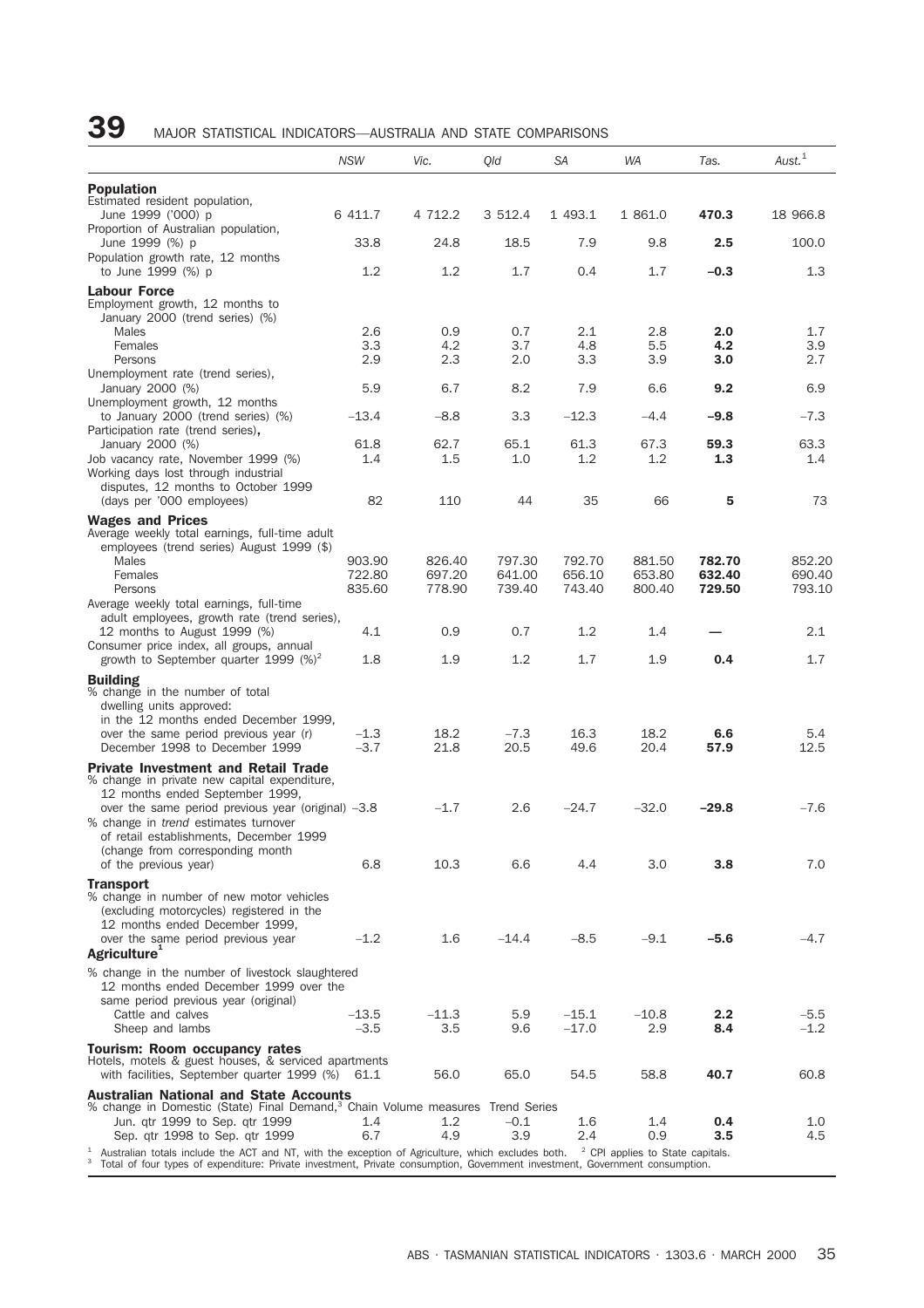### 40 MAJOR STATISTICAL INDICATORS—TASMANIAN STATISTICAL DIVISIONS

| Particulars                                                                                                                                                                           | Unit                                 | Greater Hobart<br>and Southern<br><b>Statistical</b><br><b>Division</b> | Northern<br>Statistical<br>Division           | Mersey-Lyell<br>Statistical<br><b>Division</b>  | Tasmania                                     |
|---------------------------------------------------------------------------------------------------------------------------------------------------------------------------------------|--------------------------------------|-------------------------------------------------------------------------|-----------------------------------------------|-------------------------------------------------|----------------------------------------------|
| <b>Area, 30 June 1996</b>                                                                                                                                                             | km <sup>2</sup>                      | 25 521                                                                  | 19 935                                        | 22 507                                          | 67 964                                       |
| <b>Population</b><br>Estimated resident population, 30 June 1996<br>Estimated resident population, 30 June 1998<br>Births $19981$<br>Deaths 1998 <sup>1</sup>                         | no.<br>no.<br>no.<br>no.             | 230 187<br>229 593<br>2 8 2 8<br>1 798                                  | 134 047<br>133 229<br>1 621<br>975            | 110 209<br>109 063<br>1 515<br>823              | 474 443<br>471 885<br>5974<br>3 596          |
| <b>Labour Force</b> (original), January 2000<br>Total employed<br>Total unemployed<br>Unemployment rate<br>Participation rate                                                         | no.<br>no.<br>%<br>%                 | 98 600<br>10 300<br>9.4<br>59.2                                         | 55 900<br>5 100<br>8.3<br>57.7                | 43 400<br>5 500<br>11.2<br>60.6                 | 198 000<br>20 800<br>9.5<br>59.1             |
| Schools, $1997^2$<br>Government<br>Non-government                                                                                                                                     | no.<br>no.                           | 102<br>35                                                               | 60<br>16                                      | 60<br>16                                        | 222<br>67                                    |
| Full-time school students, 1997 <sup>2</sup><br>Government<br>Non-government                                                                                                          | no<br>no.                            | 29 355<br>12 128                                                        | 17 913<br>4 909                               | 15 653<br>4199                                  | 62 921<br>21 236                             |
| Educational qualification, 1996 Census <sup>3</sup><br>Bachelor degree or higher <sup>4</sup><br>Undergraduate diploma<br>Associate diploma<br>Skilled vocational<br>Basic vocational | no.<br>no.<br>no.<br>no.<br>no.      | 17 058<br>5 8 9 3<br>3 7 7 5<br>16 255<br>4 548                         | 7 152<br>3 2 6 8<br>1 902<br>0 0 4 0<br>2 632 | 3 908<br>2 181<br>1 4 6 6<br>8 8 4 1<br>2 3 0 5 | 28 184<br>11 374<br>7 184<br>35 238<br>9 515 |
| <b>Agriculture</b>                                                                                                                                                                    |                                      |                                                                         |                                               |                                                 |                                              |
| Establishments with agricultural activity,<br>1997-98 season<br>Total area of establishments<br>Crops, production, 1997-98 season                                                     | no.<br>ha                            | 1 138<br>751 167                                                        | 1584<br>837 147                               | 1761<br>326 171                                 | 4 483<br>1 914 485                           |
| Potatoes<br>Onions<br>Apples<br><b>Barley</b>                                                                                                                                         | tonnes<br>tonnes<br>tonnes<br>tonnes | 2 785<br>777<br>36 097<br>6 793                                         | 119 771<br>9 613<br>4 4 2 7<br>21 527         | 251 022<br>41 555<br>6 1 6 8<br>2 5 9 7         | 373 578<br>51 945<br>46 693<br>30 917        |
| Livestock, 1997-98 season<br>Beef cattle<br>Dairy cattle<br>Sheep and lambs                                                                                                           | no.<br>no.<br>no.                    | 83 229<br>7 845<br>1 768 448                                            | 213 631<br>79 693<br>1 926 966                | 213 562<br>130 180<br>173 454                   | 510 422<br>217 718<br>3 868 868              |
| Pigs<br>Gross value of agric. production, 1997–98                                                                                                                                     | no.<br>\$m                           | 3 2 3 5<br>n.y.a.                                                       | 14 899<br>n.y.a.                              | 6 165<br>n.y.a.                                 | 24 299<br>678                                |
| <b>Business locations, September 1998</b><br>Locations with manufacturing activity                                                                                                    |                                      |                                                                         |                                               |                                                 |                                              |
| Less than 20 employees<br>20 or more employees<br>Total                                                                                                                               | no.<br>no.<br>no.                    | 424<br>83<br>507                                                        | 327<br>67<br>394                              | 257<br>48<br>305                                | 1 0 0 8<br>198<br>1 206                      |
| Locations with retail activity<br>Less than 20 employees<br>20 or more employees<br>Total                                                                                             | no.<br>no.<br>no.                    | 2 046<br>82<br>2 128                                                    | 1 346<br>43<br>1 389                          | 1 1 3 3<br>35<br>1 168                          | 4 525<br>160<br>4 685                        |
| <b>Building, 1998-99</b><br>Total dwelling units approved<br>Value of total residential building approved<br>Value of total building approved                                         | no.<br>\$'000<br>\$'000              | 731<br>87 612<br>199 614                                                | 431<br>50 579<br>83 883                       | 248<br>29 843<br>59 083                         | 1 410<br>168 035<br>342 580                  |
| Dwellings, Census 1996 <sup>3</sup><br>Total dwellings                                                                                                                                |                                      | 98 815                                                                  | 57 467                                        | 45 529                                          | 201 820                                      |
| Occupied private dwellings<br>Fully owned                                                                                                                                             | no.<br>no.<br>no.                    | 85 255<br>34 338                                                        | 49 759<br>21 563                              | 40 183<br>18 359                                | 175 197<br>74 260                            |

<sup>1</sup> Births and deaths are based on usual residence year of registration.<br>
Total Tasmania includes usual residences other than Tasmanian Statistical Divisions.<br>
<sup>2</sup> Source: DETYA and Tasmanian Department of Education.<br>
<sup>3</sup>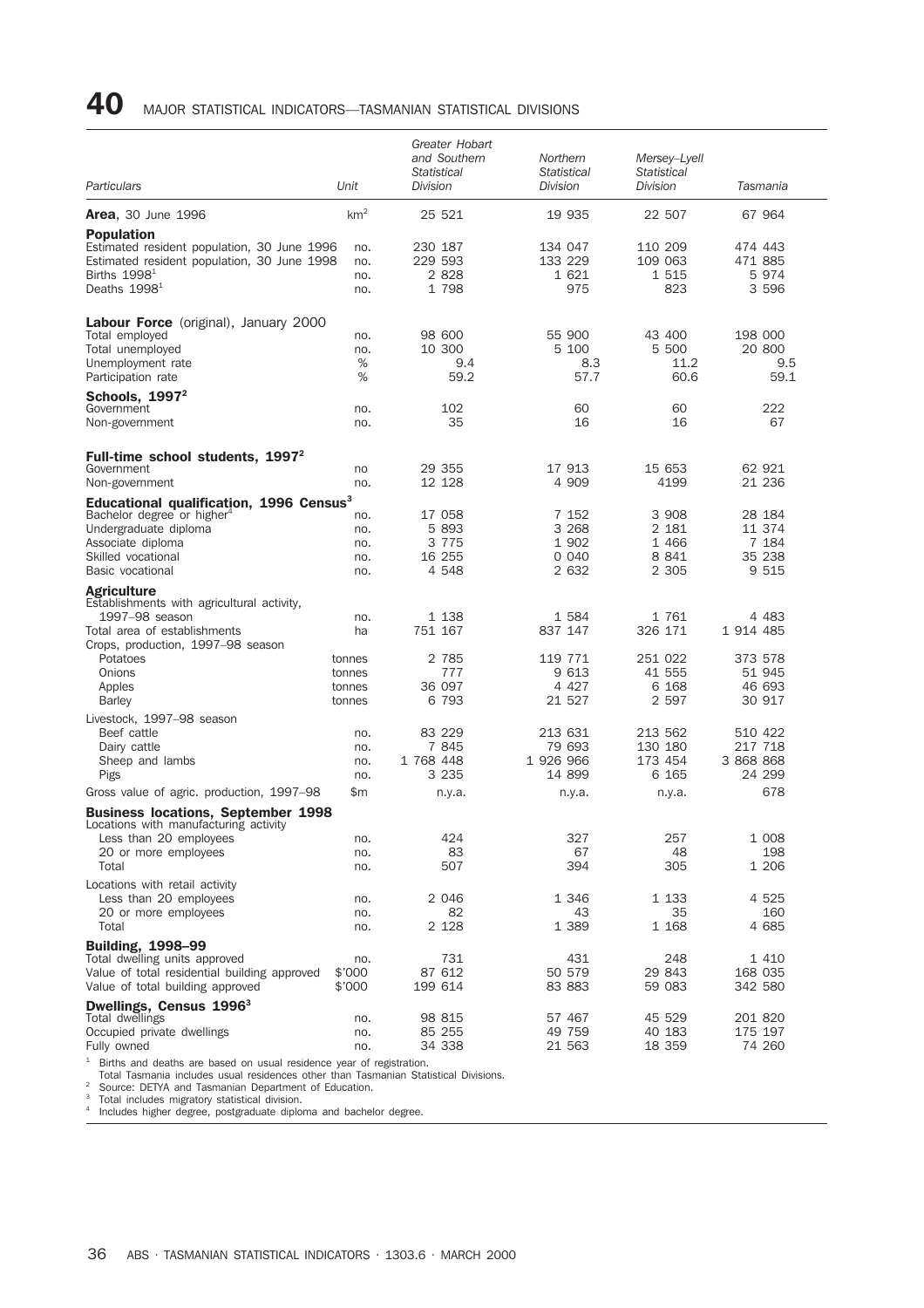